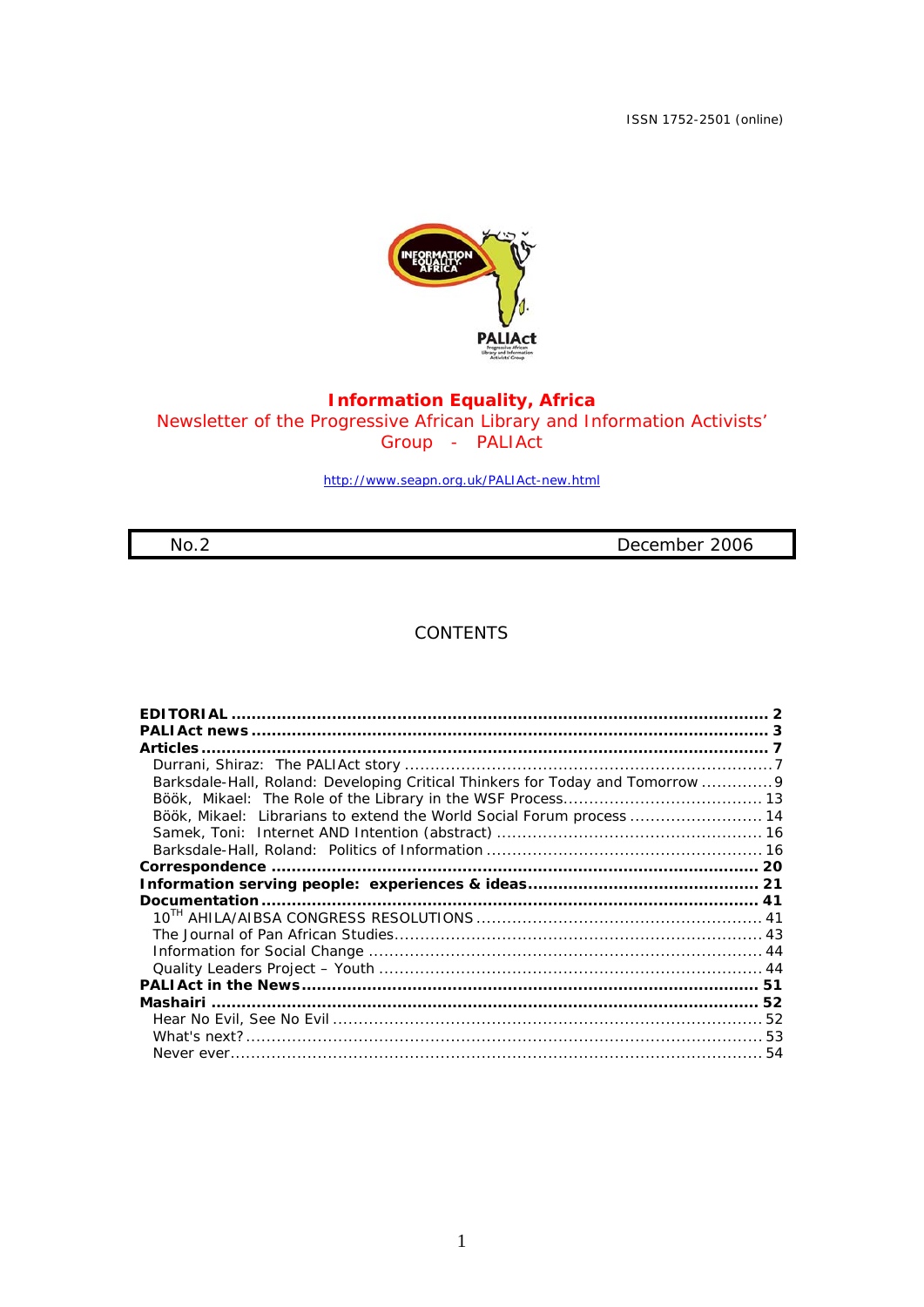

PALIAct is supported by the Department of Applied Social Sciences, London Metropolitan University. Ladbroke House, 62-66 Highbury Grove. London N5 2AD. e-mail contact: s.durrani@londonmet.ac.uk.

The Editor welcomes contributions on issues relevant to the objectives of PALIAct. A limited number of printed version of *Information Equality, Africa* is available (especially for Africa). If you need paper copies, please write to the Editor.

# **EDITORIAL**

Welcome to the first issue of *Information Equality, Africa*, previously called *PALIAct Ideas & Action*. The change of name is an indication of PALIAct's continuing development and growth. It is also an indication that it is clarifying its vision and aims. It is now firmly rooted within the Department of Applied Social Sciences at the London Metropolitan University. It has also found fertile ground in Kenya where it has been received with great enthusiasm.

As with our last issue, we continue to bring information about PALIAct itself as well as developments and ideas from other fields and other parts of the world to provide new ideas and experiences that continue to enrich PALIAct. With the expansion of the amount of information available on the internet, it is easy to get lost in the vast jungle of information available and often relevant information may not reach those who need it the most. At the same time, not everyone has easy access to the internet and computers. *Information Equality, Africa* aims to make it easier for relevant information to reach people who need it.

*Information Equality, Africa* is published in two formats: print and on-line. It is circulated in electronic form to all those who had indicated an interest in the organisation. Please let us know if you do not wish to receive future issues. Printed copies can be posted to interested people, particularly, in Africa. It is also available on its website: http://www.seapn.org.uk/PALIAct-new.html.

Finally, through its newsletter, PALIAct aims to incorporate the advice of Kwame Nkrumah:

> Go to the people Live among them Learn from them Love them Serve them Plan with them Start with what they know Build on what they have

 Naila Durrani ا با المساوت المساوت المساوت المساوت المساوت المساوت المساوت المساوت المساوت المساوت المساوت المساوت المساوت *Information Equality, Africa*  naila.durrani@blueyonder.co.uk 30 November 2006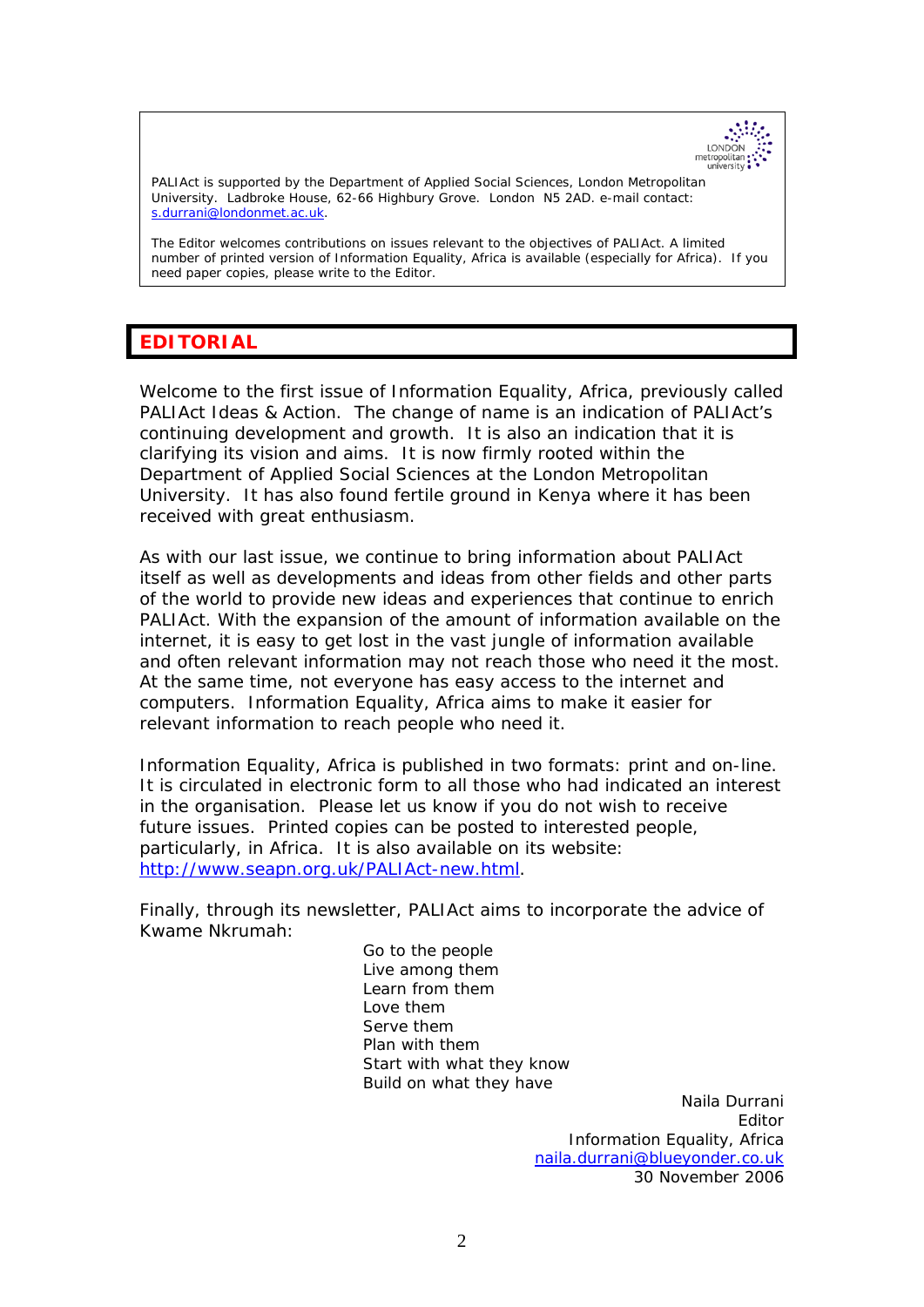# **PALIAct news**

The consolidation of PALIAct is reflected in a number of developments which will be reported in this and subsequent issues. These include:

- 1. Developing strong links with the World Social Forum. Two PALIAct members from Kenya represented PALIAct at the Library Workshop at the WSF in Bamako 2006. PALIAct was successful in its funding application to the Finnish Government for funds for these visits.
- 2. PALIAct working in partnership with the Kenya Library Association and Network Institute for Global Democratization (NIGD) successfully organised a workshop for 30 librarians from Kenya and Uganda to prepare them to take up the information challenge at the next WSF in Nairobi in 2007.
- 3. Several PALIAct members and sympathisers attended the XVII Standing Conference of Eastern, Central, & Southern African Library & Information Professionals (SCECSAL XVII), Dar es Salaam, Tanzania, 10th 14th July 2006 and made important links with librarians from the whole region.
- 4. Informal links continue with the Social Enterprise Development Foundation of West Africa with a view to setting up a PALIAct Centre in Ghana.



*Wanjohi Muthoni and Esther Obachi from PALIAct with Mikael Böök of NIGD at Polycentric World Social Forum, Bamako, January 2006.*

# **Report from the PALIAct Kenya Centre**

*This update is provided by Esther Obachi and Abdulqadir Nassir. 11 August 2006. - Editor* 

Report from Chairperson, Kenya PALIAct

PALIAct Kenya Centre was formerly registered on the  $9<sup>th</sup>$  of June 2006 after a ten-month struggle at the Attorney General's office. Its interim officials are: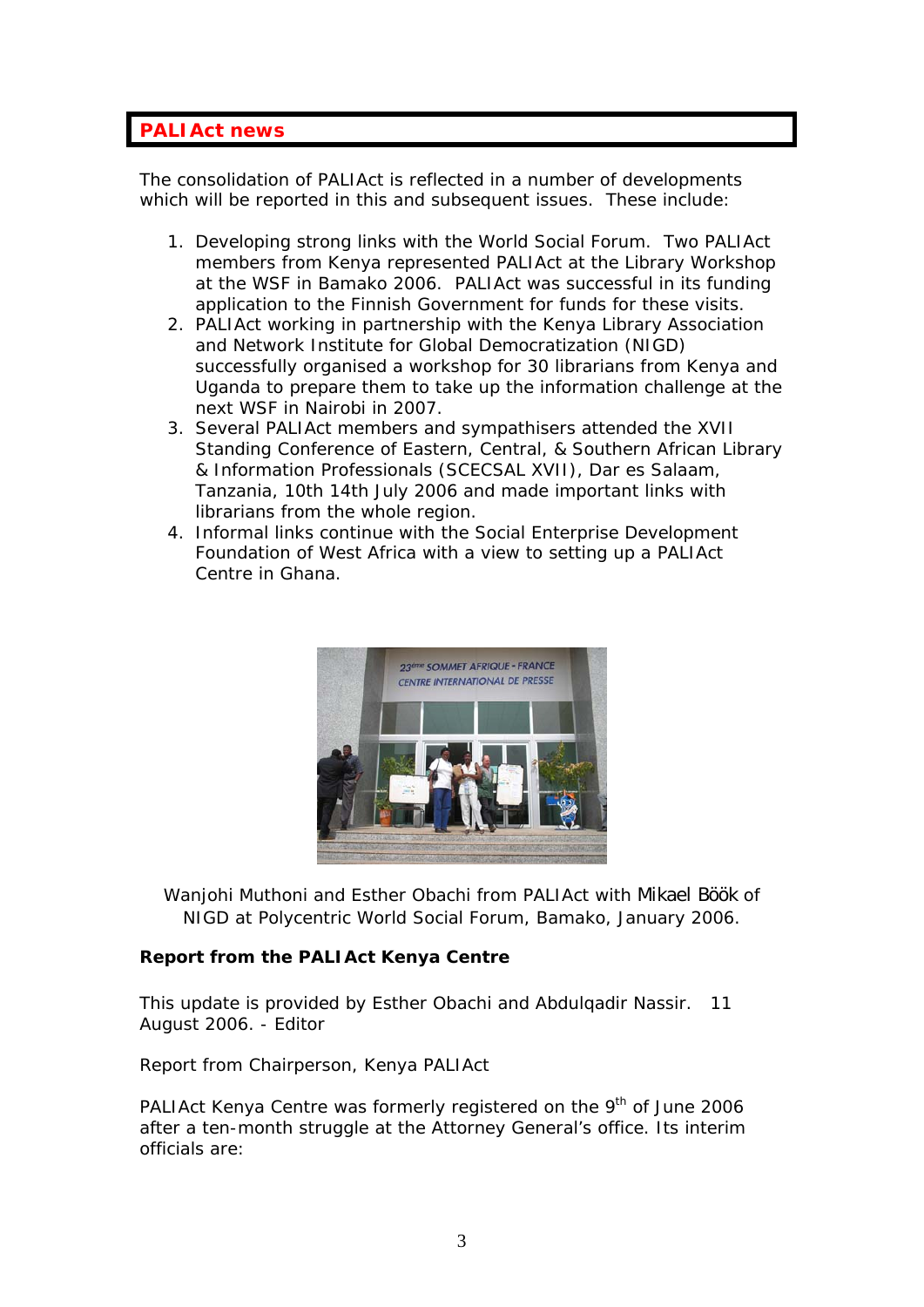| Chairperson    | Esther Obachi        |
|----------------|----------------------|
| Secretary      | Emmah Manyeki        |
| Treasurer      | Mary M. Wanjohi      |
| Vice Chair     | Edward Macharia      |
| Founder Member | Abdulgadir A. Nassir |

This gave the members confidence in their operations. Since then we have recruited more members in Nairobi and Naivasha. The Nairobi group has 17 members and is still recruiting. We are now planning to organize more activities to attract more members.

Some recent activities are listed below.

#### World Social Forum (WSF) Bamako - Jan 2006

The World Social Forum operates under the banner "Another World is possible" which is very close to PALIAct's objectives.

Esther Obachi (PALIAct, Kenya, Chair) and Mary M. Wanjohi (Treasurer) represented PALIAct at the Library Workshop at the WSF in Bamako 2006. Their visit was sponsored by the Finnish Foreign Ministry with support from the Network Institute for Global Democratization (NIGD) [details from: http://www.nigd.org/about].

The Library Workshop was part of the Polycentric World Social Forum which was the prelude to the 2007 World Social Forum, which will take place in Nairobi (Kenya). It was a trial run for the movement for global justice on the continent, responsible for the organisation and mobilisation for an effective popular participation.

[For details, see: http://www.nigd.org/libraries/bamako-nairobi/totworkshop/wsfmali2006].

The theme of the Workshop was "the role of the libraries in the WSF process". Esther and Wanjohi participated in the Workshop on 22 January, 2006. Their presentations were on "the role of the library in the WSF process".

#### Training the trainers, WSF Workshop for librarians, 3-5 July Nairobi

Following the above Bamako Polycentric, PALIAct and NIGD successfully applied for funding for a "training the trainers, WSF Workshop" for librarians. This took place on 3-5 July Nairobi and was attended by 30 Kenyan and Uganda librarians. As PALIAct had not been registered, it was decided to work in partnership with the Kenya Library Association – which proved a very fruitful partnership. Details about the workshop are available from: http://www.nigd.org/libraries/bamako-nairobi/totworkshop. Shiraz Durrani from London Metropolitan University also participated in the workshop and represented the PALIAct UK Support Group.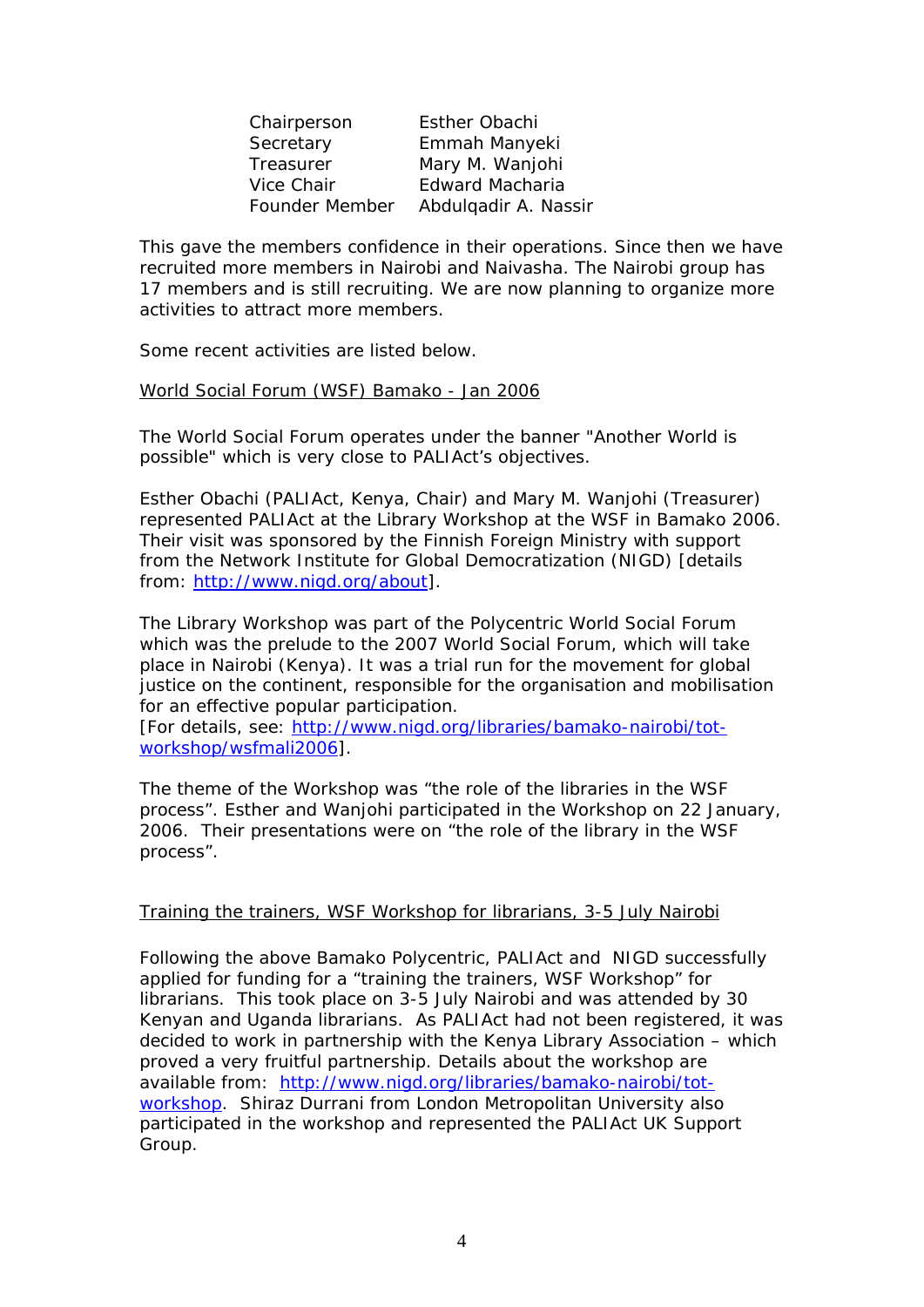The workshop participants were informed that PALIAct is alive and kicking and whoever wished to join could do so. The same massage was delivered to the people who attended the launching of Mr. Durrani's book "Never be Silent". In The SCECSAL conference in Dar es Salaam, Mr. Durrani announced the existence of PALIAct and its objectives.

The next step is for PALIAct Kenya Centre to open a bank account after an EC meeting. The Interim Chairperson has called for elections in September/October 2006 so that the office bearers can be given mandate by the wider membership to steer the organization to greater heights. We are hoping that during the AGM and elections, PALIAct will come up with strategies on how to network with other organizations to disseminate information to the peasants and other people at the rural Kenya.



*Some participants of WSF workshop taking a well deserved break form proceedings (Nairobi July 2006)* 

# SCECSAL XVII, Dar es Salaam, Tanzania, 10th 14th July 2006

A number of PALIAct members attended the XVII Standing Conference of Eastern, Central, & Southern African Library & Information Professionals (SCECSAL XVII), Dar es Salaam, Tanzania, 10th 14th July 2006. Among them were Shiraz Durrani and Esther Obachi. Shiraz presented a paper entitled "Politics of information & knowledge in Africa; the struggle for an information inclusive society in a globalised world" which included the PALIAct experience. Conference details and proceedings are available from: http://www.tlatz.org/scecsal2006/Proceedings.html.

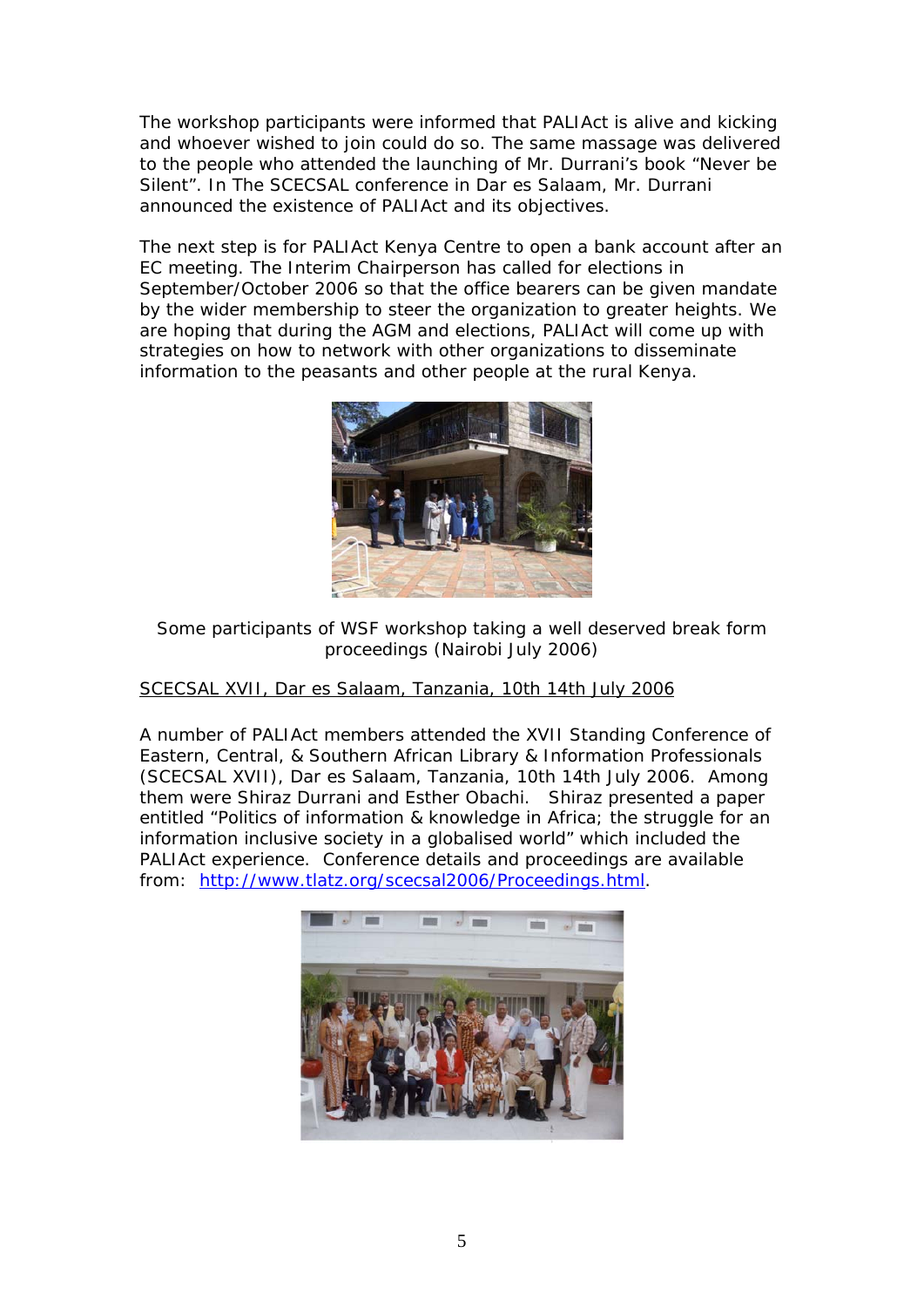## *Kenyan delegation at XVII Standing Conference of Eastern, Central, & Southern African Library & Information Professionals (SCECSAL XVII), Dar es Salaam, Tanzania, 10th 14th July 2006 (Second from right, sitting: Kay Raseroka, University of Botswana, the chairperson of IFLA from 2003 to 2005).*

#### Meetings

A number of meetings were held in Nairobi to review PALIAct progress and to plan future activities. As Shiraz Durrani was in Nairobi at that time, he was also able to participate. The first meeting was 23 June for Nairobi members. This was followed by a second meeting on 25 June with Naivasha members.

Esther K. Obachi Interim, Chairperson , PALIAct, Kenya Centre *[Additional material supplied by Shiraz Durrani].* 

#### **NAIVASHA Centre**

As is clear from the minutes of the Naivasha centre, the PALIAct Naivasha centre is up and running. We now have a steering committee that has been busy setting up the centre, starting with on-going discussions about our objectives and plan of action. The 7-person interim steering committee (4 male and 3 female) is comprised of volunteers mainly professionals working locally (teachers, accountants etc) but will be joined with active farm workers soon. We have held 4 weekly meetings to-date, but have taken a break (to allow members go on short school vacation) and will re-convene on August 24, 2006. The last meeting (on 1.8.2006) listed some of the challenges that PALIAct Naivasha will have to address in its work, viz.

- 1. poverty
- 2. lack of access to modern information technlogy
- 3. sexism
- 4. backward cultural values and practices
- 5. exploitation and violation of workers' rights (this is a working class majority district)
- 6. social ills, like child abuse, substance abuse etc
- 7. low education standards
- 8. lack of social amenities schools, recreation parks/facilities, hospitals,
- 9. poor housing
- 10. HIV/AIDS
- 11. Crime

We have our work cut out for us.

We will keep you posted.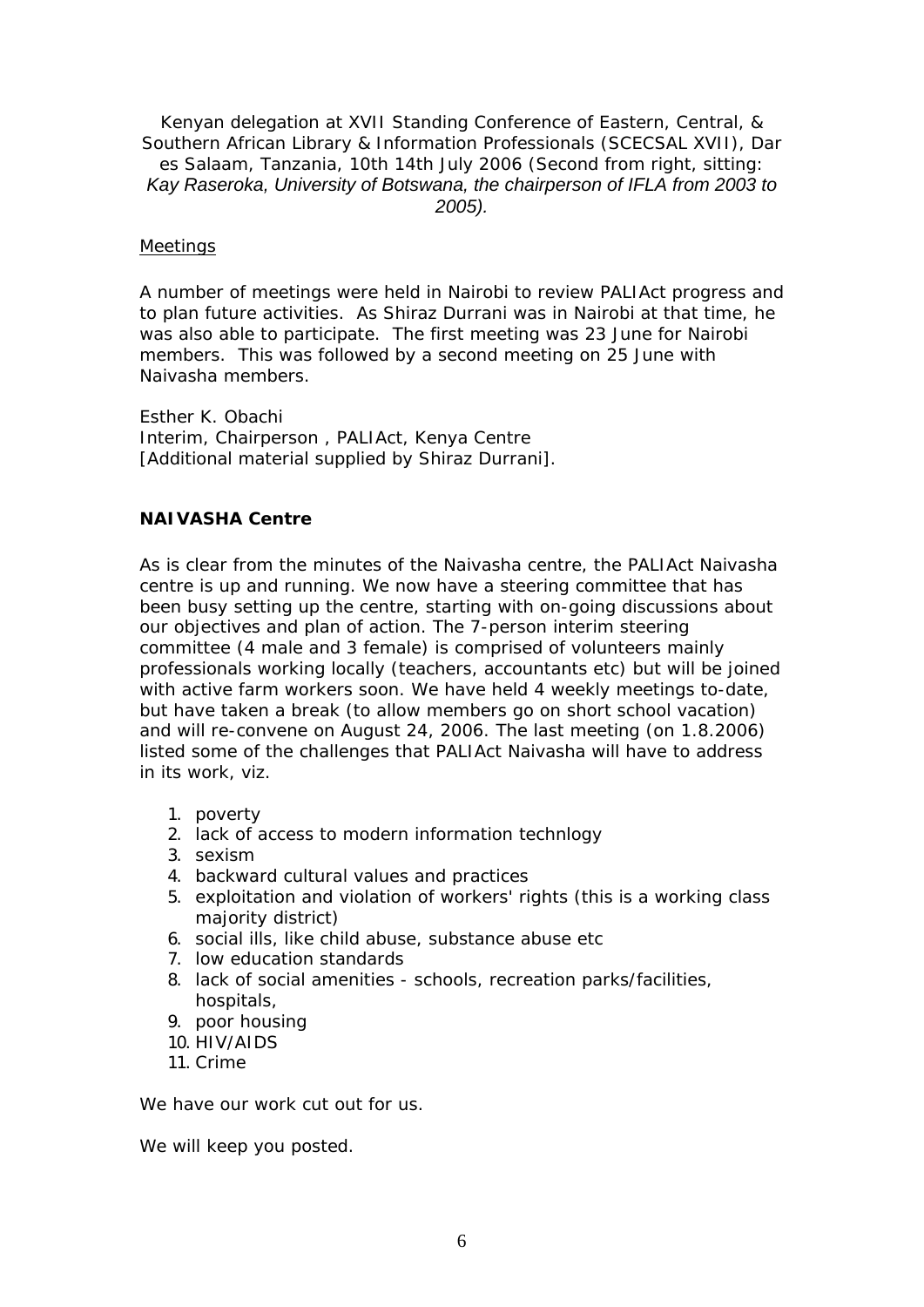Regards Abdulqadir Nassir Founder member

## *PALIAct- ILIG meeting on PALIAct*

The International Library and Information Group of CILIP held a meeting on 17 May 2006 to inform members about PALIAct. Shiraz Durrani and Potenza Atiogbe attended. Shiraz talked about PALIAct's vision and work so far. Discussions were also held about closer co-operation between PALIAct and LINK.

## **Articles**

#### **Durrani, Shiraz: The PALIAct story**

Durrani, Shiraz (2006): "Progressive librarianship in Africa, the PALIAct story". *Focus on International Library and Information Work*. Vol. 37 (1) 2006. pp.4-8. Available from: http://www.cilip.org.uk/specialinterestgroups/bysubject/international/publications/focus/c urrentissue.htm

The African Progressive Librarian and Information Activists' Group (PALIAct) is an initiative of the Department of Applied Social Sciences (DASS) at the London Metropolitan University. It is a partnership with a group of progressive African librarians and information workers. PALIAct has the support of the progressive librarians groups, including the Progressive Librarians Guild in USA with its publication *Progressive Librarian*<sup>1</sup> and Bibliotek i Samhälle in Sweden, with its publication *bis*. 2

PALIAct seeks to develop people-oriented information services decided upon by workers, peasants, pastoralists, fisher people and other marganilised individuals and groups whose information needs have not been met. It involves working in partnership with other professionals and service providers. PALIAct operates on principles of equality, democracy and social justice and encourages a Pan African world outlook among information and community activists. PALIACT sees the right to relevant information as a basic human right.

The idea for PALIAct has been under discussion over many years, but got a new lease of life during the International Federation of Library Associations (IFLA) meeting in Glasgow in 2002 when a number of participants agreed that a new approach to meeting Africa's information needs was needed. This was discussed at the Africa Regional Section meeting well as in smaller, informal groups. The key idea that emerged from these discussions was that "African librarianship needs to liberate

 1 See Progressive Librarians Guild website for further details: http://libr.org/plg/index.html.

<sup>2</sup> For details about bis, see: http://www.foreningenbis.org/index.html.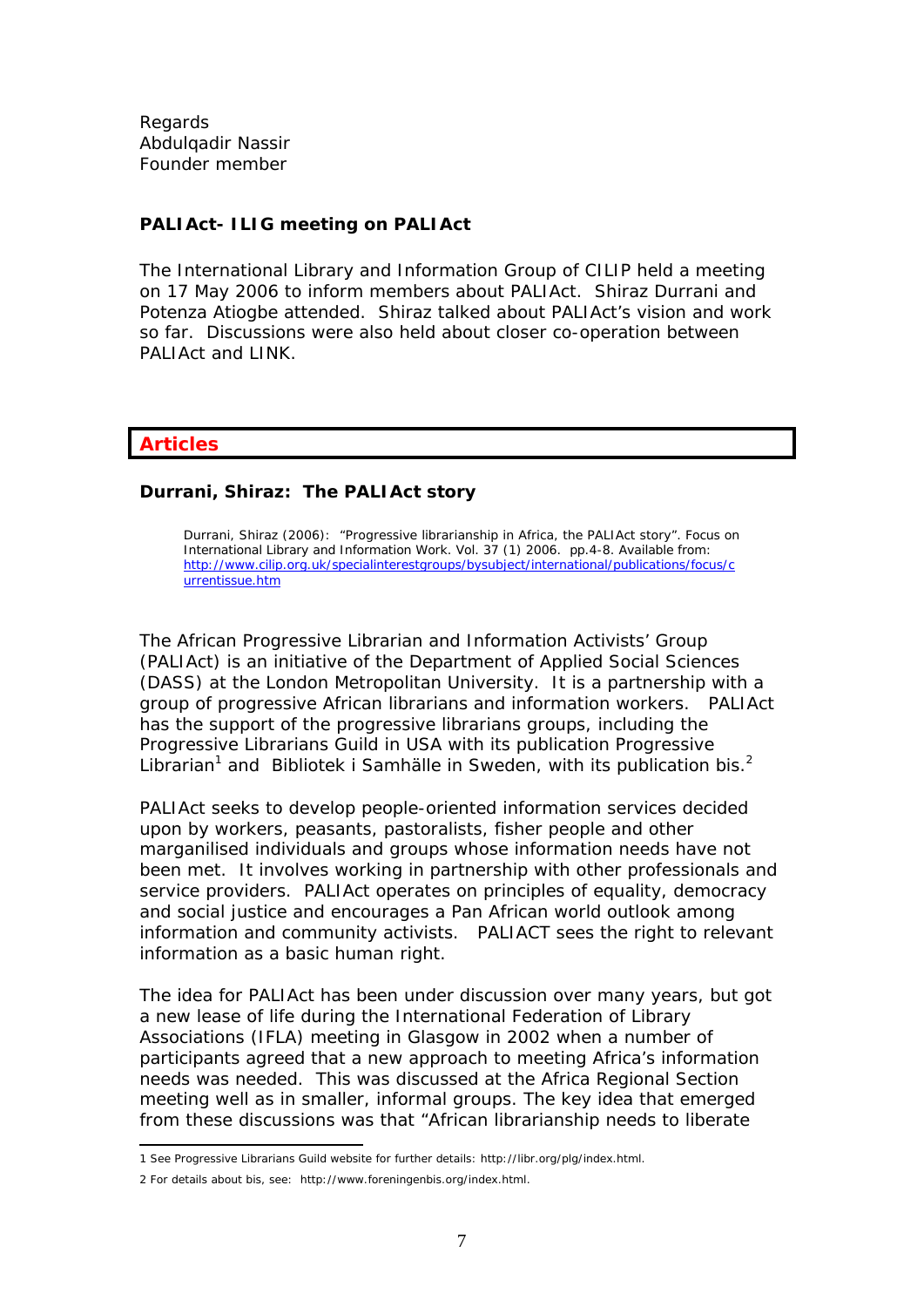itself from the colonial-imperialist mould". These views were in keeping with the consensus that Issak (2000) found:

The consensus of opinion seems to be that African librarians need to rethink what a public library is all about, in terms of what is needed, what will be used, and what is sustainable in Africa. Perhaps some new and more viable visions will result. In particular, public libraries in Africa need to start to be more aggressive and introduce services that are attractive to the users. Librarians must begin to know their potential users, and not only assume that they are school children. More dynamism and more involvement of the user community, extended to all users are required for the improvement of public library services.

Those who showed an interest in the ideas discussed at IFLA came from Britain, Cameroon, Cuba, Ethiopia (including librarians from the Economic Commission for Africa, and the then OAU), Ghana, Kenya, Mexico, Nigeria and USA.

An informal network of those interested was set up, but no action was taken to formalise the organisation. It was felt that the first step was to spread the idea widely in Africa and develop the organisation once there was sufficient grassroots support.

The proposal was revived when a librarian from Ghana, George Obeng, visited Ethiopia and met some of those present at the Glasgow IFLA meetings. He wrote:

I was in Addis Ababa for a UN documentation workshop last October… on the last day I had dinner with Petrina, the Librarian at the ECA. She talked extensively about how you tried to work on the progressive library association. You could see that it pains her that it couldn't work. Why don't you try to revive it.  $3$ 

At the same time, there was renewed interest and support from the Editor of the Newsletter of the Black Caucus of the American Library Association<sup>4</sup>, Roland Barksdale-Hall, as well as from other committed individuals, including Del R. Hornbuckle. Support also came from Al Kagan<sup>5</sup> who is active in IFLA as well as in the Social Responsibility Round Table of the American Library Association.

It was then decided to launch a semi-formal "ideas forum" as the first stage of setting up a progressive organisation. A formal organisation could then be set up if and when the idea takes root. Thus was born PALIAct. Its first action was the mailing in February, 2005 of its vision and proposals to those who had indicated an interest. The statement is available at the PALIAct website: http://www.seapn.org.uk/PALIAct-

1

<sup>3</sup> E-mail from George Obeng to Shiraz Durrani, 24 December, 2004.

<sup>4</sup> For further information about BCALA, see: http://www.bcala.org/.

<sup>5</sup> Al Kagan is the African Studies Bibliographer and Professor of Library Administration African Studies Bibliographer and Professor of Library Administration at University of Illinois Library.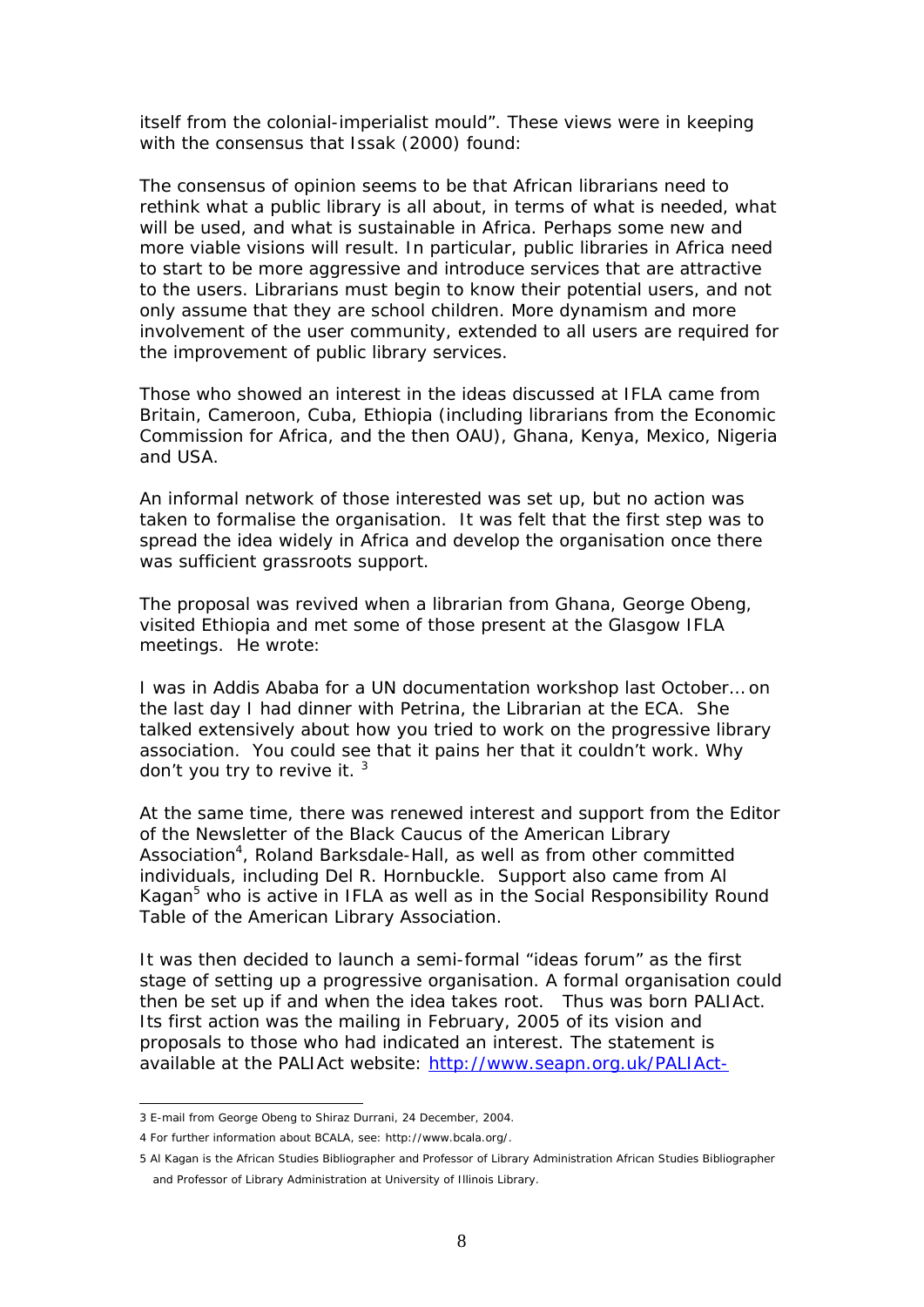new.html. The great interest in the ideas was indicated by the fact that the statement got a wide coverage in professional press.

#### **\*\*\***

#### **Barksdale-Hall, Roland: Developing Critical Thinkers for Today and Tomorrow**

Developing Critical Thinkers for Today and Tomorrow*<sup>6</sup>* By Roland Barksdale-Hall<sup>7</sup>

Recent unrest in France gives us all around the world pause to reflect upon what potential social chaos exists when leaders ignore the social development of youth in marginalized communities. Children of the African Diaspora, for example, have a complex social milieu to explore. Teens have responded favorably to programming modules of art appreciation with emphasis upon music, storytelling, drumming, and drawing. Giving the youth a connectedness to a cultural legacy through programming emphasis upon Kwanzaa and cultural celebrations has reaped rewards.

In particular, it is critical that Black information workers not only develop quality programming for underserved youth but inculcate a "sense of somebodiness." For several years, I then a Black librarian at the Carnegie Library of Pittsburgh participated in a school-community partnership that a cultural organization spearheaded with the Martin Luther King Elementary School in Pittsburgh. I and a librarian colleague, Ida Mary Lewis, retired head of the African American Collection at the Hillman Library of the University of Pittsburgh Library System, focused our energies upon developing a stellar voluntary enrichment program for fifth graders, known as "Self-Discovery through Heritage."

 6"Developing Critical Thinkers, Today and Tomorrow" was a presentation for The Twenty-fifth Annual Conference of the Pennsylvania Conference on Black Education, Mechanicsburg, Pennsylvania (USA), February 17, 2005. The concept for this paper has developed over time with a variety of field experience. In addition, the thought derived for this particular essay partially is attributable to both an earlier presentation ("A Community-based African American History Project," National Council for Black Studies' 19th Annual Conference. Oakland, California, (USA) June 1-4, 1995) and later presentation ("Developing a Culturally Inclusive Curriculum for a Youth Summer Camp," Central Pennsylvania Consortium. Second Annual Conference on African American Studies. Gettysburg College, Gettysburg, Pennsylvania (USA), April 20, 1996, featured as the Daniel Payne Annual Presentation on Pedagogy and Curriculum).

<sup>7</sup> Roland Barksdale-Hall, Associate Faculty, Bryant & Stratton College, 27557 Chardon Hills, Cleveland, Ohio 44092 (USA). Telephone (440) 944-6800 Fax: (440) 944-9260 Email: wh.barksdalehall.roland@mail.bryantstratton.edu He is the Managing Editor of The Newsletter of the Black Caucus of the American Library Association and a member of the first graduate class in Leadership and Liberal Studies from Duquesne University, Pittsburgh, Pennsylvania (USA). He was the recipient of the 2003 Afro-American Historical and Genealogical Society History Award. Currently, his program module of Self-Discovery through Heritage, which has been adopted by the Junior Frontiers International, Inc., is being prepared for national distribution. He has written for The African American History Reference Series (2 volumes) (Oxford University Press, 2005), Against the Grain, Urban Library Journal, ARL: A Bimonthly Newsletter of Research Library Issues and Actions #184, and Warpland: A Journal of Black Literature and Ideas.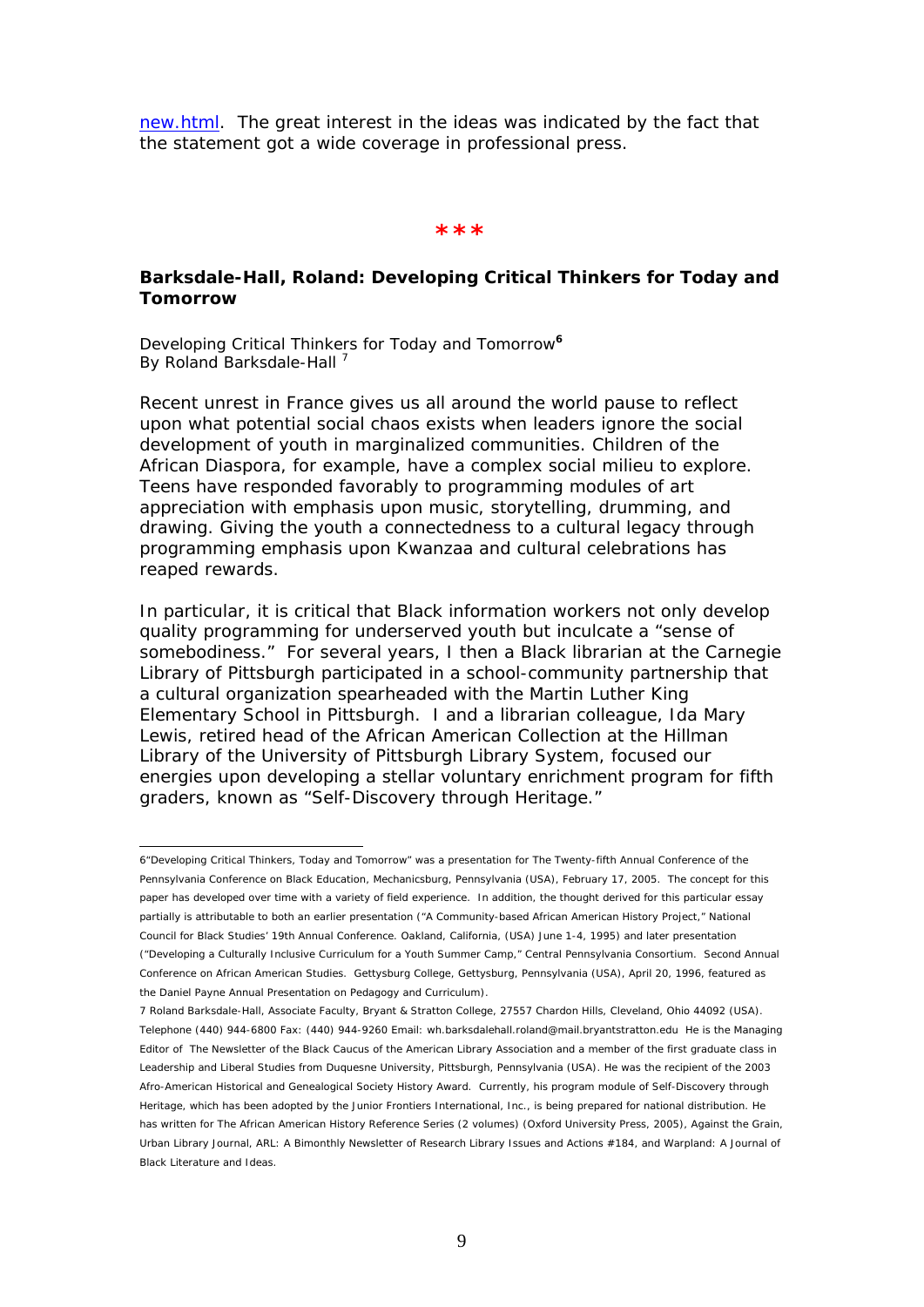#### SELF DISCOVERY THROUGH HERITAGE

Myriad benefits from a journey of "Self-Discovery through Heritage" emerged. J.S. Johnston, Jr. discussed critical thinking and observed, "it is generally agreed that nothing is more important to the nation's ability to meet the competitive challenge of the future than what Samuel Ehrenhalt of the Department of Labor has termed a 'flexible, adaptable labor force.'" To prepare our children to assume future leadership roles in a global society has invoked critical thinking. Our introduction to the urban classroom was memorable. Youth appeared like they were not there. Some had their heads down. Others got up and sharpened their pencils while I was talking. Yet we remember catching a flicker in some of their eyes. The teeny flicker of hope drew me back again and again. Our work was like reviving a drowning victim.

We engaged youth in discussion about the dilapidated New Granada Theater, a familiar landmark in Pittsburgh's Hill District. I researched the landmark and presented my preliminary findings, which included a photo of the cornerstone dated 1927 along with a March 12, 1927 front page story, "K. of P.'s To Erect \$300,000 Temple" from the files of *The Pittsburgh Courier*. The building had been designed by L.A.S. Bellinger, a Black architect, built at a major cost by the Knights of Pythias during the 1920s, and viewed with racial pride.

Our beautiful Black children came alive, as we talked about Black Underground Railroad Operators and the genealogy of buildings in our community. The children were no longer desensitized to the past. So, on a personal level each was better equipped to answer. "Who am I?"

#### TRANING THE TRAINERS

Today's presentation focuses upon the delivery of quality multicultural programming.<sup>8</sup> I spearheaded a community-based cultural project and taught the six session adult continuing education course, which was offered with program goals: to promote tolerance and to develop critical thinking skills, when I was head librarian at the Penn State Shenango Campus. The library's empowering mission embraced the library as a cultural center. Doctor Debbie Dewitt, early child education specialist, analyzed "the reflective-thinking strategies that teachers use in the creation of culturally inclusive curricula." Observation of some white "teacher's inability to diagnose what teaching strategy was not working for African-American students" lead to the development of a new course, "Handling Cultural Diversity in the Classroom: The Black Child." Information workers too "need information that would enable them to engage in critical thinking about cultural issues" (16).

<sup>1</sup> 8 As an educational component of a multicultural project, Penn State Shenango's "People in Search of Opportunity: The African-American Experience in Mercer County, Pennsylvania," adult continuing education course and Summer Cultural Camp for youth brought together diverse groups in community partnership. This project between an academic institution provides a historical interpretation of the African-American experience in Western Pennsylvania, fosters cultural awareness, and conveyed empowerment to the African-American community through history, as well as addressing the critical need for collaborative multicultural programming.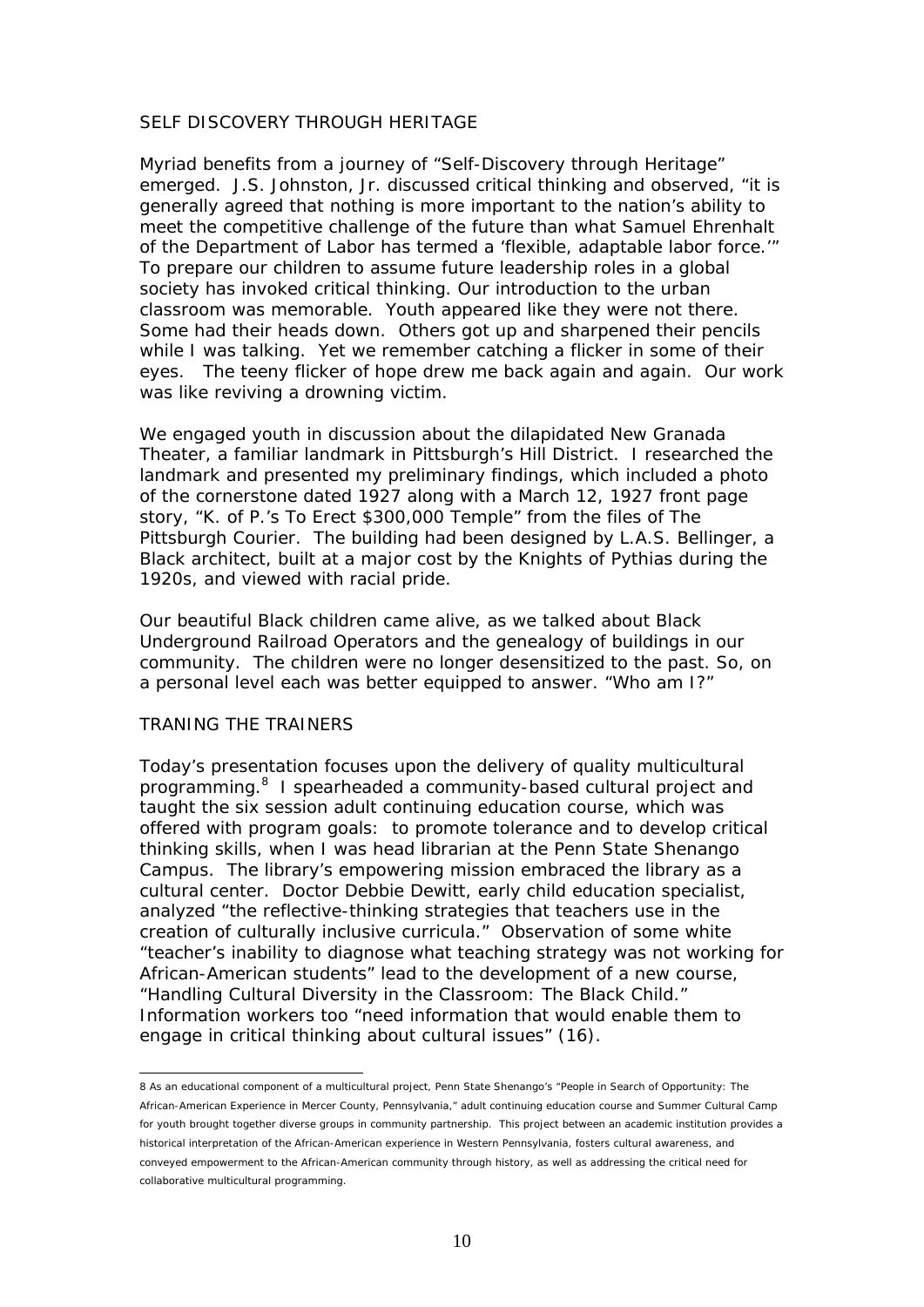A diverse interracial group of cultural workers enrolled in the course, which resulted on open exchange about fears and biases. Such candid moments were critical, as Dr. Dewitt has explained in fostering understanding of "cultural diversity more clearly" and increased "sensitivity to the cultural realities of others" (17). Discussion of a slave re-enactment revealed that deep-seated sentiments concerning past events, moreover the African slave experience continue to exist within America. The final session evolved into a rap session concerning race relations. A Black merchant shared how she and her husband, a Black policeman, felt when as prospective home buyers they learned that they were not welcome in certain areas of the community. Sessions sprung the door open to truth-telling and an increase in self-awareness.

Overall student evaluations ranked the class from very good to excellent. The adult program spanning the Black experience from the early nineteenth-century to the present was well received. Through slide presentations, oral accounts, primary documents, and discussion, the group leader examined freedom in its various historical contexts. By the conclusion of the program there were signs that the students were moving beyond stereotypes and other preconceived boundaries. Responses indicated that youth could benefit from similar multicultural programming. This learning experience paved the way for development of a culturally inclusive curriculum for youth.

## CULTURALLY INCLUSIVE CURRICULUM FOR A YOUTH SUMMER CAMP

Today's youth are faced with many challenges brought on by changes, including diversity, social health, and family structure (Edginton, 51). Lawrence J. Greene, the founder and executive director of the Developmental Learning Center, advocates teaching children critical thinking skills. During the last decade the educational literature shows a major interest in critical thinking (Brookfield, 379).

Consultation with graduates of the adult continuing education course and cultural workers focused upon the examination of the feasibility of summer enrichment program for youth. The focus group arrived with the following programs format: a week long summer cultural camp on local African-American history. The primary objective of the program was to help children in grades four through six develop critical thinking. The program also was designed to promote responsibility skills, which included punctuality, confidence, hard work, politeness, and goal setting. Students used program materials on Black inventors, the Underground Railroad, and family history to bring discussions to life. The course program, which the writer developed and facilitated, was offered to coincide with the free lunch program at an elementary school. Course fees were waived to encourage active participation. Consensus provided decision-making, yet the facilitator maintained veto power.

Susan R. Edginton, a youth program development coordinator has noted "very often, values determine the course of action people will take and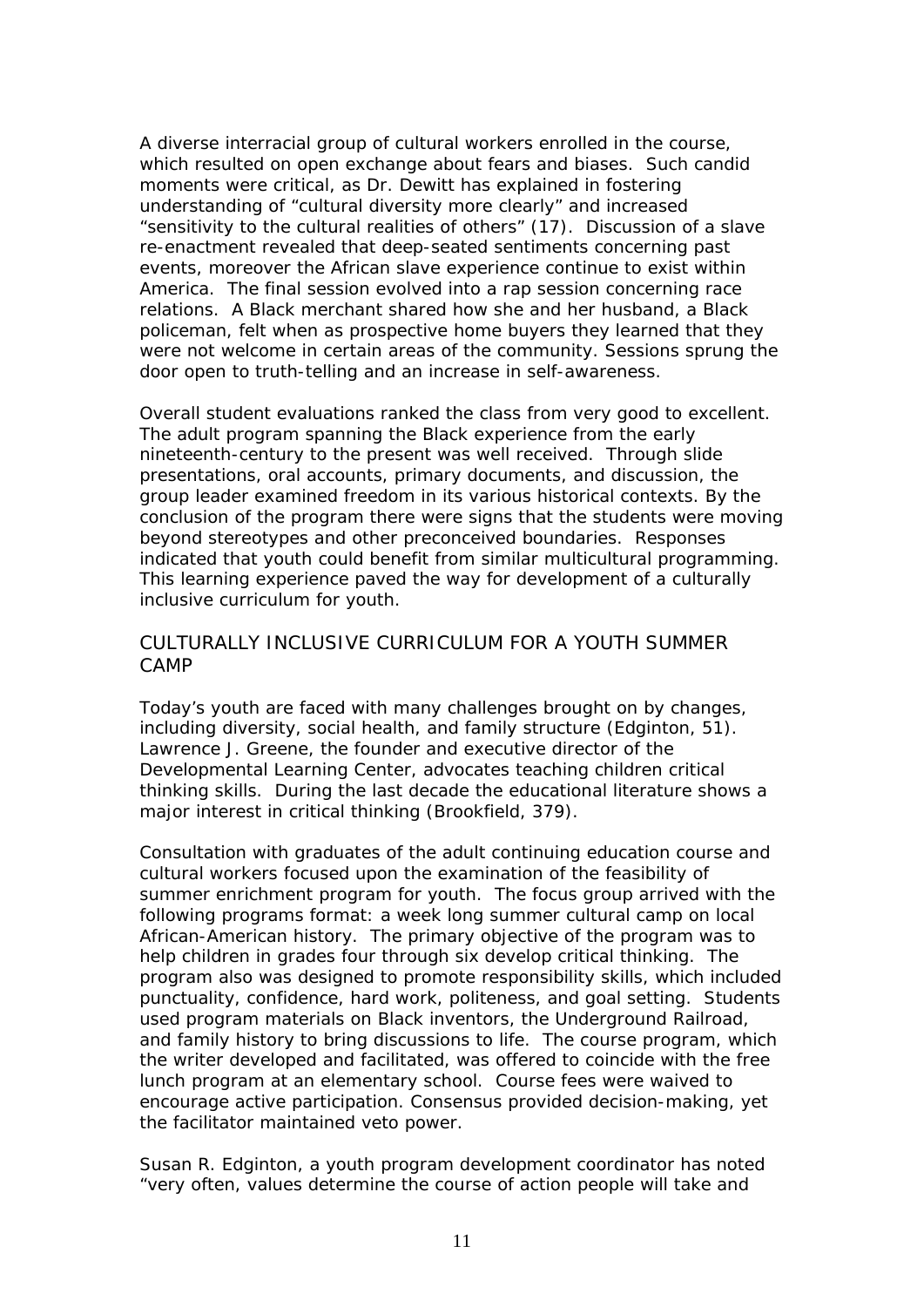influence the way in which they direct their energy and resources." Consequently, the introduction of values into the camp attributed to the success of the program. Youth formed a nation, which they named "The Nation of Black History," but most of their daily activities and tasks were performed in villages as in Africa, where the village was the basic building block of communities. Youth agreed to operate villages, which were kept small with a maximum of eight children by consensus. There were no officers. Youth were encouraged to argue a point, always retaining respect for others' opposing viewpoints. Youth worked together, received group awards, and found the good feeling of success fulfilling in and of itself. Youth's latent abilities emerged as they experienced a string of successes. The Village Code of Conduct included: be polite, be a hard worker, be on time, be responsible, be clean, be friendly, be prepared, and be a goal setter. Moreover, honor and self-respect were integral to village life and program.

#### PRAISE FOR SELF-DISCOVERY THROUGH HERITAGE

The program book for the Self-Discovery through Heritage, known as *People in Search of Opportunity*, was featured in *American Libraries.*  Program evaluations of the Youth Summer Camp showed that the strong influence of peer support groups reinforced positive behavior, as evidenced in the operation and structure the community took:

"To see children from a varied background to come together to set up a nation was uplifting. The children came from different home situations – some had both parents, some had guardians, some adopted – but all worked together for the common good of their village. The cultural camp was so beautiful." A culture worker with twenty years teaching experience commented about Self-Discovery through Heritage.

"It was very impressive to me that the children participating in group learning became very mindful of their peers. They came to understand the choices that they make affected the entire group. Therefore, they weren't quick to offer suggestions before thinking about their choice." Another cultural worker observed.

*The Pittsburgh Public Schools' Reporter (*vol. 15 no. 7) earlier praised the school-community partnership. "Fifth graders at King, taught by Margaret Lewis, are proud of their multicultural project. In partnership with Lewis, Roland Barksdale-Hall, executive director, Western Pennsylvania African-American Historical and Genealogical Society, is teaching students to do genealogical research. Students also are learning the African-American history of their school community, located on Pittsburgh's North Side. Barksdale-Hall shares his expertise—and the magic of historical research through games, activities, slides, and video presentations." I soon was asked to share my successful ideas for multicultural programming to the Balch Institute's Philadelphia Pittsburgh Teacher Partnership. Our children will treasure a gift of heritage forever. Don't be surprised if they show their appreciation. Finally, the children at the Martin Luther King Elementary School nominated me to be a KDKA Television New Pittsburgh Hero for my community service. And to my surprise, I was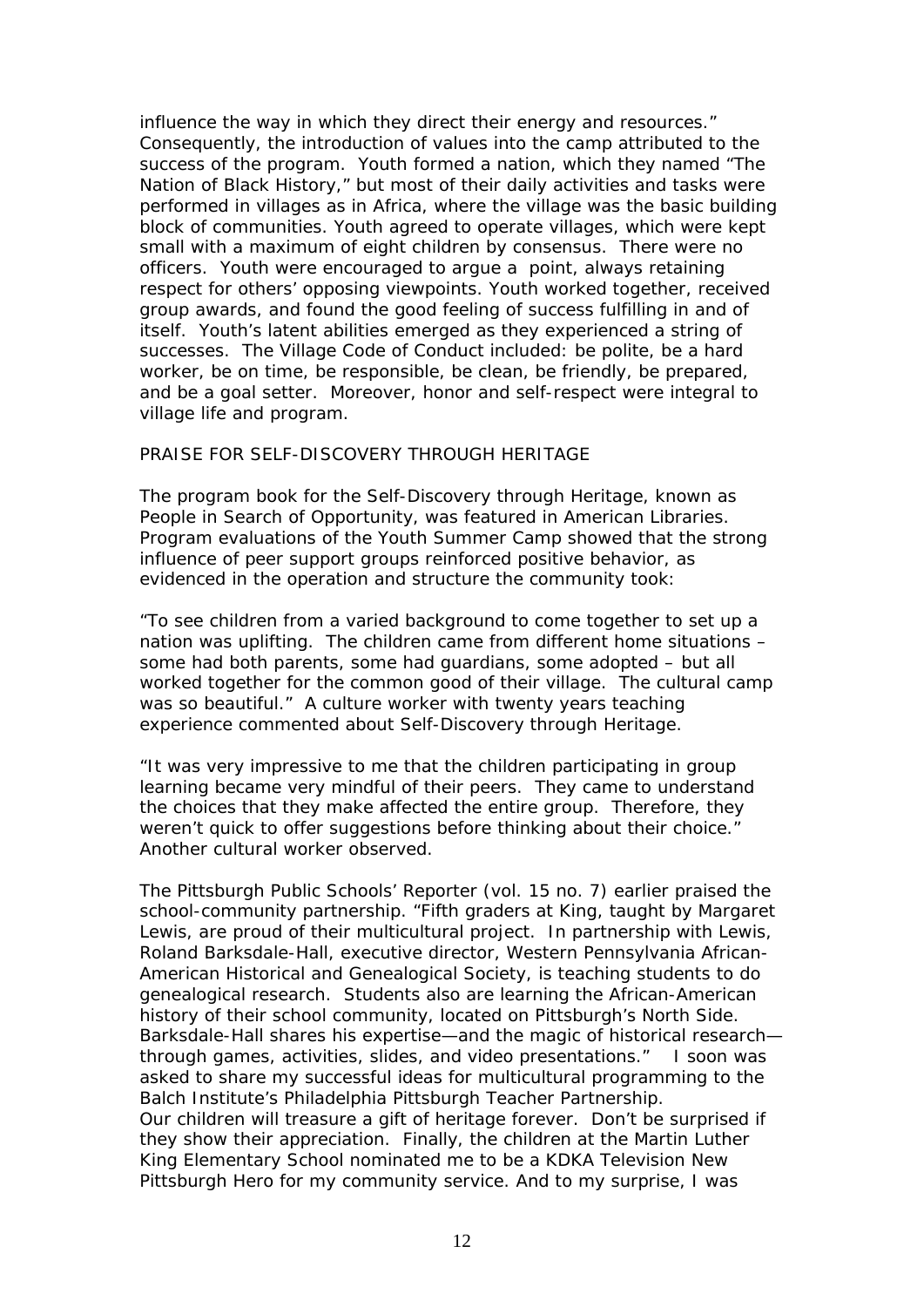selected. A television spot about the "Self-Discovery through Heritage" program aired throughout the city. How was that for a show of appreciation?

## **Works Cited**

- Brookfield, Stephen D. "What It Means to Think Critically," in Chapter 49 of The Leader's Companion New York: The Free Press, 1995.
- Dewitt, Debbie, "Thinking about Diversity, Some Critical Issues," National Forum, vol. 74, no. 1, winter 1994, 16-18.
- Edginton, Susan R. "Promoting Positive Values," Camping Magazine, March-April 1993, 51-55.
- Greene, Lawrence W. Smarter Kids Los Angles: Body Press, 1987.
- Johnston, J.S., Jr. and Associates. Educating Managers: Executive Effectiveness Through Liberal Learning San Francisco: Jossey-Bass, 1980.

#### **\*\*\***

#### **Böök, Mikael: The Role of the Library in the WSF Process**

Network Institute for Global Democratization http://www.nigd.org/docs/WSFLibrariesBamakoMikaelBook Accessed: 04 June 2006 . by Mikael Böök. book@kaapeli.fi

As far as libraries and librarians are concerned, the situation has both evolved and ripened a good deal since the WSF in Mumbai 2004. This is one conclusion from NIGD's workshop on "The Role of The Library in the WSF Process" in Bamako, on Sunday, 22 January, 2006.

Support from librarians, as a professional group, should be just as necessary to the WSF as is, say, the contributions of journalists and translators. A positive sign was the open-mindedness, and even enthusiasm, by which library and information specialists from Mali, and other African countries, embraced the WSF and the ideas from this workshop.

Groups of librarians from different countries should now take on the task of generating adequate documentation of the WSF process for their libraries, starting with the WSF in Nairobi (January 2007).

Librarians could provide the global justice movement with a documentation service corresponding to the interpretation service offered by BABELS, which did the, indispensable, interpretation from English to French and French to English during our workshop in Bamako. The corresponding service on the side of the library community could be called BIBELS, added Antonio Martins from ATTAC Brazil.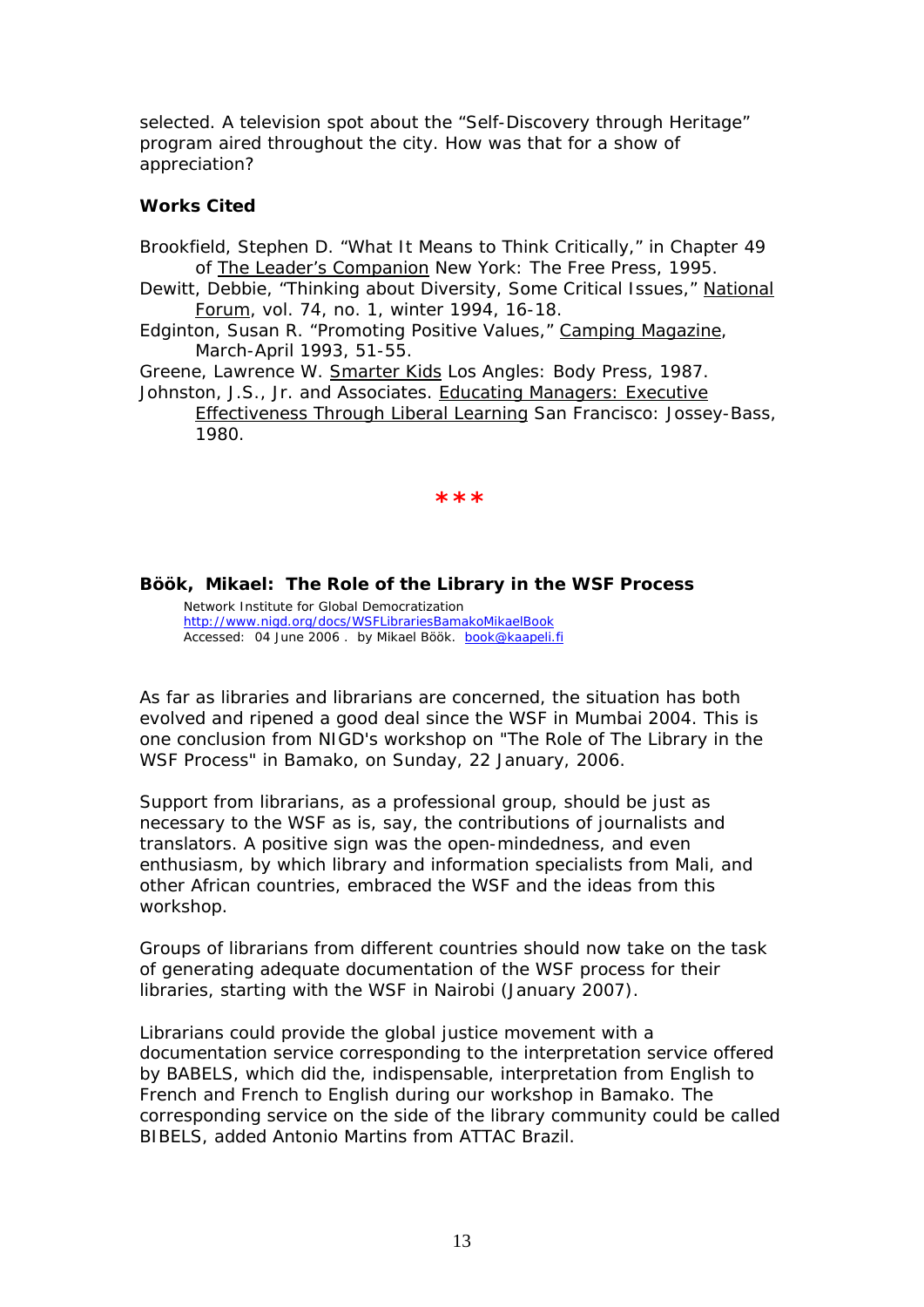In addition to discussing the role of the libraries in the WSF process, the workshop also confronted the general question: what would be an adequate public library service in today's African countries?(Not speaking about the need to take a fresh look at the role of libraries in the other parts of the world!)

Progressive African Library & Information Activists' Group (PALIAct), is one of the (new) groups which try to answer that question. Local instances of PALIAct are about to be formed, beginning in Kenya and Ghana. The two Kenyan participants in the workshop, Esther Obachi and Mary Wanjohi, are both involved in PALIAct. They are planning a follow-up workshop for the WSF in Nairobi 2007.

Other African initiatives present at the workshop were, Communication pour une Développement Durable (CDD), represented by Lorimpo Kambaté from Togo, and Open Knowledge Network (OKN) represented by Peter Benjamin from South Africa.

Mamadou Konoba Keita (director of the national library of Mali), Lamine Camara (secretary of the Malian library association AMBAD), and Anne Abdrahamane (from the medical faculty library of the university in Bamako) presented the situation of libraries in Mali. Their presentations, and other material from their workshop will be included in the forthcoming special issue of *Information for Social Change*, edited by Kingsley Oghojafor from Nigeria, and its present writer.

More about the library workshop in Bamako and news on the preparations for Nairobi 2007 can be found at: "http://www.nigd.org/libraries/bamakonairobi"

**\*\*\*** 

#### **Böök, Mikael: Librarians to extend the World Social Forum process**

During a 3-day workshop in Nairobi, Kenya, at the beginning of July, thirty East African librarians begun to prepare themselves to be both active citizens and information professionals in the World Social Forum (WSF). This "training of the trainers" will be followed up by further workshops for librarians in Kampala and Daressalaam ahead of the next World Social Forum, which takes place in Nairobi from 20 to 25 January 2007.

The participating librarians want to extend the WSF process to the society at large through the preservation and dissemination of information about the WSF in public libraries. To this end, they want to initiate a WSF documentation project during the Nairobi WSF.

The July workshop was arranged under the auspices of the Kenya Library Association (KLA) with financial support from the Finnish Embassy in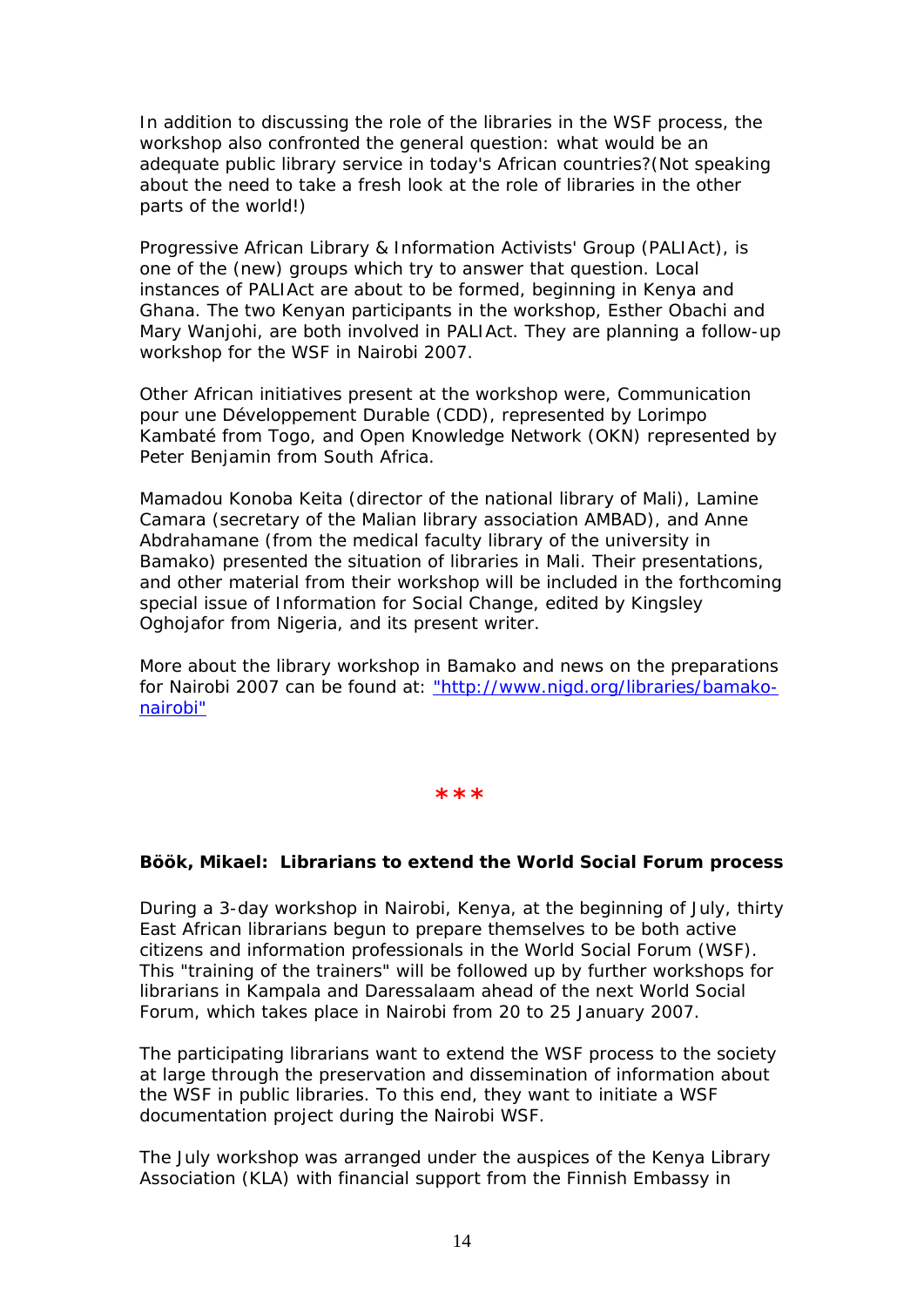Nairobi. Lecturers and speakers included Esther Obachi (KLA, Kenya), Mary Wanjohi (PALIAct, Kenya) Shiraz Durrani (PALIAct, UK), Mikael Böök (NIGD, Finland), Emma Lochery (Tax Justice Network, UK) and Onyango Oloo from the Nairobi WSF organising committee.

## THE ROLE OF THE LIBRARIES

While the WSF has spread its activities in all parts of the world and impact on all professions, information and library professionals and workers have hitherto remained rather marginal to the process. This is ironical as perhaps the key issue at WSF is lack of collection and dissemination of alternative information to people in the global South as well as in the global North. Given the stranglehold over mass media globally by a small number of media conglomerates, it is important that alternative information - particularly the type generated as part of the WSF process is made available to people in a form and language appropriate to local needs. It is entirely appropriate that information activists take a leadership role in this process of information transfer to bring people and organisations together on the basis of awareness about each other's programmes and visions. A truly global and democratic WSF vision can emerge only if there is this active information exchange at the grassroots.

At the same time, rapid developments in the Information and Communications Technology (ICT) provide new tools and new challenges to take on this crucial information task. The organisers and participants of the Nairobi Workshop want the library community to come up with an action plan to take on these challenges. In effect, they they want the libraries to take on the information challenge that the WSF as a whole faces. The librarians can set a new standard in democratising the whole information process the world over.

# READ ON

- The World Social Forum (WSF): http://www.forumsocialmundial.org.br/
- The WSF in Nairobi 2007: http://www.socialforum.or.ke/
- The "training of the trainers" workshop for librarians in Nairobi 3-5 July 2006: a day-by-day- report by Kenyan librarians Jane Sange and Fred Kachero, workshop papers by Shiraz Durrani (PALIAct, UK & London Metropolitan University), Mikael Böök (NIGD, Finland), Esther Obachi (KLA,Kenya) and Mary Wanjohi (PALIAct, Kenya), and photos are available at http://www.nigd.org/libraries/bamako-nairobi/tot-workshop.
- Background on libraries and the WSF: see the proceedings and materials from the library workshops during the WSF in Mumbai (Jan 2004), and during the polycentric WSF in Bamako (Jan 2006), respectively. http://www.nigd.org/libraries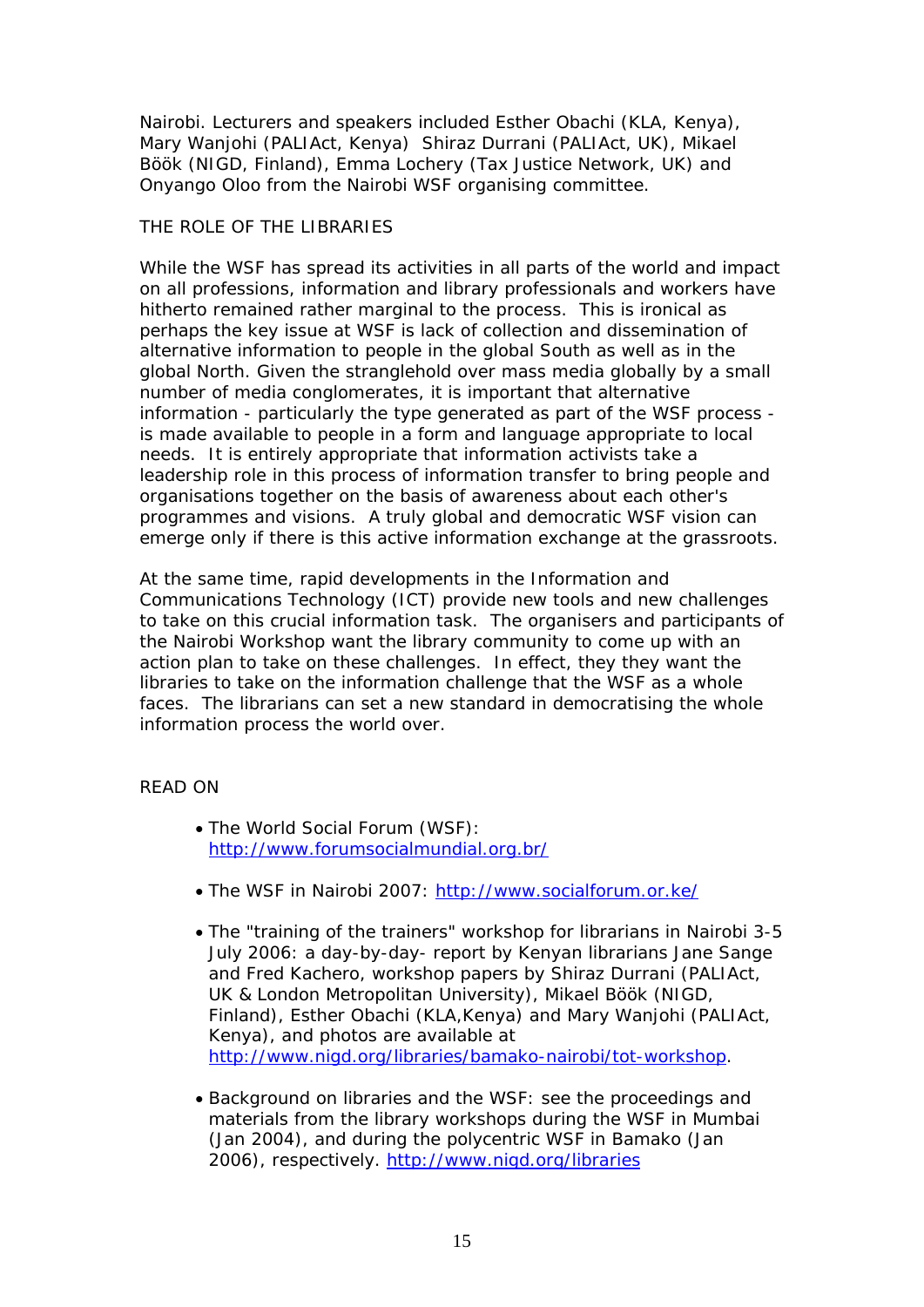- Kenya Library Association: http://www.klas.or.ke/
- The Progressive African Library and Information Activists' Group (PALIAct): http://www.seapn.org.uk/PALIAct-new.html
- Network Institute for Global Democratization (NIGD): http://www.nigd.org



## **Samek, Toni: Internet AND Intention** (abstract)

Internet AND Intention: An Infrastructure for Progressive Librarianship (abstract) Full article available from: International Journal of Information Ethics Vol. 2 (11/2004) or at: http://container.zkm.de/ijie/ijie/no002/ijie\_002\_23\_samek.pdf#search=%22Ten%20point%20progra m%20presented%20to%20the%20groups%20which%20met%20at%20the%20Vienna%20Conferenc e%20of%20progressive%20librarians%20sponsored%20by%20KRIBIBIE.%22. [Accessed -1 October 2006].

#### **Abstract:**

This paper is an introduction to progressive librarianship (also known in North America as socially responsible librarianship, activist librarianship, and radical librarianship, and in Europe as critical librarianship). Progressive librarianship is contextualized within a broad international movement, with an emphasis on the United States (U.S.) cultural perspective. Concrete examples are given to show how progressive librarianship deals with select intercultural problems in the U.S., such as international relations and public forum. Special attention is given to the role of the Internet in the rise of progressive library discourse.

#### **\*\*\***

#### **Barksdale-Hall, Roland: Politics of Information**

Politics of Information, Knowledge, and Transformation in Africa and Its Diaspora

*Roland Barksdale-Hall presented the paper, "Politics of Information, Knowledge, and Transformation in Africa and Its Diaspora" at the DuBois—Nkrumah—Dunham 1st Inaugural Conference 2006, sponsored by the University of Pittsburgh Department of Africana Studies, held at the Wyndham Garden Hotel—University Place, March 31-April 1, 2006. We reproduce below a short version. The full version is available from the author who can be contacted through the Editor, Information Equality, Africa – Ed.*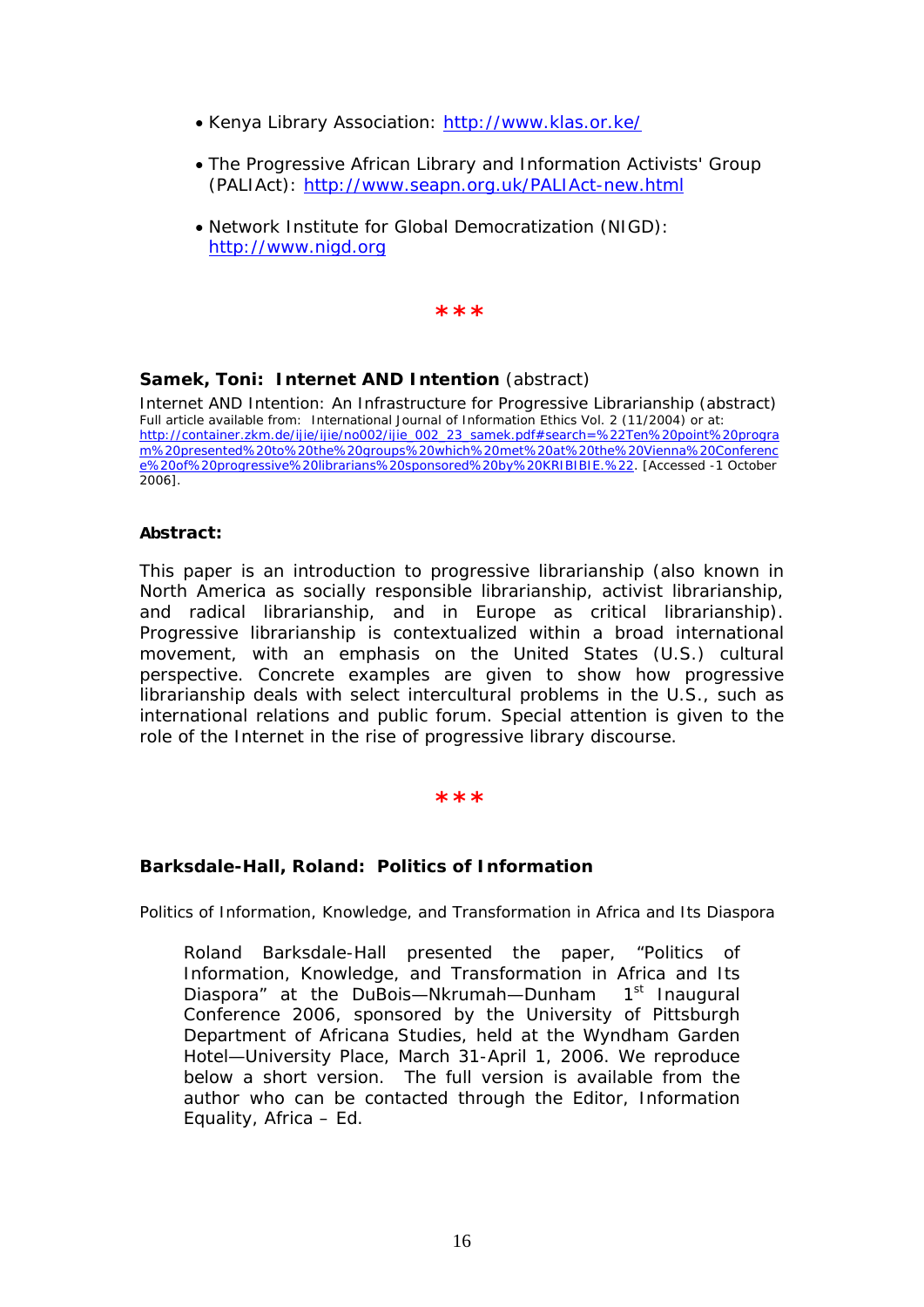#### **Kindred Bronze** <sup>9</sup>

Clipped-winged cherubim, Like nomads wander the earth. Reapers of gold, some gatherers, Others sowers, soulful eyes athirst. Kaffir boy driven to plow fields,

Chants: Steve Biko, he is our own. Harriet Tubman, she is our own. Sojourner Truth, she is our own. Malcolm X, he is our own. MLK, he is our own.

Queen Zingha, she is our own. Makeda, she is our own. Imhotep, he is our own. Chaka Zulu, he is our own. Gwendolyn Brooks, she is our own.

Sonia Sanchez, she is our own. Molefi Asante, he is our own. Dudley Randall, he is our own. Naomi Madgett, she is our own. Margaret Walker, she is our own.

Haki Madhubuti, he is our own. Toussaint L'Overture, he is our own. Born into their pride, lion's mane; Chieftains wear. Scarification marks the tribe.

Almost twenty years ago now, an experience as Coordinator of Black Health History, where I served as liaison to biomedical centers in the Caribbean and West Africa, highlighted the importance of resource sharing. The paper, "Politics of Information, Knowledge, and Transformation in Africa and Its Diaspora", examines the struggle for liberation of African cultural identities through information service delivery in African and its Diaspora. Identifies several Pan-African organizations, examines their struggle for African cultural identities liberation, and focuses upon the struggle for knowledge in the United States of America, Great Britain, and Africa. Highlights the development of an African librarian's organization known as PALIAct, Progressive African Library and Information Activists' Group, with a mission to uproot neo-colonialism and imperialist policies and supports indigenous African leadership.

According to Itibari M. Zulu, Head Librarian, at the Ralph J. Bunche Center for African American Studies Library and Media Center at the University of

1

<sup>9</sup> Barksdale-Hall, R. *Kindred Bronze* (2004) WarpLand A Journal of Black Literature and Ideas 10.1:8.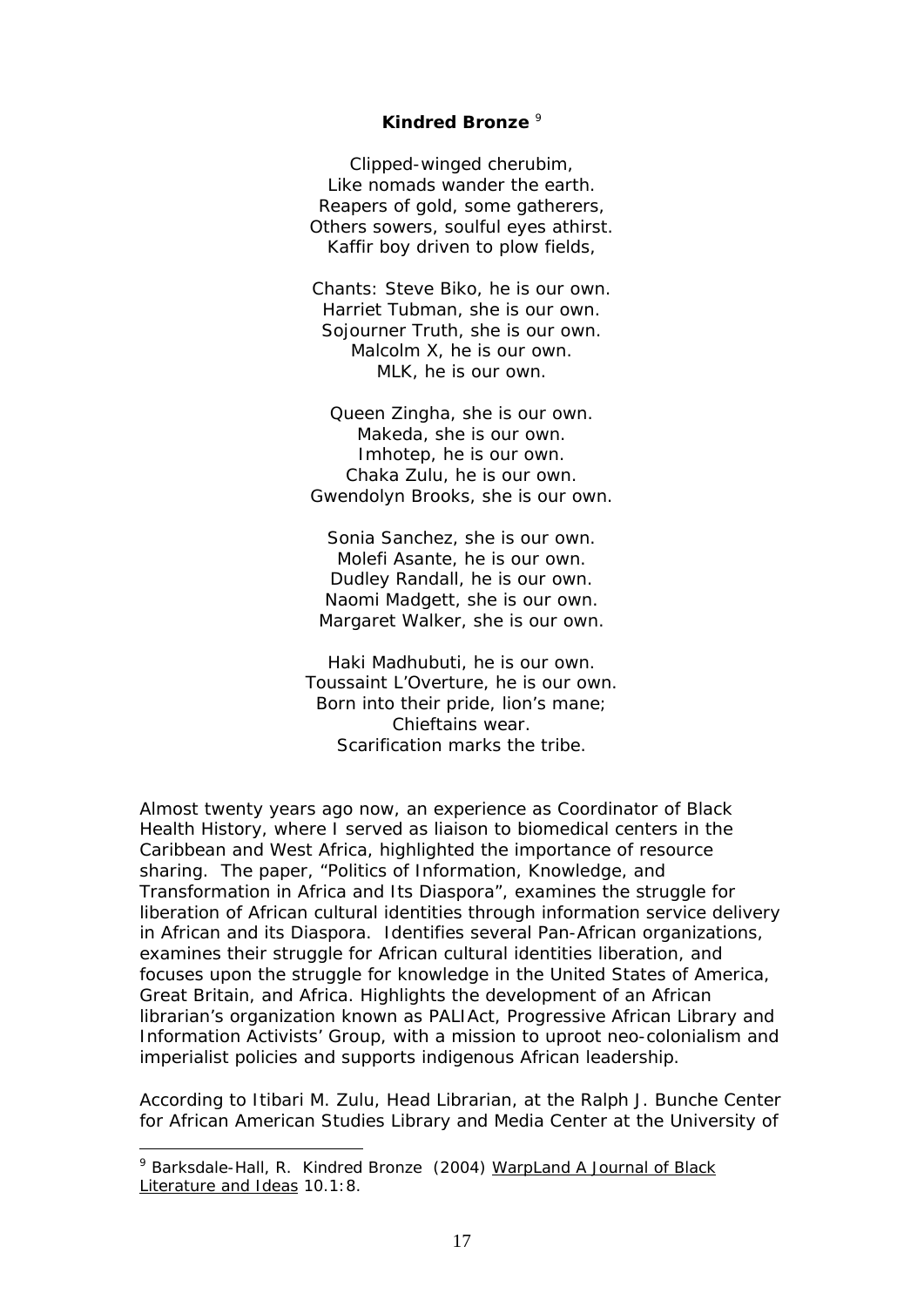California, Los Angeles, and author of "The Ancient Kemetic Roots of Library and Information Science," "thousands of years before the emergence of Greece as the fountainhead of Western civilization, Africans in ancient Kemet (Egypt) had developed an advanced system for collecting, organizing, describing, preserving, and providing access to information, and had developed a class of professionals to operate the system."

Imhotep, translated "he who cometh in peace," was born in Kemet (ancient Egypt) about 3,000 B.C. during the Third Dynasty. One of his greatest achievements was designing and constructing the Step Pyramid at Sakkara, the world's first large man-made stone structure. He was the renaissance man serving as author, architect, priest and court physician who wrote numerous medical texts on his findings.

Imhotep and other African physicians who came after him, recorded the curative properties of numerous drugs, compiled the first medical catalogs and knew of the heart as the source of blood supply thousands of years before William Harvey rediscovered this very same principle. They practiced surgery, knew auscultation, understood the relationship between the pulse and the heart beat and extracted medicines from plants. The existence and contribution of Imhotep to the healing arts predate Hippocrates and the Greeks by centuries. This great African physician for several thousand years after he died was worshipped as the "God of Medicine<sup>"</sup>

The spinoffs from Imhotep and other African physicians, dentists and ocultists are numerous. Many of their methods, both scientific and magical, were transported into Europe by the Greeks and today are still used by people in secluded areas. In America enslaved Africans continued these practices that originated in Kemet. During the 1950s an organization whose purpose was "the elimination of segregation in the fields of . . . health [care]" formed and chose the symbol Imhotep ("he who cometh in peace") and worked to achieve integration in hospital services.

Why Imhotep? The symbol of Imhotep was chosen as the banner for the national conferences on hospital integration, sponsored by the National Medical Association, the National Association for the Advancement of Colored People, the National Urban League and the Medico-Chirurgical Society of the District of Columbia, for two reasons. First, as a reminder that a black skin was associated with distinction in medicine before that of any color. Secondly, because Imhotep means, "he who cometh in peace." In a time of adversity, the sponsoring organizations returned to the past, retrieved what was good and sought peace.

[…]

In 1970, Black librarians "concerned about the effects of institutional racism poverty, the continued lack of educational, employment and promotional opportunities upon blacks and other minorities" led by E.J.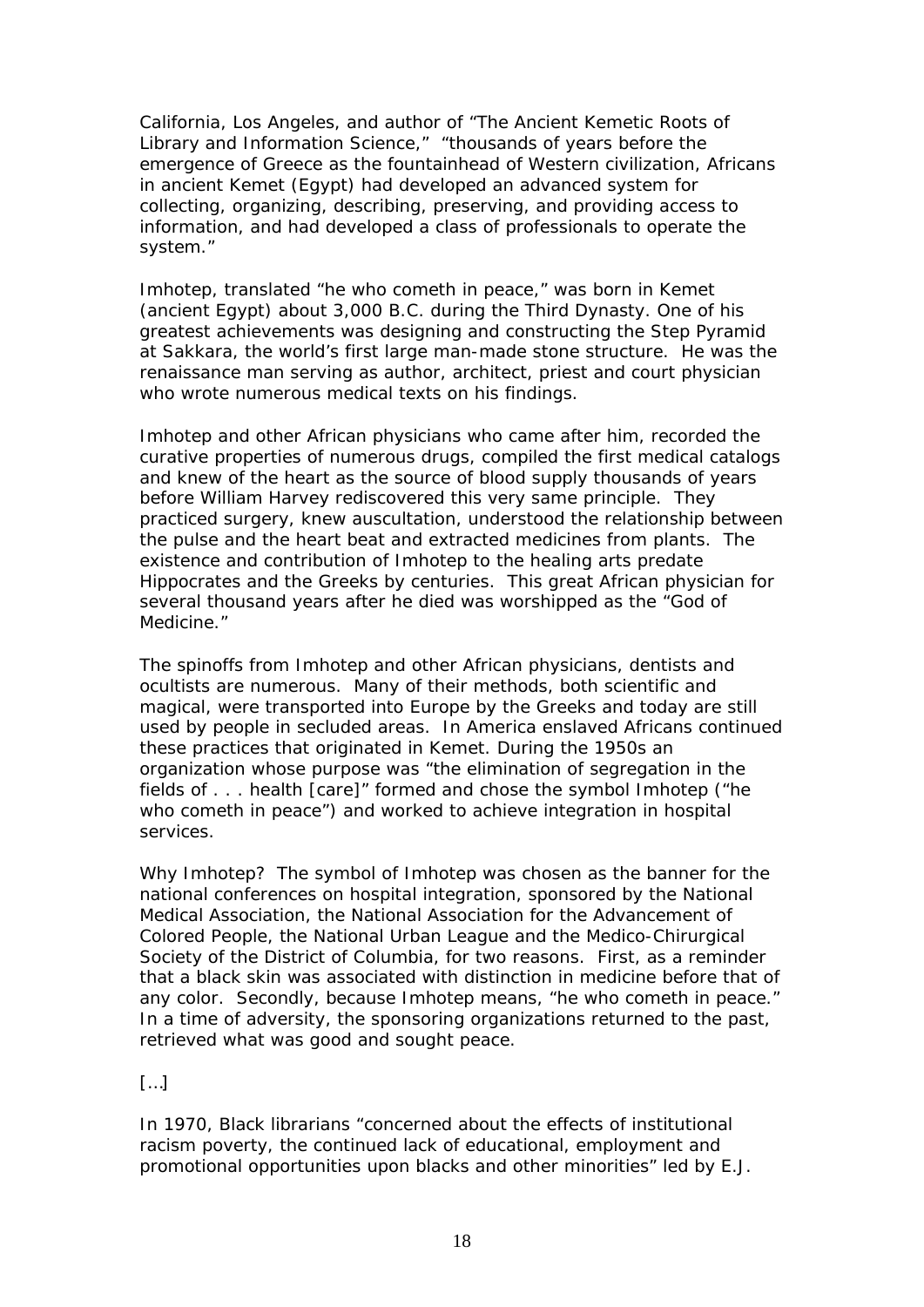Josey organized the Black Caucus of the American Library Association (BCALA). Information workers throughout Africa and its Diaspora have viewed the Black Caucus as a model of social progress.

In 1981, Wendell L. Wray and Jeff Jackson organized the American Library Association (ALA) African American Studies Librarians' section of thee Association and College and Research Libraries (ACRL) with an emphasis upon Black Studies. At the time Wray was a professor on the faculty of Pitt's School of Library and Information Science and Jackson, Head of the Afro-American Collection at the same institution. The group identified several core issues relevant to Afro-American bibliography for discussion:

- Status of Collections
- Resource Sharing
- Biographical Control
- Mechanized information
- Retrieval
- Selection Policies & Procedures
- Integrated vs. Separate Collections
- Interdisciplinary Nature
- Archival Materials
- Retrospective Collecting Purchasing
- Oral History

In 2005, the Progressive African Library & Information Activists' Group (PALIAct) organized with a mission "to develop a people-oriented information service run and managed by/on behalf of workers… and groups whose information needs have not been met. The new service will be based on equality for all African nationalities, for women, disabled people, classes…" The core values of the Progressive African Library & Information Activists' Group PALIAct included:

- Social justice
- Equality of access
- Provision of relevant service
- Dissemination of documents
- Divergent views
- Technology's impact
- Interdisciplinary research
- International solidarity
- Activists' Partnership

In closing, the Progressive African Library & Information Activists' Group significantly has set aim to oppose corporate globalization as recognition of multinationals destructive, if not nefarious role, undermining African culture and society, remains one consciousness-rising step toward transformation in Africa and its Diaspora.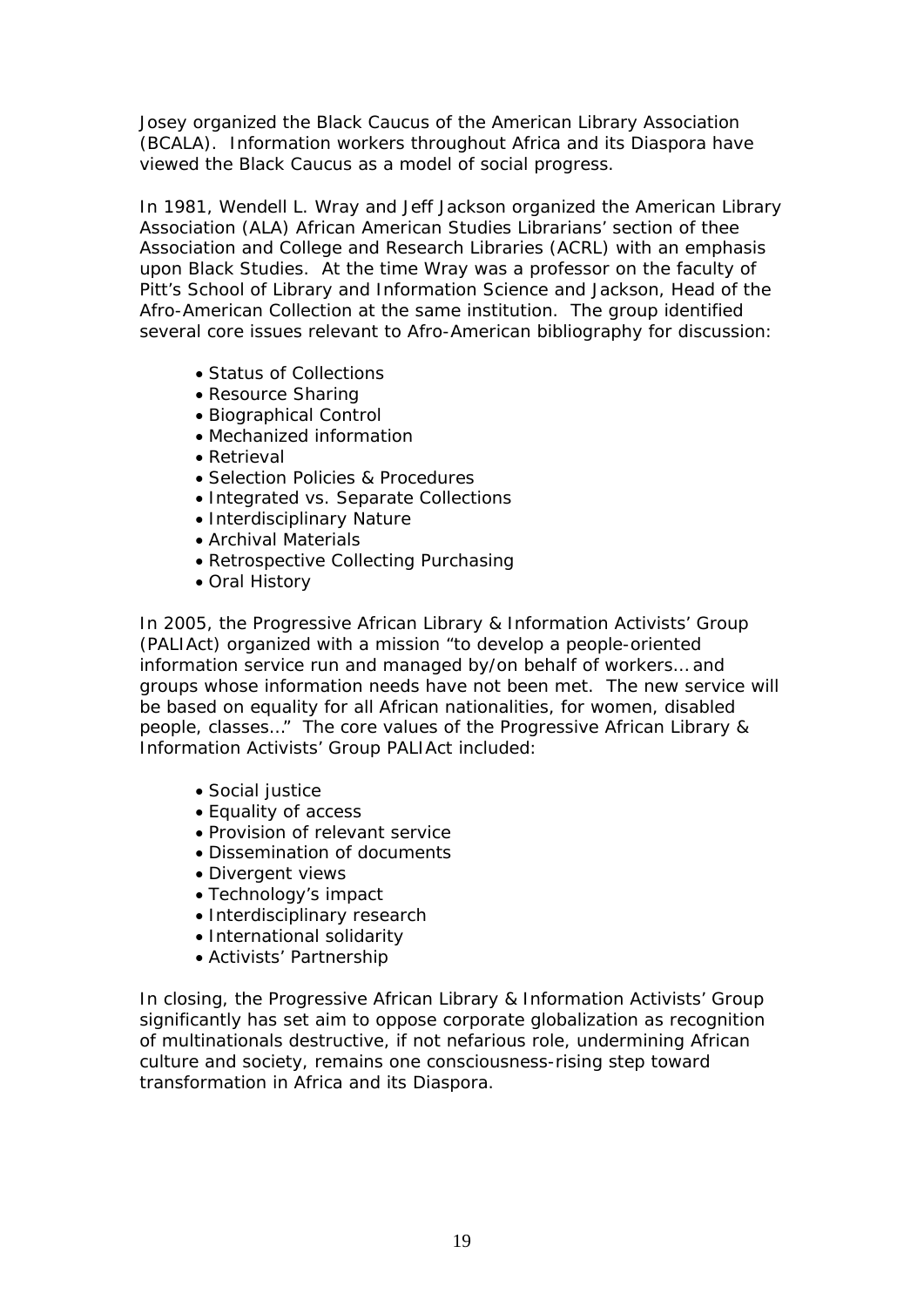# **Correspondence**

*Dear Shiraz:* 

*Very useful and progressive work [PALIAct]. Congratulations.* 

*The President of India, Dr. A.P.J. Abdul Kalam, has launched a programme "PURA"- Provision of Urban facilities in Rural Areas. You may like to pick details on the internet. Wishing you all strength.* 

> Dr. Dhirendra Sharma Convenor: Concerned Scientists and Philosophers Director, Centre for Science Policy, Dehradun 248009. India www.psaindia.org

> > **\*\*\***

#### **"Intellectual Freedom in Ghanaian Libraries"**

 Hello librarians! Are you a Ghanaian librarian, or have you ever been? Do you have experience with public libraries or educating future public librarians? Would you like to share some of your ideas about your profession? I am looking for your help!

 My name is Liza Harrington, and I am an undergraduate student at Suffolk University in the United States. Through my university I am participating in a study abroad program called "InterFuture," a volunteer, not-for-profit organization that allows students to travel abroad and conduct independent comparative cultural research. The research will eventually result in an honors thesis paper to receive credit at my home institution.

 I have already conducted my research in the United States and England and am now in Ghana for three months, as my last research locale. I am gathering information in these locales mostly through in depth interviews with librarians and would like your help.

 My chosen research topic is considering public librarians attitudes toward intellectual freedom and freedom of access to information issues in public libraries. My study's intent is to discover not only how librarians are dealing with freedom of information issues but how they feel, individually and as public figures, about them. This is an attempt to draw larger conclusions about the cultures themselves, as well as to bring recognition to the problems public libraries are currently facing and may be facing in the future.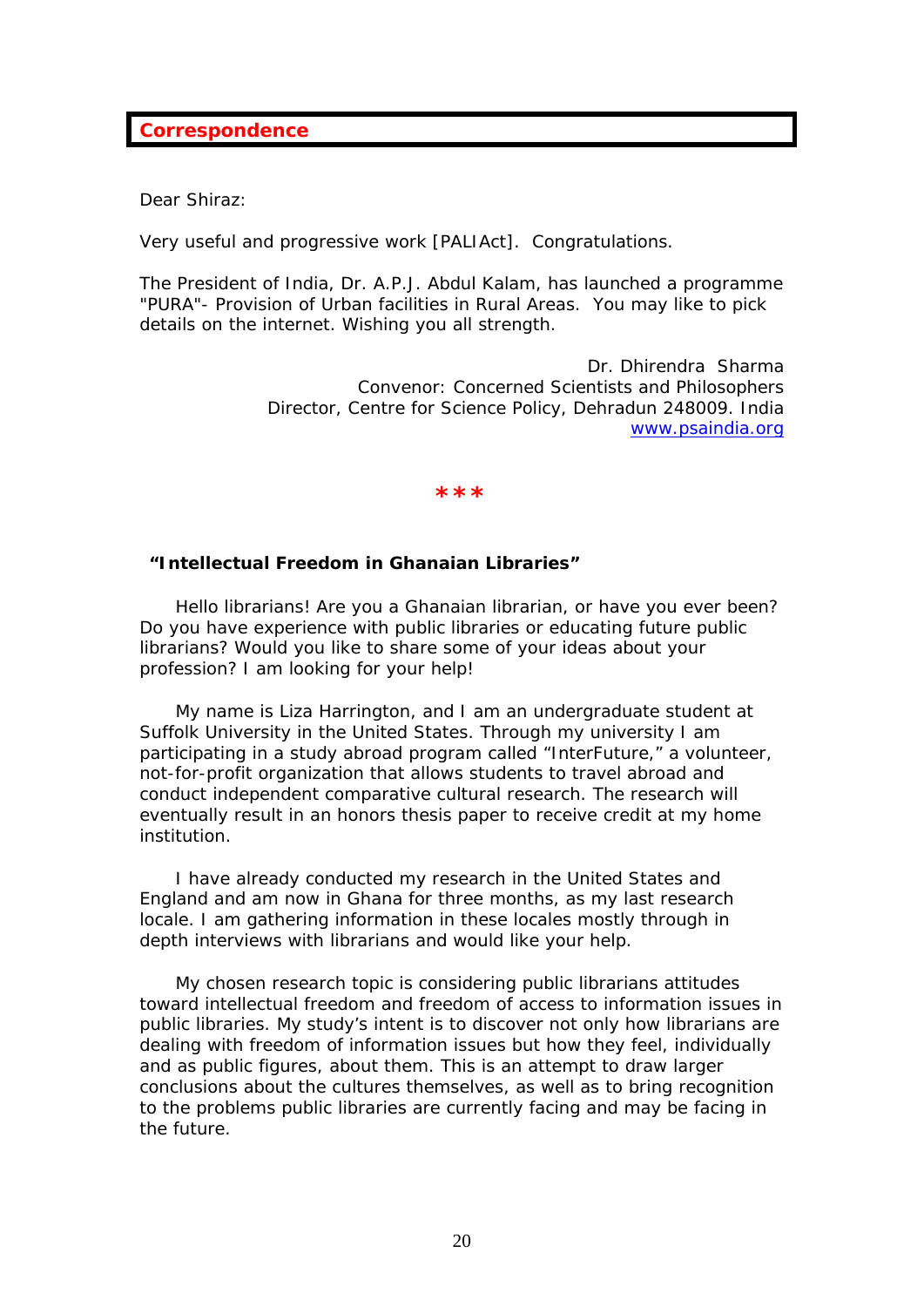If you would be willing to speak with me, I will be in Accra until mid-December and will be able to travel to most areas of the country. You can contact me through email to schedule a meeting at liza.harrington@gmail.com or by mobile while I am in country at 024 6201364. Alternatively, if you are not available for a personal interview but are interested in sharing your ideas, we could exchange emails or arrange a phone interview while I am in Ghana or upon my return to the United States.

Thank you for any help you may be able to give!

Liza Harrington October 9, 2006

**Information serving people: experiences & ideas** 

## **The Association for Health Information and Libraries in Africa (AHILA) 10TH Biennial Congress, Mombasa, 23 – 27 October, 2006**

#### **Submitted by:**

Shane Godbolt BA (Hons) FCLIP, Hon FCLIP Shane works with Partnerships in Health Information Registered charity no. 1031674 **Website** http//omni.ac.uk/hosted/phi

As many will know AHILA is a professional association of health libraries. Founded in 1984 it now has a membership of 46 nations across both Francophone and Anglophone Africa. The Congress brought together health information providers, medical librarians and health professionals attracting 125 participants from all over Africa, and several from outside Africa. 25 African nations were represented along with Switzerland, the UK & the US

There were 51 delegates from Kenya and in second and third places came the UK with 12 and neighboring Uganda with 8. All other countries sent between 1 and 4 people. Delegates were largely from the academic sector - university or research institute - or from government libraries with a few researchers and others from the health professions. The conference facilities were state of the art and proceedings took place in a comfortable air conditioned conference room set up with translation facilities and the latest technology, all of which worked perfectly. The importance of the theme and of the role of libraries in addressing the issues of health, disease and poverty in Africa was highlighted by the Assistant Minister of Health and Director of Health Services, Kenya who graciously joined us for the opening ceremony. The Librarian of Nairobi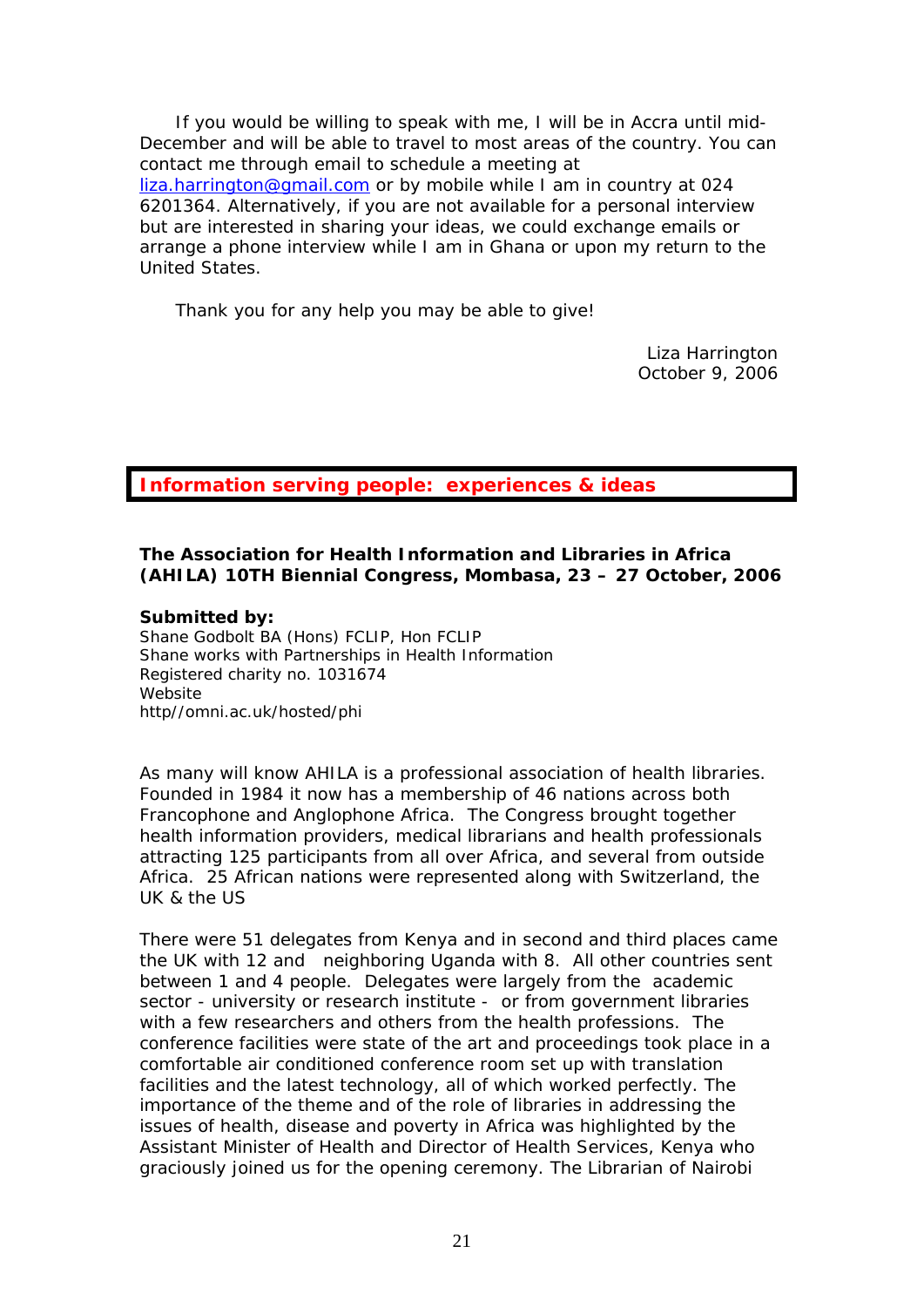University, kept a packed programme running to time with a relaxed humour, a firm hand and cards which flashed 5 and 2 minute warnings!

Our packs included a booklet setting out a full programme and abstracts of 40 or so papers to be given - a rich feast indeed. The theme of the congress *"Millennium Development Goals and Health Information*  **Provision in Africa**" included a variety of sub-themes on such topics as ICTs, poverty alleviation, documentation and repackaging of information, marketing, and information literacy. There were also well attended workshops on African Index Medicus, HINARI, Information Management skills in health libraries and on Library statistics ( at which the presenter showed us how one might learn through a light hearted approach to a serious topic!).

AHILA appropriately hosted the launch of the "Healthcare Information for all by 2015" (*HIFA2015)* a new and much needed strategic initiative. The goal of *HIFA2015* is that *By 2015, every person worldwide will have access to an informed healthcare provider.* Dr Fred Bukachi, a Kenyan cardiologist, spoke movingly of a *cause celebre,* the methanol poisoning outbreak which had hit Machakos Hospital, in the 1980s and brought into sharp focus the lack of any literature with treatment advice and protocols available in the hospital to the doctors and other health professionals. Dr Neil Pakenham-Walsh went on to give a presentation explaining the need for communication, understanding and advocacy to achieve the goals of political commitment, financial support and cost effective action.

 Standards of presentation throughout the meeting were high and messages were clearly conveyed. Many papers were challenging, stimulating and moving or a mixture of all three. There were success stories; there were innovation stories; there was carefully garnered evidence and there was vision but above all there was a desire to seize new opportunities and to move forward and contribute the health librarian's special expertise to the massive agenda set by the MDGs. Recurrent themes were the need to work with others, especially with public librarians and NGOs and the urgent need to ensure health information was much more widely disseminated and available especially in rural areas

This was my first AHILA and it has left with me with many wonderful memories. I learnt so much and found the meeting was an inspirational experience. There are many issues including

- Working across boundaries with NGOs and others
- Being prepared to risk take and to take on new roles and responsibilities
- Equipping librarians to become ever more effective through training and development
- Understanding and promoting the contribution librarians can make to alleviating poverty and ill heath

 The Congress resolutions ( see AHILA website) adopted at the closing session showed a group of people who were committed professionals, politically aware and determined to move forward on a massive agenda.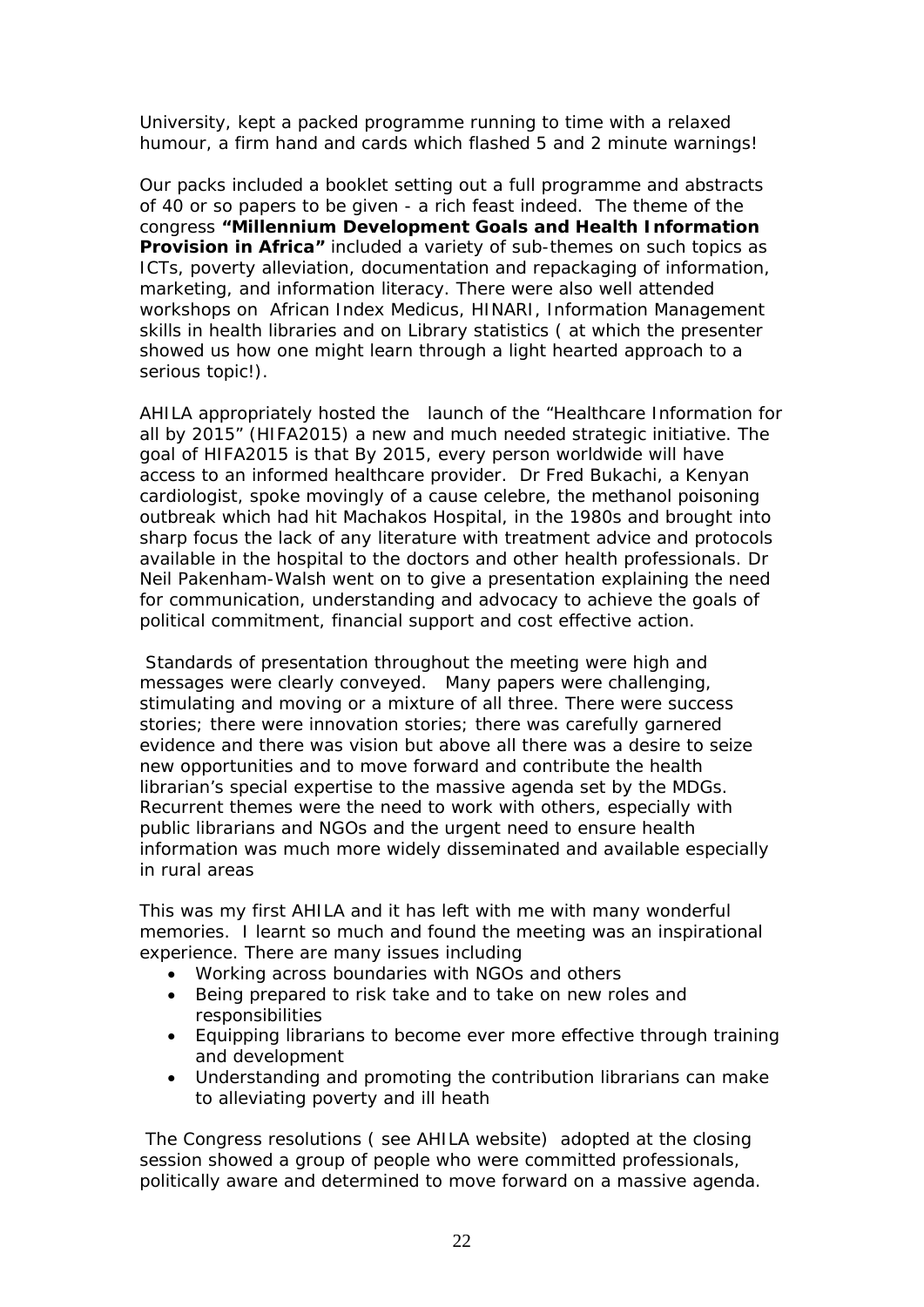The Association's Kenya Chapter (KEN-AHILA) and especially the Chair of the Local Organizing Committee Nancy Kamau and her team are to be congratulated on a very enjoyable and well – organized event which it seemed to me from many snippets of conversation I heard very much marked a 'coming of age' for AHILA. Nancy was unanimously elected the next President of AHILA, a role I have no doubt she will fill with distinction.

Shane Godbolt BA (Hons) FCLIP, Hon FCLIP Shane works with Partnerships in Health Information Registered charity no. 1031674 Mob Tel: +44 (0) 7973 637 776 Website http//omni.ac.uk/hosted/phi

*Partnerships in Health Information (Phi), which has recently formed a partnership with Bournemouth University, is an emerging UK charity that promotes partnerships between health libraries in the UK and those in developing countries. These partnerships are having a significant impact on health information available to people in some of the world's poorest countries including Sierra Leone, Uganda, Kenya and the Chechen Autonomous Republic and our own understanding of global health issues.* 

*'Reliable information is the foundation of good health and good health is essential to reduce poverty.' Jean Shaw, Research Officer, Phi* 

**\*\*\*** 

#### **DR. A.P.J. ABDUL KALAM: Providing Urban amenities in Rural Area**

Providing urban facilities to rural areas is another important mission about which I have talked to you earlier. In the long term interest, it is necessary for us to make the living in the villages attractive proposition for our people by reinforcing the rural habitat and providing modern economic linkages. To achieve this, economically viable cluster of villages have to be created through a mission mode programme into physical, electronic, and knowledge connectivities, leading to the self sustained economic prosperity for the groups of villages. It is essential that PURA (Providing Urban amenities in Rural Area) has to become a business proposition to be run by small scale industrialists, entrepreneurs, and societal establishments.

Information and Communication Technology (ICT)

Mission of Information and Communication Technology (ICT) and related services is one of the wealth generators for the nation. We should aspire to increase the business volume by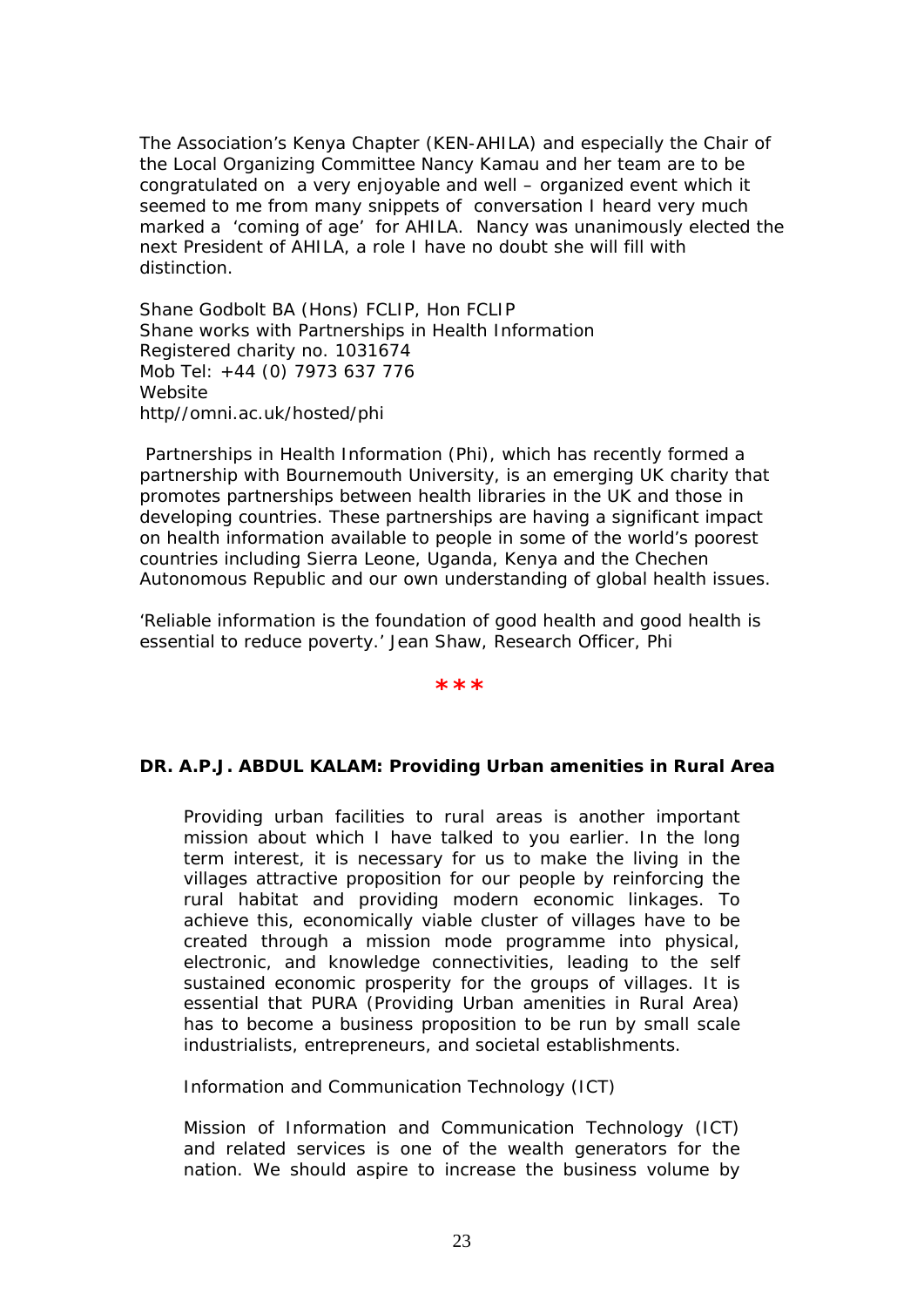15-20 times in ten years duration. The benefit of ICT must reach all parts of the country through telemedicine, teleeducation and e-governance. We have to embark on creating ICT infrastructure and developing knowledge products to promote selective self reliance in the ICT Sector and thus achieving a competitive edge globally.

> DR. A.P.J. ABDUL KALAM PRESIDENT OF INDIA http://www.orissagov.nic.in/panchayat/pura/president.htm [Accessed: 20 August 2006]

#### **Provision of Urban Amenities in Rural Areas (PURA)**

*Lalitha Kumar (2005): Rural development in India. Available from: http://www.digitalopportunity.org/article/view/113222/ [Accessed: 20 August 2006].* 

In an effort to bridge the rural urban divide and achieve a balanced socio-economic development, the Planning Commission of India has formulated an innovative scheme, namely, "Provision of Urban Amenities in Rural Areas" (PURA). The Ministry of Rural Development is the nodal agency for implementing this scheme in the country. It aims at meeting the gap in social and physical infrastructure in the identified rural clusters consisting of 10 to 15 villages within a radius of 4 to 5 kilometers around selected towns to enhance their growth potential with focus on the following areas:

- Provision of reliable power supply to the household level
- Provision of water supply
- Provision of road facilities
- Provision of reliable telecom, Internet and I.T Services
- Upgrading existing schools to the next higher level
- Up-gradation of health facilities
- Marketing facilities for agricultural produce.

The Government of India has selected towns of 28 Districts of Orissa, except Cuttack and Khurda, for implementation of PURA in the first phase. An exercise has been carried out by the Planning Commission to identify 504 towns (one town per selected District) around which clusters have been selected. Only towns with a population of 100,000 or less have been identified. The infrastructure gaps of the selected clusters will be bridged under PURA. Collectors are the nodal officers for implementation of PURA. Certain facilities are provided across all the villages in the cluster, whereas common facilities are chosen at strategic locations to serve the entire cluster.

Further details are available at website http://orissagov.nic.in/panchayat/pura/pura.html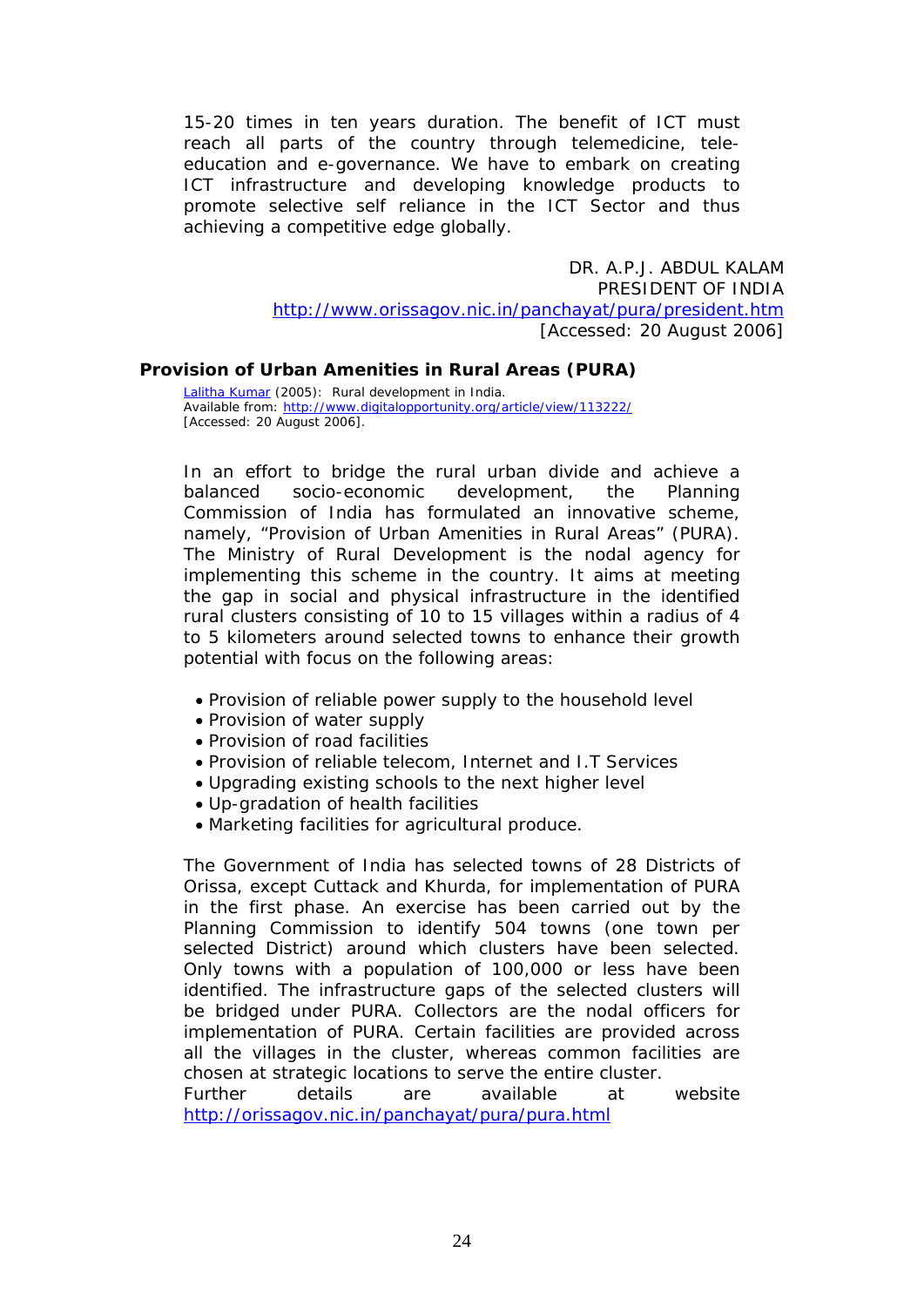## **PURA: as envisaged by Dr. A.J.P. Kalam**

*Dr. A.J.P. Kalam, the President of India, has elaborated on PURA in his various speeches, including that on Republic Day 2006, The following is an extract from his speech at the Dedication Function of the Institute of Information Technology, Pune, on 28-05-06:* 

Providing Urban amenities in Rural Areas (PURA) is another example for creating rural wealth and prosperity. The model envisages a habitat designed to improve the quality of life in rural places and makes special suggestions to remove urban congestion also. Naturally our most demanding urban problem is that of congestion removal and efficient supply of water and effective waste disposal in every locality are the paramount civic needs. There is a minimum size below which a habitat is not viable and not competitive with the existing congested city. At the same time, the existing congested city is not economical compared to a new town once a minimum size of expansion is crossed. As against a conventional city say, rectangular in shape and measuring approximately 10 km by 6 km, the model considers an annular ring-shaped town integrating minimum 8 to 10 villages of the same 60 km2 area. This model provides easy access to villages, saves transportation time and cuts costs substantially and is more convenient for general public.

Knowledge powered rural development is an essential need for transforming India into a knowledge power and high bandwidth rural connectivity is the minimum requirement to take education, health care and economic activities to the rural areas. Knowledge society leading to knowledge super power can prosper and survive only in the environment of economic security and internal security. Physical connectivity by providing roads, electronic connectivity by providing reliable communication network and knowledge connectivity by establishing professional institutions and vocational training centers will have to be done in an integrated way so that economic connectivity will emanate. Such Model of establishing a circular connectivity among the rural village complexes will accelerate rural development process by empowerment.

#### **Convergence of Technologies**

The information technology and communication technology have already converged leading to Information and Communication Technology (ICT). Information Technology combined with bio-technology has led to bio-informatics. Now, Nano-technology is knocking at our doors. It is the field of the future that will replace microelectronics and many fields with tremendous application potential in the areas of medicine, electronics and material science. When Nano technology and ICT meet, integrated silicon electronics, photonics are born and it can be said that material convergence will happen. With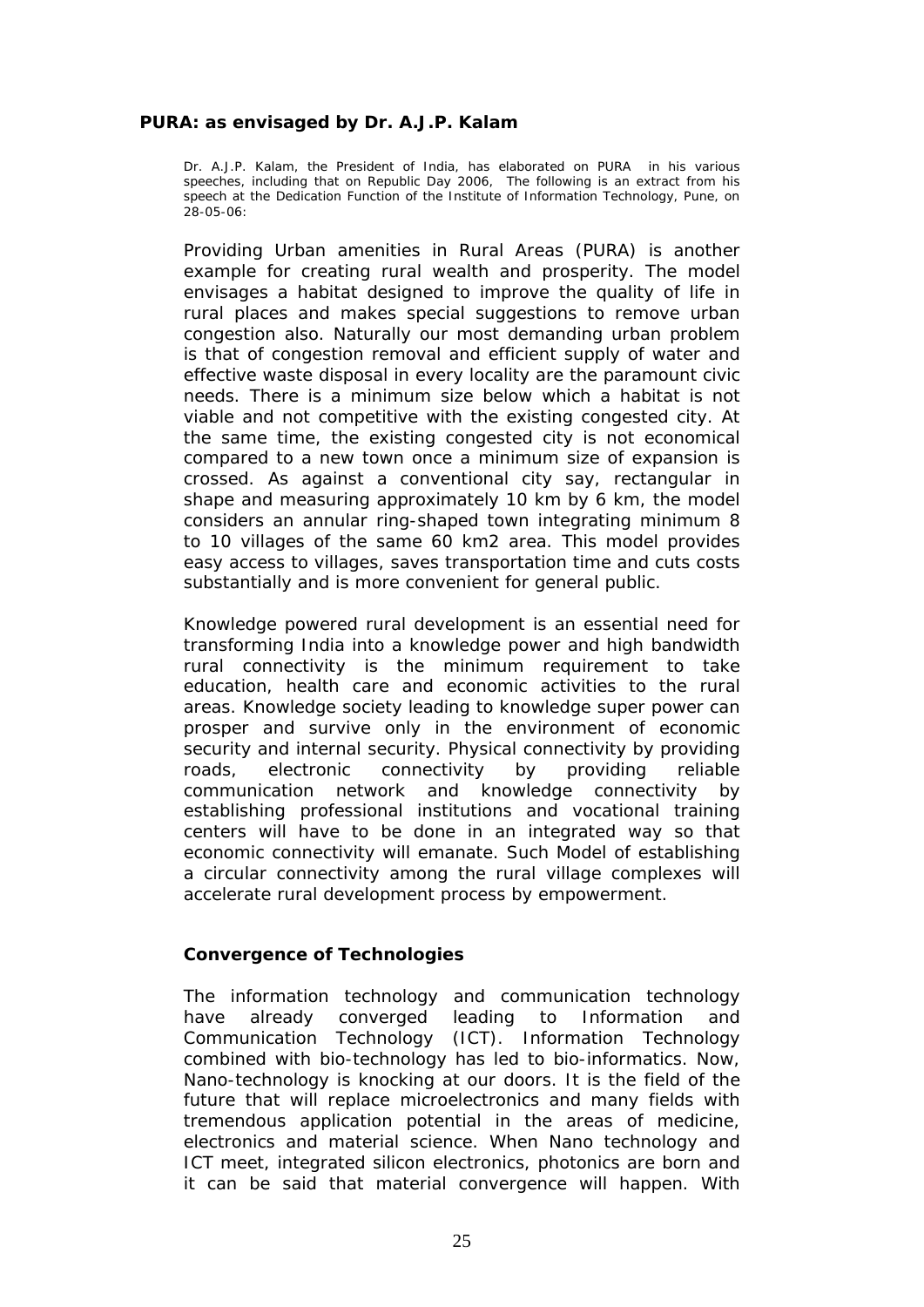material convergence and biotechnology linked, a new science called Intelligent Bioscience will be born which would lead to a disease free, happy and more intelligent human habitat with longevity and high human capabilities. Convergence of bionano-info technologies can lead to the development of nano robots. Nano robots when they are injected into a patient, my expert friends say, it will diagnose and deliver the treatment exclusively in the affected area and then the nano-robot gets digested as it is a DNA based product.

Convergence of ICT, aerospace and Nano technologies will emerge and revolutionize the aerospace industry. This technological convergence will enable building of cost effective low weight, high payload, and highly reliable aerospace systems, which can be used for inter-planetary transportation.

> DR. A.P.J. ABDUL KALAM PRESIDENT OF INDIA

Address during the meeting with the Vice Chancellors of the Universities of the State of Punjab http://presidentofindia.nic.in/scripts/eventslatest1.jsp?id=1269 [Accessed: 20 August 2006]

#### **ICT to every Indian village : opportunities and challenges**

Garai, Atanu and Shadrach, B. (2006) *ICT to every Indian village : opportunities and challenges*. OneWorld South Asia, New Delhi. Source: http://eprints.rclis.org/archive/00006089/.

*What can ICT bring for the inhabitants of 600,000 Indian villages? How India is*  empowering the poor and marginalised citizens to participate in the emerging *knowledge society? How will India provide voice to her millions of citizens? 'Taking ICT to every Indian village: Opportunities and challenges", attempts at answering such questions and exploring the complex interactions between ICT and society.* 

'Taking ICT to Every Indian Village: Opportunities and challenges' focuses on very contemporary and socially-relevant issue, that is, use of information and communication technologies (ICT) for social development. The authors of this book are working in senior positions in OneWorld South Asia, New Delhi, which is an International NGO. The authors have attempted to depth study of ICT penetration into Indian society that covers issues like teledensity in urban areas vs. rural areas, internet connectivity in urban areas vs. rural areas and other key factors. The authors also discuss the present initiatives at the grassroot level in India, by various stakeholders, including NGOs, corporate organizations and developmental agencies. The President of India, Dr. A.P.J. Abdul Kalam has envisaged PURA (Providing Urban Amenities in Rural Areas) in his Republic Day speech of 2006. Accordingly, Government of India has undertaken various new initiatives. This book describes various ICT initiatives undertaken by the central and state governments for the empowering citizens of Indian villages, like, Village Knowledge Centres in the southern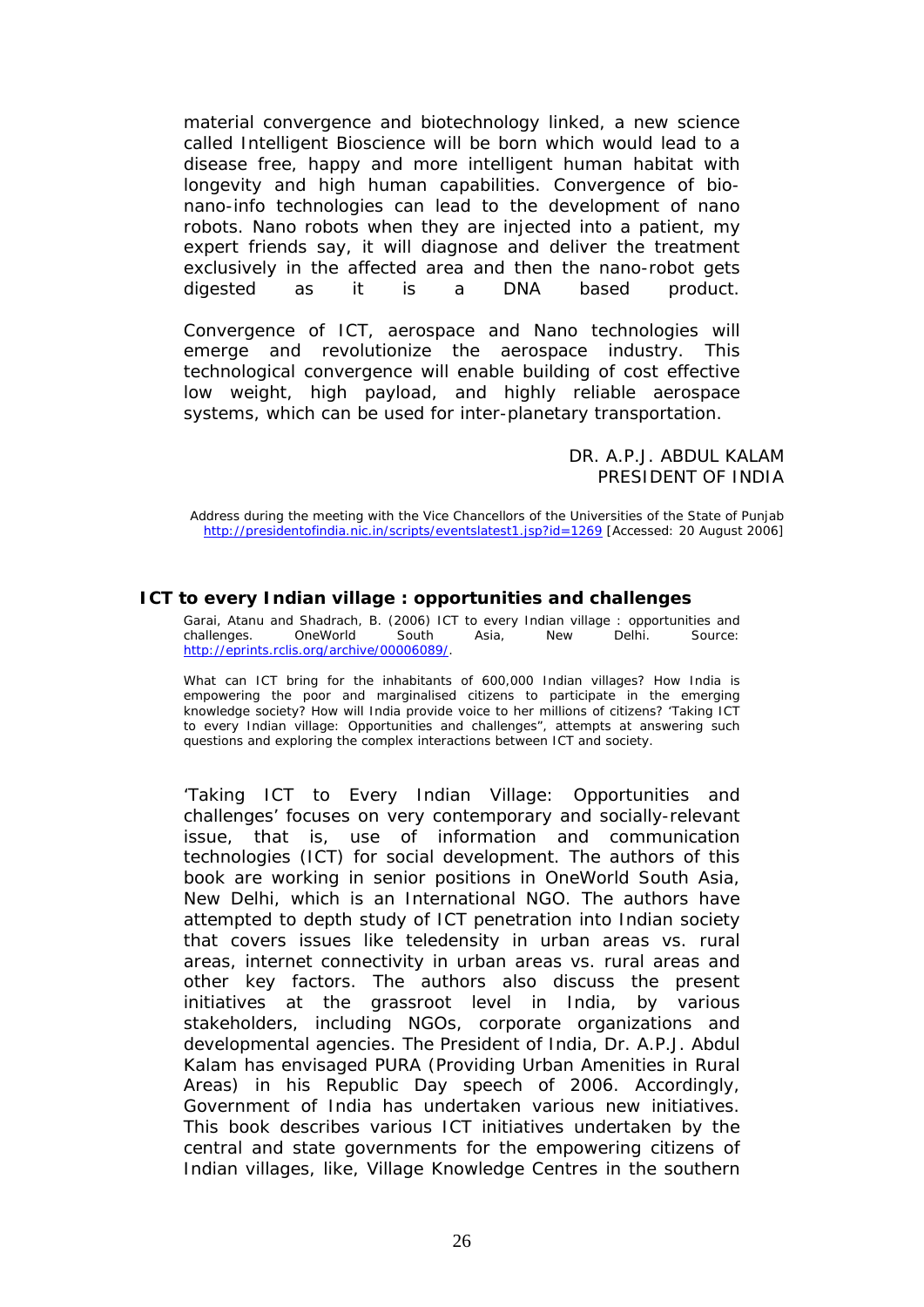India, Community Information Centres in the north-eastern India, Gyandoot in the state of Madhya Pradesh, and many others. The central government recently formed a National Knowledge Commission (NKC) with the emergence of knowledge-based industries in India. This book also discusses the how NKC will be instrumental to bridge the digital divide in Indian society.

*Reviewed by: Anup Kumar Das* 

#### **Library information journals in developing countries**

*Source: Managing Information Newsletter 210, 12 April 2006 http://www.britishcouncil.org/ism-info@uk-topstories.htm*

Elsevier has announced that its 14 library and information journals 'are now accessible to professionals in developing countries through HINARI, the World Health Organization's HealthInterNetwork and AGORA, the United Nation's Access to Global Online Research in Agriculture programs ... professionals across 1,800 higher education and research institutes in 105 developing countries will benefit from leading resources such as *Information Processing & Management*, *International Information & Library Review*, *Journal of Academic Librarianship*, *Library Collections, Acquisitions & Technical Services*, and *Serials Review*.

#### **Library practice for young learners (LPYL)**

*Developing school library services for primary and secondary schools in disadvantaged areas in South Africa 1997-2002. http://www.foreningenbis.org/lpyl/index.HTM. Accessed: 18 April, 2006* 

The LPYL project focused on human resource development rather than on the provision of material resources such as computers, books and shelving. Furthermore, the project was designed to explore some of the untested innovations in the South African Policy Framework among a sample of school librarians in all of South Africa's nine provinces.

The project was also designed as a North-South collaboration to provide exchanges of knowledge and expertise between Swedish and South African library personnel.

The project has comprised two phases involving South Africa's national and provincial education departments and two South African non-governmental organisations, Sweden's Bibliotek i Samhälle (BiS) and Swedish International Development Cooperation Agency (Sida). For Phase One the South African nongovernmental organisation was the Library and Information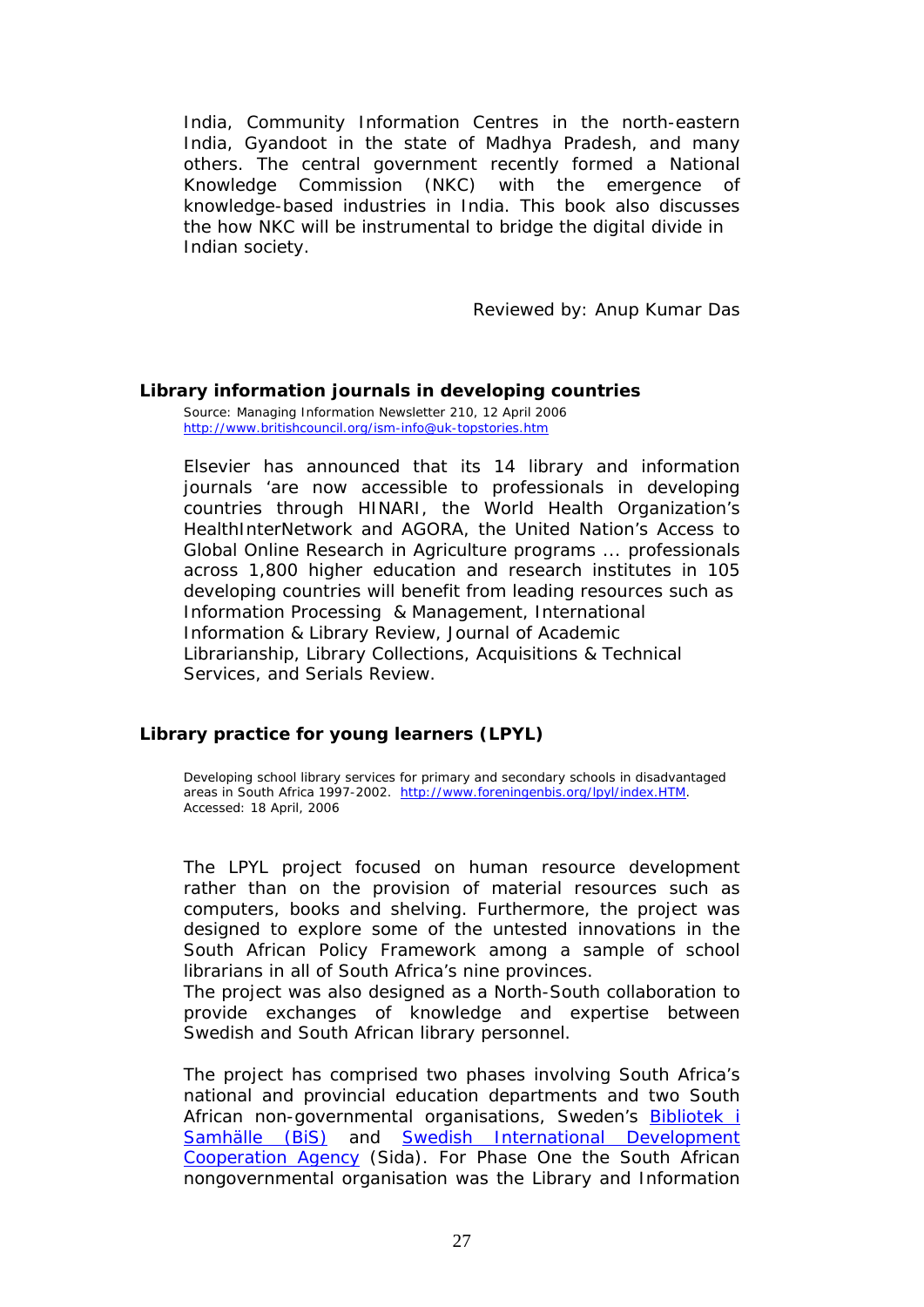Workers' Organisation (LIWO). But when this organisation ceased to operate, **Education Policy Unit, (EPU)** Natal, became the South African partner for Phase Two.

## **International Network for the Availability of Scientific Publications INASP**

The mission of INASP is to enable worldwide access to information and knowledge with particular emphasis on the needs of developing and transitional countries.

We work with partners around the world to encourage the creation and production of information, to promote sustainable and equitable access to information, to foster collaboration and networking and to strengthen local capacities to manage and use information and knowledge.

Our objectives are to

- Improve access to scientific and scholarly information
- Catalyse and support local publication and information exchange
- Strengthen local capacities to manage and use information and knowledge
- Foster in-country, regional and international cooperation and networking
- Advise local organisations and agencies on ways to utilise information and publishing to achieve development goals. "

#### **African Journals Online (AJOL)**

Welcome to African Journals Online (AJOL) providing access to African published research. 230 Journals now on AJOL

http://www.nisc.co.za: African Journals Online http://www.ajol.info/index.php?tran=0

#### **Owerri Digital Village - Nigeria**

This is a community technology and learning centre in Eastern Nigeria established by Youth for Technology Foundation (YTF). Its aims to give rural villagers skills to improve their lives and create jobs. International and local volunteers work with students and the local community at the Owerri Digital Village to develop an understanding of technology, its usefulness and how it can enhance their lives.

http://www.comminit.com/africa/experiences/pds112005/experiences-3427.html

Contact ytf@youthfortechnology.org

<sup>&</sup>lt;https://webmail1.londonmet.ac.uk/sqm\_n\_staff/src/compose.php?send\_to=ytf%40 youthfortechnology.org>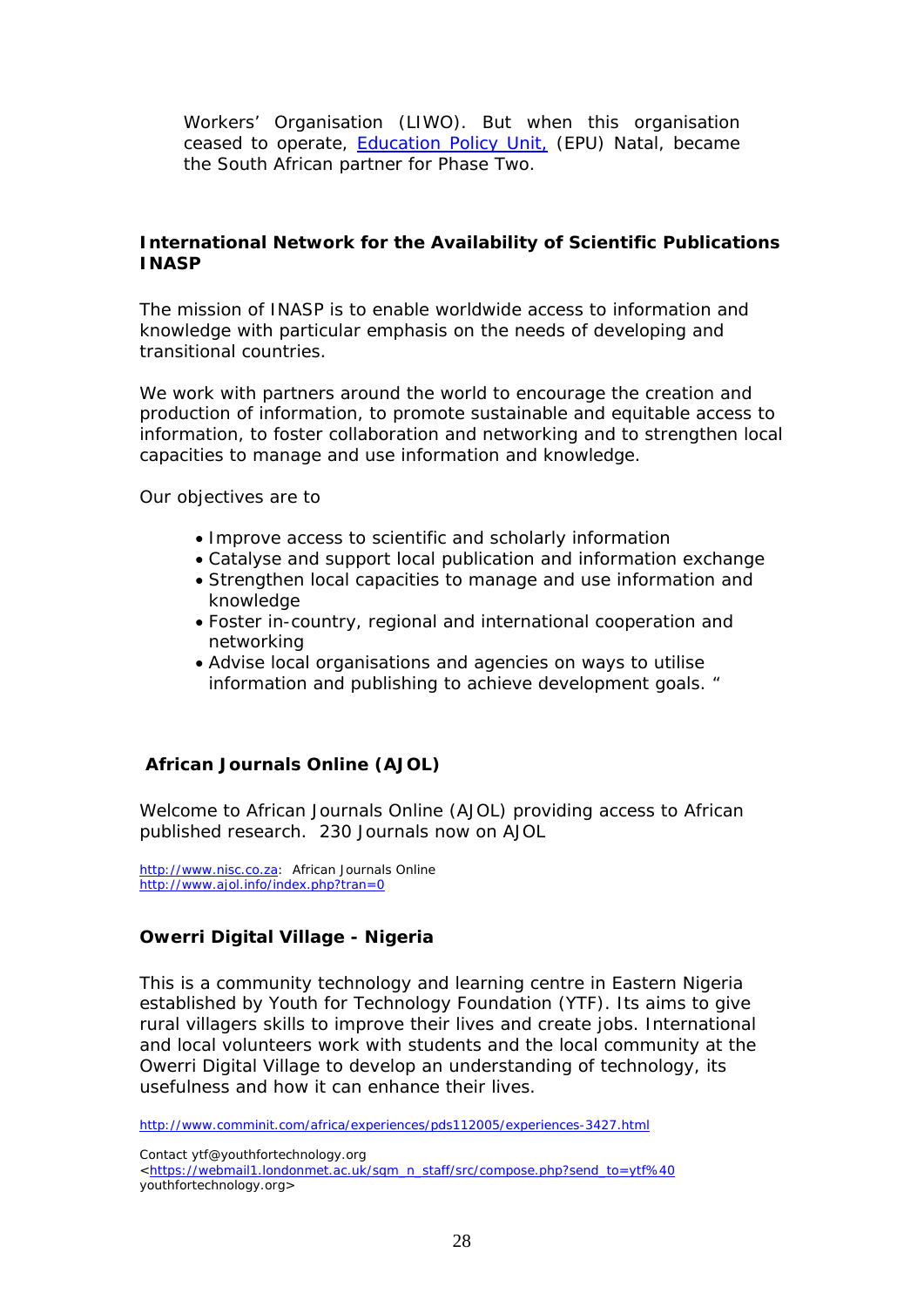#### **Rehabilitation through sport - Angola**

This is a pilot initiative that aims to increase the quality of life of people with amputations and other physical disabilities in post-conflict Angola. Specific goals of the project include increasing awareness of the abilities, leadership potential, and rights of people with a disability, as well as educating professionals and people with disabilities about the value of sport in rehabilitation and social inclusion. This programme uses interpersonal communication - face-to-face training - to mobilise expertise in the import and application of sport in rehabilitation through a humanrights-based approach.

http://www.comminit.com/africa/experiences/pds12006/experiences-3550.html

#### **Safe journey - Zimbabwe**

Safe Journey is a Zimbabwean multimedia information campaign launched by the International Organization for Migration (IOM) Harare aimed at reducing the risks linked to irregular migration and the transmission of HIV/AIDS. The campaign uses a variety of media including radio and television programmes featuring migrants' testimonies as well as billboards and posters.

http://www.comminit.com/africa/experiences/pds122005/experiences-3467.html

#### **Children's Voices - Namibia**

http://www.comminit.com/africa/experiences/pds122005/experiences-3471.html

Children's Voices in Namibia aims to educate children about their rights by giving them the space and skills to express themselves through film. This project of the Danish non-profit organisation Ibis, teaches children how to use video cameras and then invites them to make films about their lives and issues that affect them.

#### **Strategic thinking**

*http://www.comminit.com/africa/strategicthinking.html Summaries of strategic thinking as the basis for communication, change and development policies and interventions.* 

*Achieving the Millennium Development Goals in Water, Sanitation and Hygiene in Africa with a Gender Perspective* 

By Eirah Gorre-Dal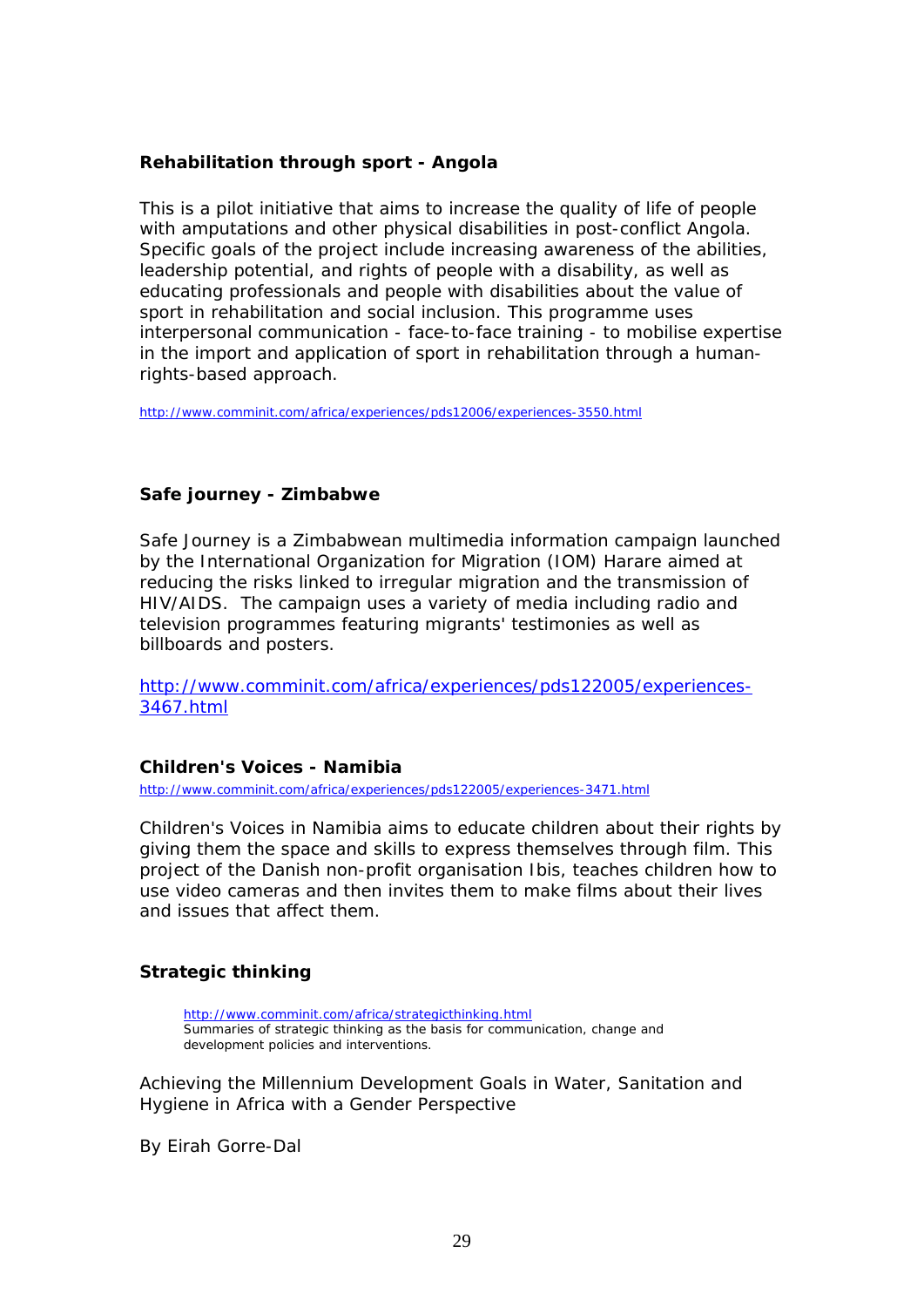A roundtable discussion was organised jointly by the United Nations International Children's Fund (UNICEF) and the Water Supply and Sanitation Collaborative Council (WSSCC) as a side event during the 2005 World Summit that took place at the United Nations in New York. The participants discussed how the lack of safe water, sanitation and hygiene awareness remains one of the world's most urgent health issues. The discussion also looked at how unsafe water, inadequate sanitation and poor hygiene habits play a major role in Africa's high child mortality rate and the low school attendance rate of girls.

#### **It's Hot for Girls!**

ICTs as an Instrument in Advancing Girls' and Women's Capabilities in School Education in Africa. By Shafika Isaacs http://www.comminit.com/africa/strategicthinking/st2005/thinking-1450.html

This is a 16-page paper that focuses on attempts at introducing information and communications technologies (ICTs) in formal primary and secondary school education in Africa. The paper contends that a clear conceptual framework in problematising the education crisis from a developmental, gender and ICT perspective is lacking and that conceptual clarity on appropriate strategies for using ICTs as a tool for women's empowerment in Africa is critical.

#### **Participatory Media for the Spoken World**

*Experiences from Mexico, Tanzania and Vietnam.* http://www.comminit.com/africa/strategicthinking/st2005/thinking-1451.html

#### By Bernhard Huber

This exploratory study analyses the functions and implications of participatory video projects in rural development settings. The term 'participatory video' refers to a bundle of innovative usages of video technology which enjoy growing popularity in many corners of the world. As experience and knowledge about what good practice is differs from person to person and in the literature, this study aims to categorise the varying approaches into a typology based on a review of the relatively scarce literature on the subject. Through a conceptual distinction of different project goals, three basic kinds of participatory video are identified, i.e. therapy-, activism- and empowerment-type video.

#### **Raising Voices Programme Tools: Evaluation Report**

*By Simonne Ruff*  http://www.comminit.com/africa/evaluations/evaluations2005/evaluations-149.html

Raising Voices, a project of the Tides Center, works to develop sustainable programmes that prevent violence against women and children. The organisation is based in Uganda and provides resources and support that build gender-based violence prevention capacity in organisations primarily in East and Southern Africa, as well as around the world. One key strategy is the development and publication of programme tools that focused on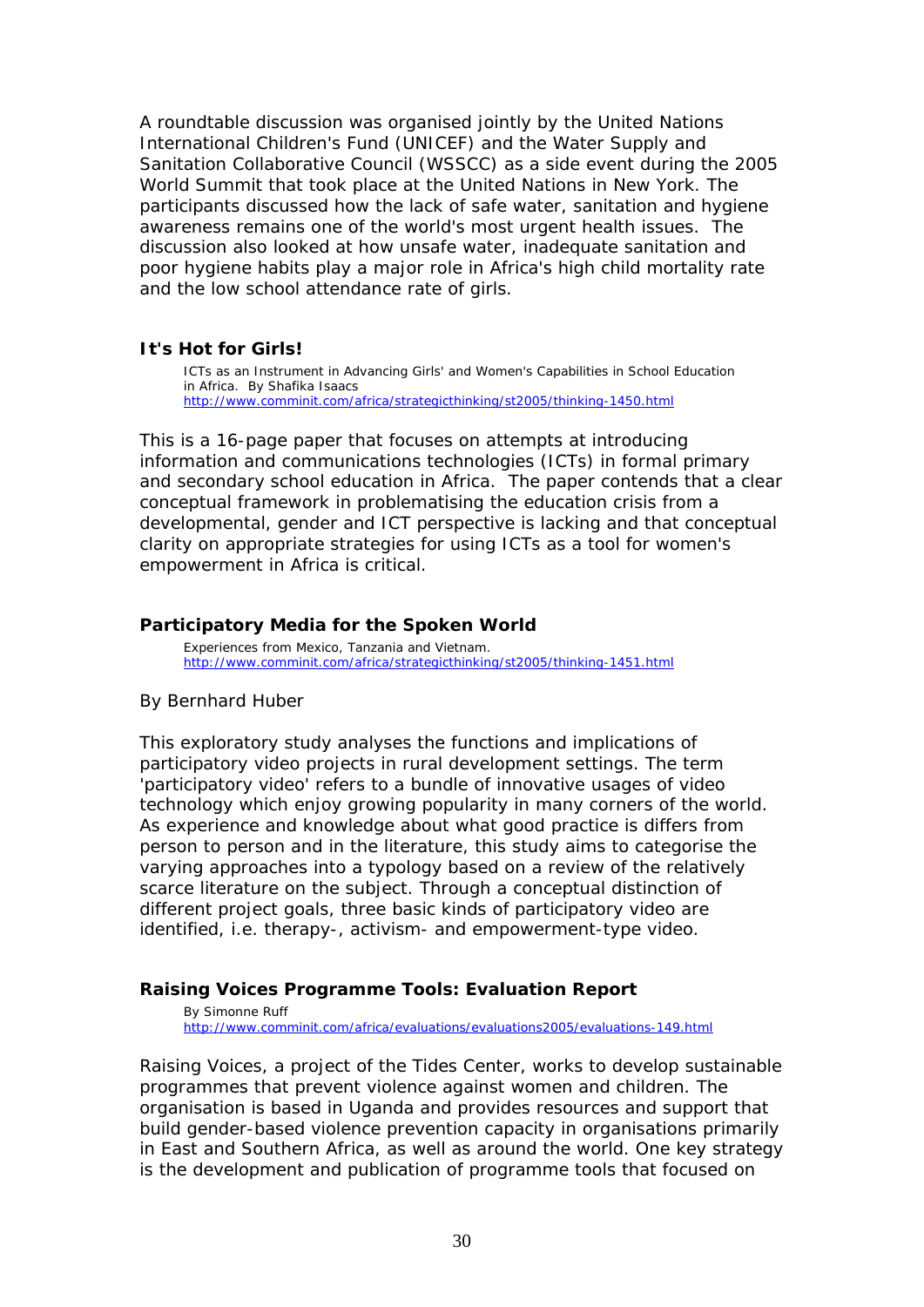violence prevention and this document assesses the use and impact of these programme tools.

#### **Evaluation of a culturally consistent reproductive health**

*Programme for Young Kenyans by Annabel S. Erulkar, Linus I.A. Ettyang, Charles Onoka, Fredrick K. Nyaga and Alex Muyonga. http://www.comminit.com/africa/evaluations/evaluations2005/evaluations-44.html*

This is an evaluation report of the Nyeri Youth Health Project in Kenya, a locally designed adolescent reproductive health programme. The project is a reproductive and sexual health information programme for in- and outof-school youth in both rural and urban areas aged 10 to 24. The objectives of the project were to delay the onset of sexual intercourse among youth who are not yet sexually active; to prevent sexually experienced youth from suffering negative consequences of sexual activity and to create a reproductive health information and service environment responsive to the needs of youth.

## **Evaluation report on the Reflect ICTs Project**

*http://www.comminit.com/africa/evaluations/evaluations2006/evaluations-188.html*

This document provides an evaluation of the Department for International Development (DFID)-funded project Reflect ICTs, which is being carried out by ActionAid International (AAI) and local partners in Burundi, India, and Uganda. As part of this project, information and communication technology (ICT) is being introduced to existing community-based discussion circles ("Reflect circles"), as part of an effort to enhance the capacity of people to make strategic choices about the media of communication that they have identified as most relevant to their specific needs.

#### **Where there is no Internet**

Delivering health information via the Blue Trunk Libraries Mouhouelo P, Okessi A, Kabore MP (2006) Where There Is No Internet: Delivering Health Information via the Blue Trunk Libraries. PLoS Med 3(3): e77 http://medicine.plosjournals.org/perlserv/?request=getdocument&doi=10.1371/journal.pmed.0030077 Source: digitaldivide mailing list, 8 March 2006)

'The World Health Organization (WHO) is very much aware that there are many areas in the world where access to the Internet is not yet a reality. In developing countries, a large proportion of the population, including health professionals, has no or only poor access to the Internet. Even printed materials, such as up-to-date books, current periodicals, and newspapers, are scarce. In this situation, professionals are obliged to rely on the knowledge acquired during their original training to care for patients, to prevent disease, and to promote health ... In response to this need for printed health information, WHO librarians created the Blue Trunk Library (BTL) project ... The BTL is "a ready-to-use documentation module" of about 150 WHO and non-WHO books and manuals fitted into a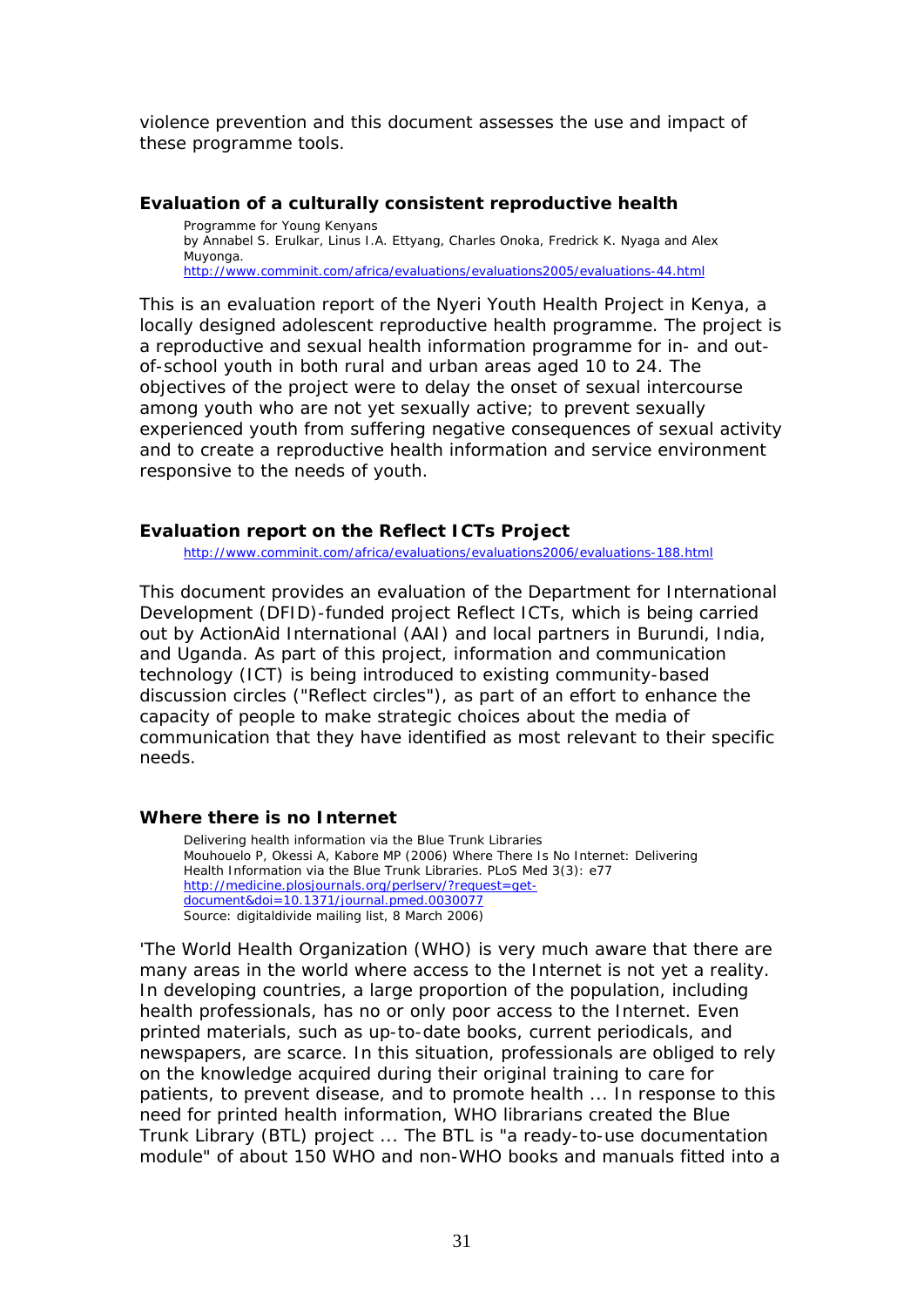blue metal trunk. The materials are arranged and filed in such a way that users can easily identify the ones that they need.'

# **Digital divide**

Uganda: Rural libraries bring smiles to farmers in Kabale District

http://allafrica.com/stories/200603060991.html

The introduction of Village Information Centres (village libraries) in 2003 has transformed the rural economy by providing information on markets, prices, good farming practices and entrepreneurship.

# **Education**

*In book-poor Egypt, an influx of 'Magic School Bus' and 'Pooh'* <http://www.csmonitor.com/2006/0308/p01s04-wome.html>

MALLAWI, EGYPT – For the students at the tiny Ibshadat primary school, surrounded by sugar cane fields in this southern Egyptian village, their library consisted of only 30 dog-eared books in a small cabinet. That was before 700 books arrived, part of a new joint US-Egyptian program to provide libraries of Arabic and English titles to all of Egypt's 38,000 public schools, a huge undertaking to encourage children to read in a country where few have access to books and a quarter of adults are illiterate.

# **World information access report**

P.N. Howard World Information Access Project, Department of Communication, University of Washington. 2006.

*Source: digitaldivide mailing list, 21 March 2006 http://www.britishcouncil.org/ism-info@uk-news.htm*

"The information society is not as pervasive as might be expected, according to the researchers behind the World Information Access 2006 Report. Between 1995 and 2005, mobile phones and Internet access became more evenly distributed around the world. But today, the supply of computers, Internet hosts and secure servers is even more concentrated among select core countries. Internet access remains limited and costly in many developing countries ... The average person spending an hour online at a commercial Internet access point - such as a cybercafé - would spend more than 10 percent of his or her average daily income. People from wealthy countries spend relatively less on Internet access and get plenty of relevant content, while people from poor countries pay more for an hour of Internet access but are less likely to find news and other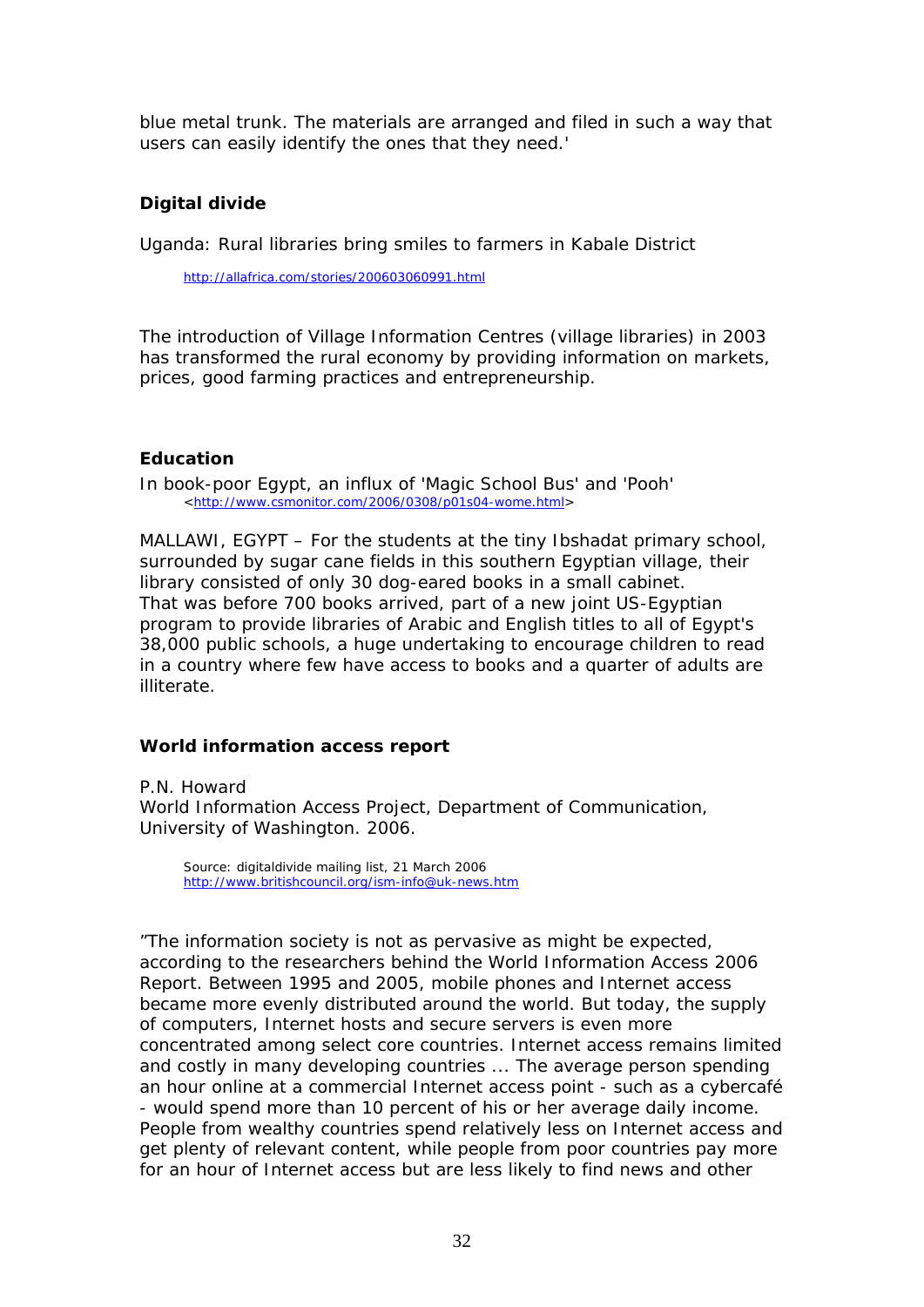cultural content generated within their country".

## **Global Health Watch**

Available from: http://www.ghwatch.org/index.php. Accessed: 07 November 2006.

The Global Health Watch is a call to all health workers to broaden and strengthen the global community of health advocates who are taking action on global ill-health and inequalities, and their underlying political and economic determinants.

The global community has failed to achieve 'Health for All by the Year 2000'. New targets such as the Millennium Development goals look increasingly unachievable. Questions need to be asked about whether current policies in global health are working. The Global Health Watch for 2005-2006 looks at some of the most important problems, suggests solutions, and monitors the efforts of institutions and governments concerned with promoting health world-wide.

This report arises out of many civil society and professional campaigns and struggles for better health, and has been released to coincide with the Second People's Health Assembly, held in Cuenca, Ecuador, at which two thousand people from across the world have gathered to discuss and debate strategies to overcome the political, economic and social barriers to better and fairer health.

#### **Everyone Benefits**

*A partnership between healthcare librarians in Uganda and the UK* 

http://www.surreyandsussex.nhs.uk/lis/documents/Ugandaleaflet.pdf

A partnership between the Albert Cook Medical School Library, Makerere of University, Kampala, Uganda and Kent Surrey and Sussex Healthcare Libraries (formally South Thames Library and Information Service) has existed informally since about 1994. This was made formal in September 2000, under the guidance of the registered charity Partners in Health Information (PHI). The aim of the partnership is to encourage the free flow of health related knowledge between nations. For further details see:  $[\ldots]$ 

We produced an ambitious training schedule to take place over the first week for the staff of Albert Cook library and staff based at the main and specialist libraries at the University. In addition we produced nine simple guides which: looked at various aspects of HTML, gave the staff the opportunity to critique other library sites, and got them to look at other aspects of web design such as the Disability Discrimination Act. The timetable and the training guides are available for others to use via the PHI site at: http://omni.ac.uk/hosted/phi/literature/training.html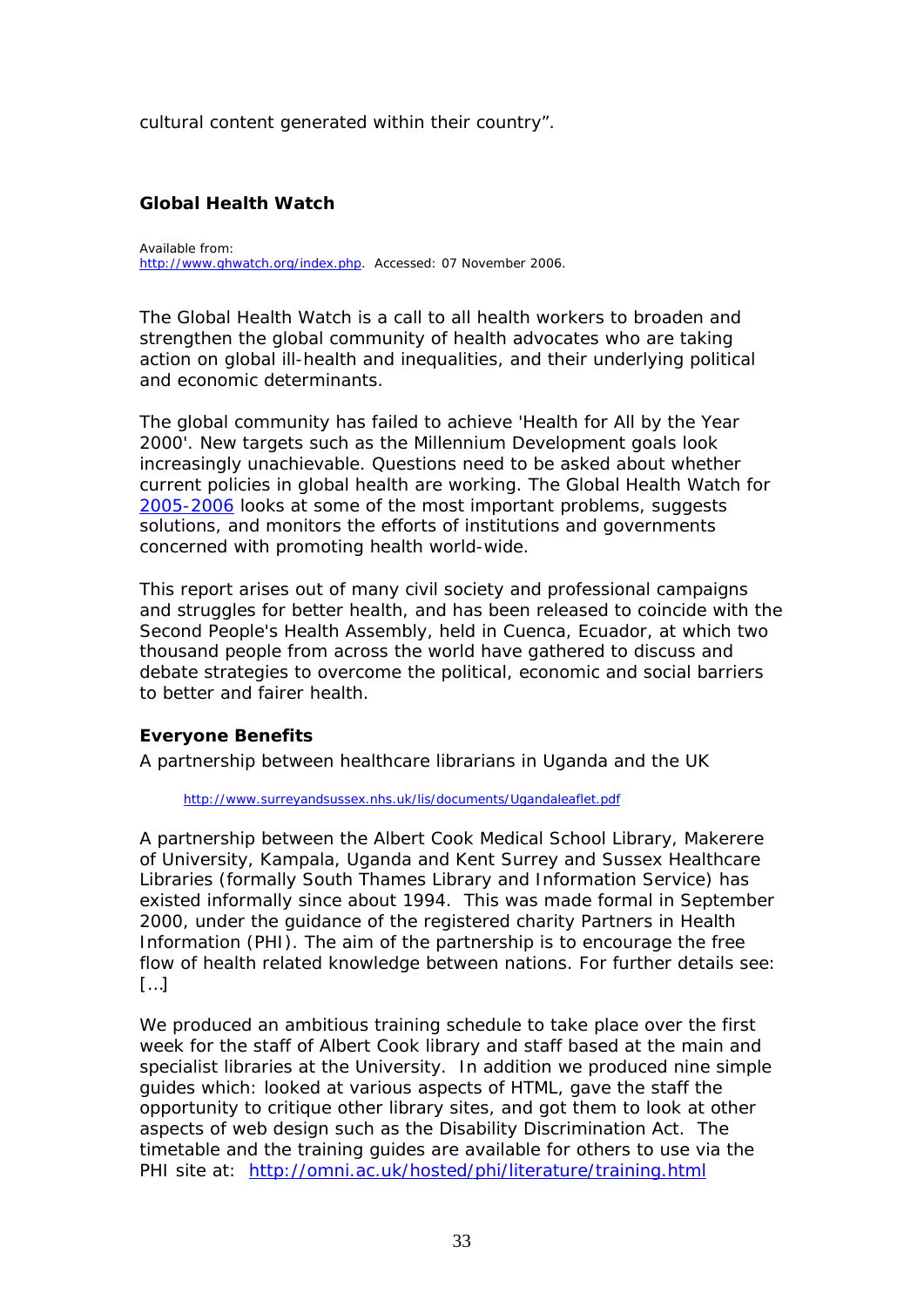The training was very intense but enjoyable both for us as trainers and the staff. The feedback we received from the staff was very positive. From a personal point of view I had not run any training since leaving my old position. This trip gave me the opportunity to utilise latent skills. Robert and I found the Albert Cook staff to be very receptive and hard working.

Further details available from:

•Maria G. N. Musoke –mmusoke@med.mak.ac.ug http://www.makerere.ac.ug/mulib/acooklib/index.html

•Rachel Cooke –rachel.cooke@sash.nhs.uk http://www.surreyandsussex.nhs.uk/lis/

• Jean Shaw Partners in Health Information phi@supaworld.com http://omni.ac.uk/hosted/phi

#### **Prison radio project**

*met bulletin*; news and views for staff of London Metropolitan University Issue four - April 2006 http://www.londonmet.ac.uk/library/n73337\_3.pdf

A graduation ceremony was held at Wandsworth prison in March to honour students who have taken part in the Prison Radio project, implemented by Kamal Prashar and Allis Moss from the department of applied social sciences at London Met. They worked in conjunction with award-winning media consultancy, Radio for Development.

The project has offered prisoners the opportunity to study for a BTEC National Award in Media (Radio), and to run a radio station for the prison community - Radio Wanno. The project aims to help offenders realise their abilities and aspirations and to break from the cycle of offending and reoffending.

For many prisoners, this is the first time that they have successfully engaged with any form of education and training. The BTEC award in Radio brings out a range of skills amongst prisoners that will enable them to engage in the workplace and/or further study on release. Apart from radio skills, they are also given the opportunity to develop their literacy, written and spoken communication, and teamwork.

Ex-offenders from the project are also offered a chance to work on a four week paid placement at a radio station on release, and to produce programmes on issues related to crime and punishment. Participating stations include XFM, Capital and Resonance FM.

To date, the Prison Radio Project for Wandsworth has been extremely successful and has offered significant opportunities for ex-offenders. Two men out of sixteen taking the Wandsworth Prison course have obtained places on degree programmes at Goldsmiths College, and others have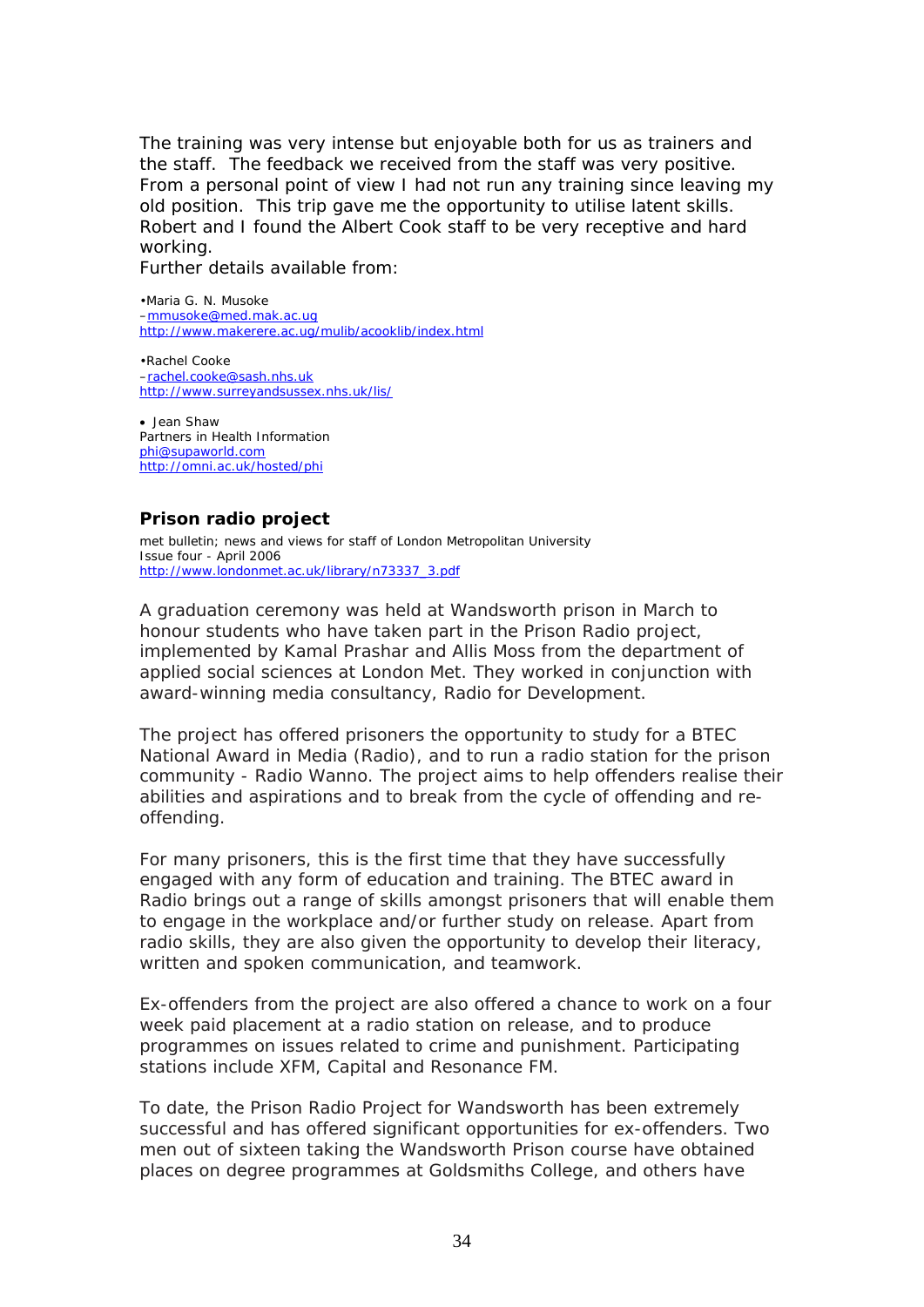moved into further education and skills training, and work in the radio industry and beyond.

This month will also see the launch of a Prison Media Project at HMP Downview, a women's prison in Surrey. This will also be delivered by the media, culture and communications area in DASS and Radio for Development, with support from The Women's Library.

For more information, please email: Rachael Smith at rachael.smith@londonmet.ac.uk

## **e-Learning for Kids Foundation**

*Opening doors to education worldwide*  www.elearning-africa.com/newsportal/english/news10.php

e-Learning for Kids Foundation wants to be the source for childhood learning on the Internet – available from anywhere and without charge. Founded in 2004, e-Learning for kids is building a global community for children, parents, and educators to share innovations and insights in childhood education. e-Learning for Kids is an Association partner of eLearning Africa.

The e-Learning for Kids Foundation - http://www.e-learningforkids.org/ - is a global, non-profit organization that is dedicated to opening doors to education worldwide. e-Learning for Kids is a free learning platform on the Internet where children can learn and grow. It is a place where children aged 5-12 can access the best e-learning courseware – from anywhere in the world – to build basic skills in reading, math, science, keyboarding, English, and health & life skills. e-Learning for Kids has launched more than 40 courses to date in English and Spanish - and new titles are published on a monthly basis. Courseware will be translated into other languages, including French and Mandarin among others. Partners, sponsors and staff/

e-Learning for Kids is staffed by volunteers who are professionals in their respective fields and interested in *giving back* by investing in the future of our children around the globe. In addition, we have established partnerships with Non-Governmental Organizations (NGOs), including SchoolNetAfrica, Save the Children, and LINGOs to expand outreach through these leading organizations.

#### **Building rural libraries**

http://news.xinhuanet.com/english/2006-04/19/content\_4447725.htm

BEIJING, April 19 -- If farmers-turned-migrant workers are determining the pace of China's urbanization, those who are left in the countryside will largely decide the future of the rural areas.

Handicapped by its lower economic and social development level, the countryside urgently and rightfully needs help from central financial sectors so that the country can achieve balanced progress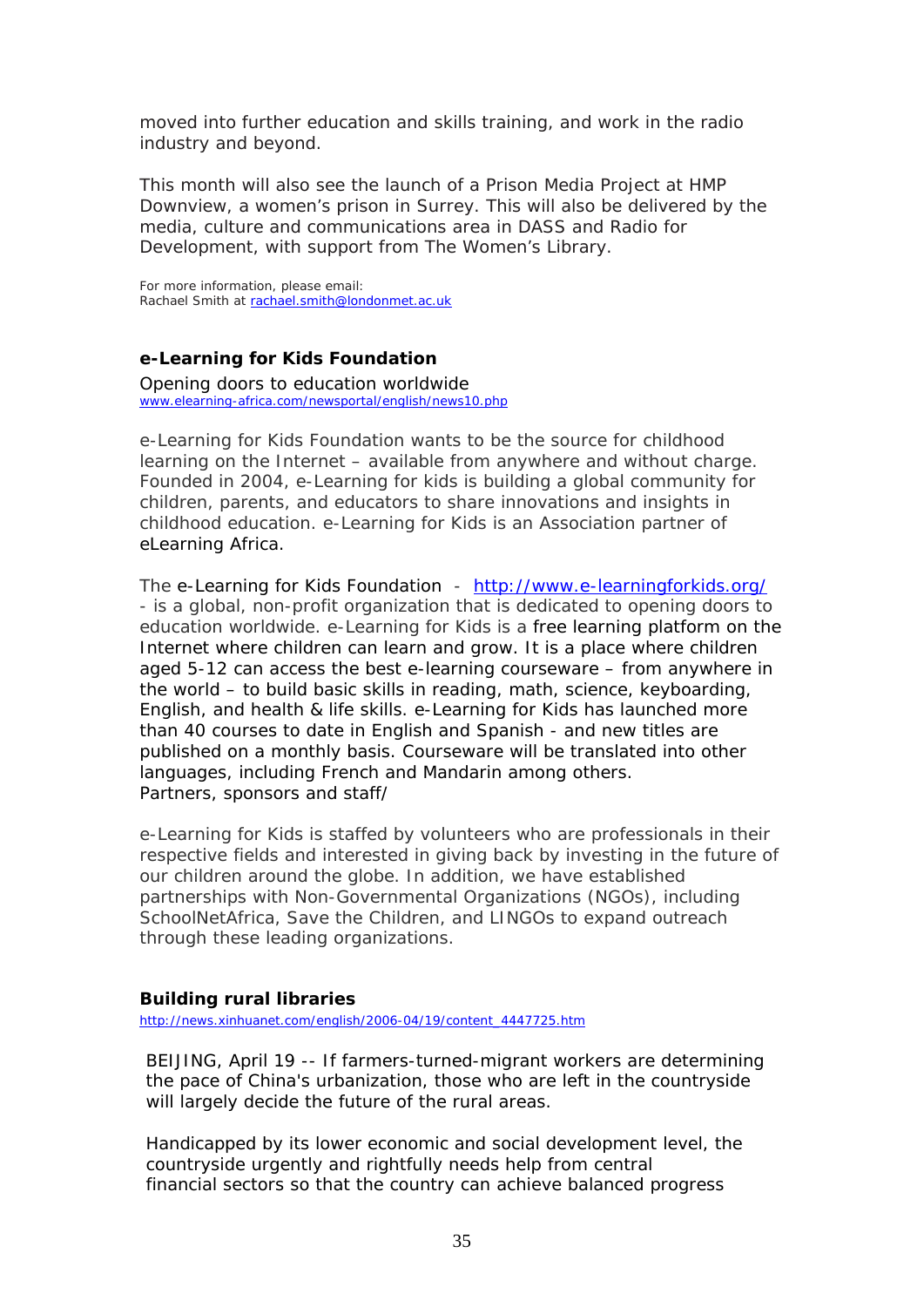nationwide.

Four central culture and press departments have resolved to assist the countryside. They will offer books to replenish village libraries and help farmers learn. The new initiative will help a third of the country's village committees to establish libraries by donating books over the coming five years. Those books cover law and regulation, public administration, practical agricultural techniques, health and literature.

It is obviously catering to the country's ongoing drive to build a new countryside. One of the crucial aspects of the drive is cultural and social construction in rural areas. Getting farmers involved in more cultural activities and giving them more opportunities to learn agricultural techniques will make a difference that is no less significant than that created by pouring in more money.

In this sense, at least, the move to establish libraries is important. However, the move is important not just because it dovetails with the paramount national blueprint of building a new countryside. In an information era, adequate access to knowledge ensures one is not left behind in a fast-moving society. It applies also to regional development. An "information gap" will put a region at a disadvantage. If the current impasse of the rural areas is attributable to the past industry-favoured policies that have taken too much from the countryside, now it will do little to just reimburse rural China. Without access to adequate knowledge and information, farmers are unable to make full use of the favourable policies and money the central government has given them.

 Unfortunately, book publishers do not seem to care much about the needs of farmers. They tend to target and foster an urban readership that is able to afford the high price and "high taste" of their books.

For that reason, the central initiative will be valuable and more so if they can really take into account the real demand of farmers.

(Source: China Daily)

Editor: Mo Hong'e

#### **Delivering an ideal information world**

Shiraz Durrani: From: Quality Leaders Project Report to the Paul Hamlyn Foundation, May 2006. (Department of Applied Social Sciences, London Metropolitan University) Further details about QLP available from: http://www.seapn.org.uk/qlp.html

QLP-Y was posed a searching question for an article by Roland Barksdale-Hall, the Editor of the *Newsletter of the Black Caucus of the American Library Association* (BCALA). Barksdale asked: "Does QLP-Y deliver an 'ideal information world'?" The answer given to him perhaps has relevance beyond the QLP-Y framework: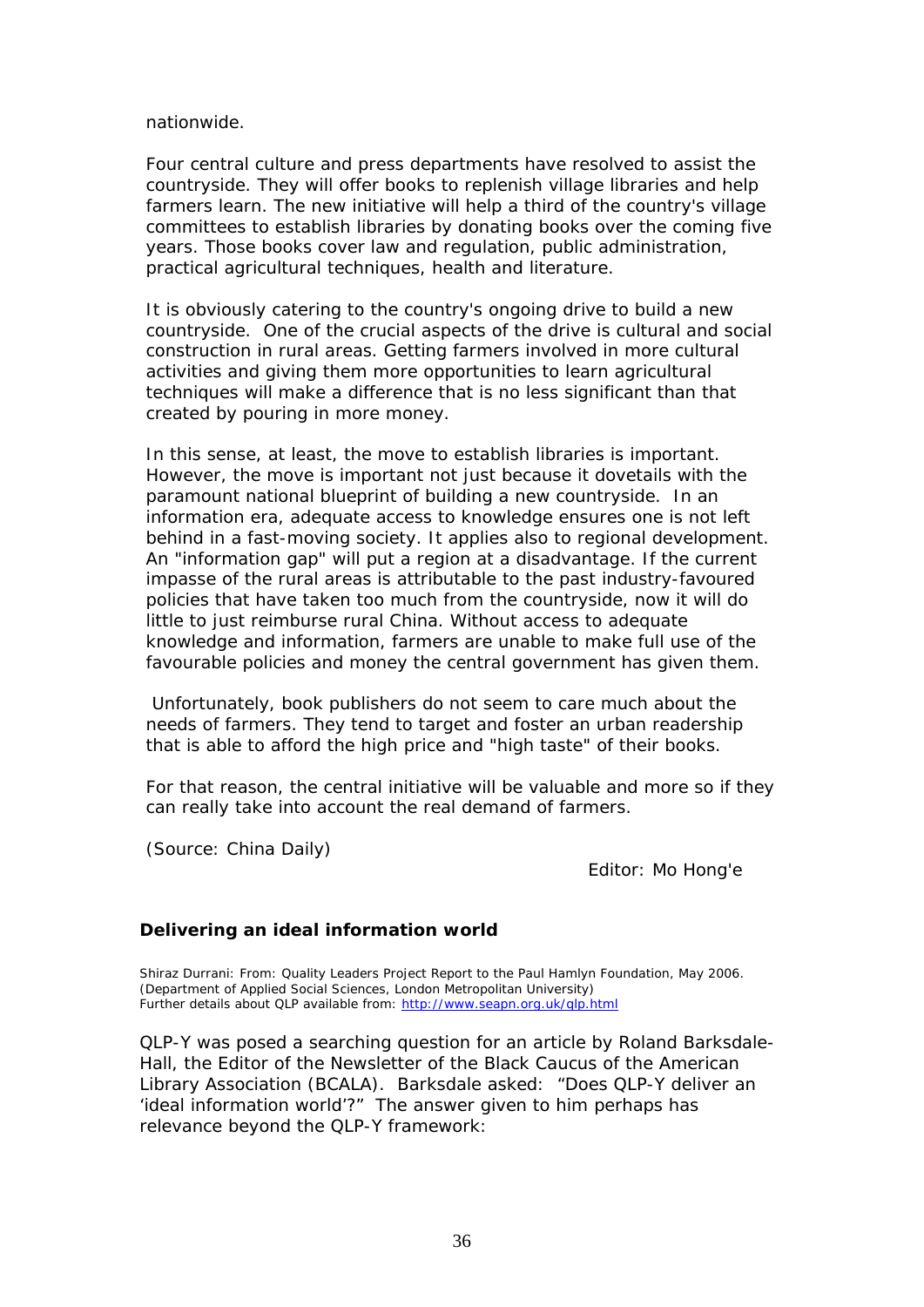To be honest, the answer has to be "no" – although a qualified "no". QLP-Y has the potential to deliver an ideal information world, but at present it is only a pilot project that needs to be mainstreamed, both in terms of funding and in being taken up by a larger number of local authorities. This is an area being currently explored by a number of organisations and key individuals and the QLP Steering Group and will be one of the tasks of the proposed QLP Advisory Group.

At the same time, one cannot create a model of "excellence" in a vacuum. Unless the culture in the profession as a whole changes, a new effective leadership develops and accepts the principles and practices that underpin QLP, no significant change can take place. The profession has not fully accepted the need for change and is often in denial of the serious decline facing it unless drastic changes are made. But when that consciousness arises, as it surely must under increasing pressure from the Government and forces of globalisation, QLP will be ready with a model that can develop relevant information services for all. An African saying goes, "there are no paths, traveller. Paths are made by walking". QLP takes this simple truth very seriously.<sup>10</sup>

This "simple truth" is now helping to create a sister organisation to QLP-Y, this time in Africa whose development is often forgotten in Britain. This is the Progressive African Library and Information Activist's Group (PALIAct)  $-$  also supported by DASS.<sup>11</sup>

**WSF OPENS WITH A CALL FOR JUSTICE**  Joyce Mulama. THURSDAY, JANUARY 19, 2006 . Terraviva online http://www.ipsterraviva.net/tv/wsf2006/viewstory.asp?idnews=448

#### **The Malian capital of Bamako opened its doors to the World Social Forum (WSF) yesterday with a passionate call for justice in all walks of life.**

The historic event – this is the first time the forum is being held in Africa – has attracted some 10,000 representatives of civil society organisations and social movements from across the world. They marched over three kilometers to the Modibo Keita stadium, the venue where the official opening of the event took place.

"This is the key global forum to address inequalities between rich and poor nations," Diarra Fanta, representing African peasant farmers, told the huge crowd at the stadium.

Her declaration underlined the theme of justice, which has figured prominently in previous WSFs held in Puorto Alegre, Brazil and Mumbai, India.

1

<sup>10</sup> Durrani, Shiraz (2006): "Quality Leaders Project—Youth, a search for a relevant information service". Black Caucus of the American Library Association (BCALA) Newsletter Vol. 34 (3). Dec/Jan. Reproduced in Appendix 11: QLP-Y in the News.

<sup>11</sup> Details about PALIAct are available from: http://www.seapn.org.uk/PALIAct-new.html.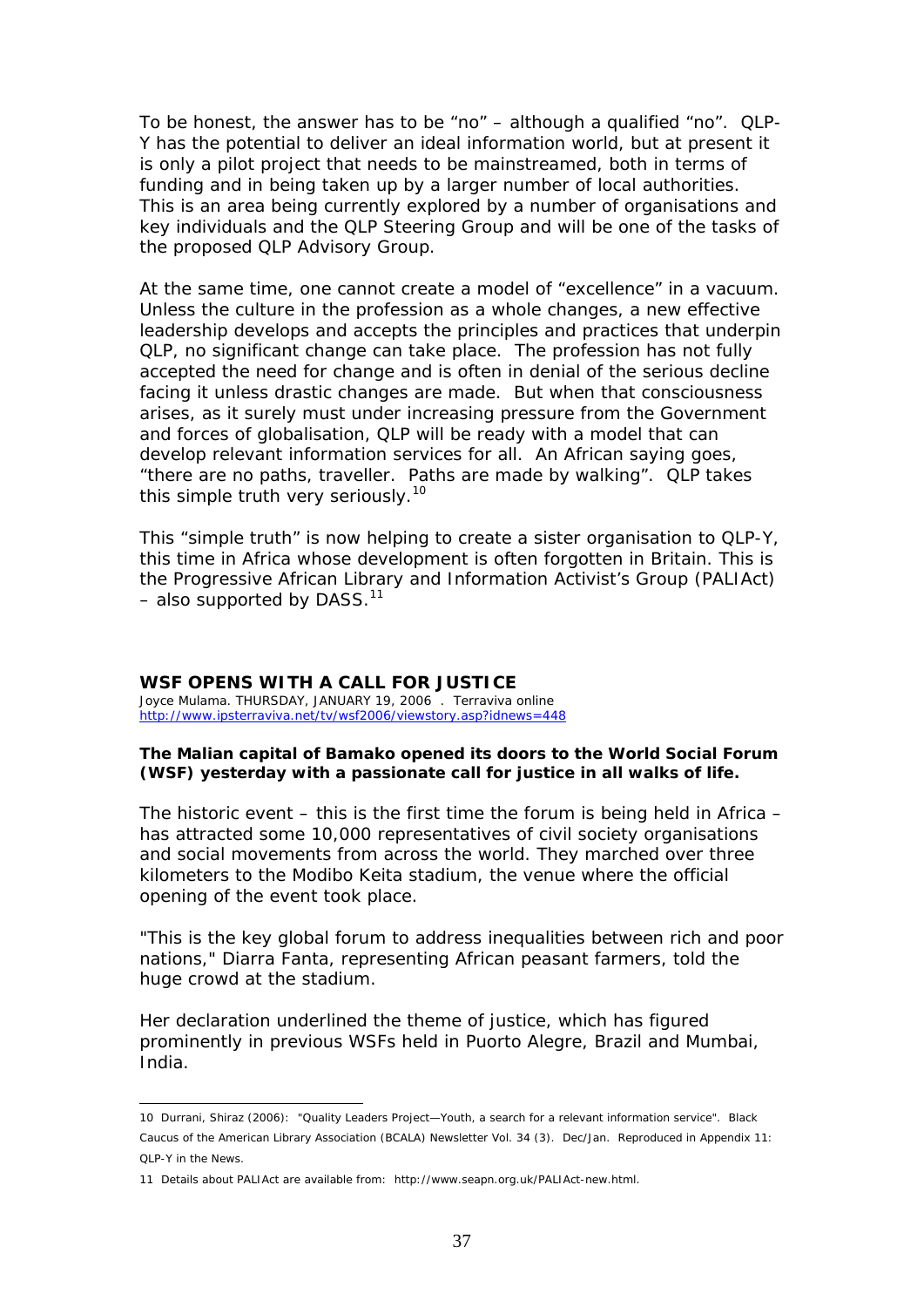Yesterday too, delegates waving placards and flags, and held up banners demanding justice on all fronts – ranging from the street to the work place and international trade.

"We want justice. Respect workers," several activists shouted out, their call echoing a demand heard right across the developing world, including Africa, where working conditions, especially of those in the informal sector, have continued to be disregarded.

"The informal sector has proved to be a very important one in Africa; it accounts for 90 percent of the workers," said Uzziel Twagilimana, African coordinator of Social Alert, a worldwide umbrella body of organisations fighting for the rights of workers in the informal sector.

Despite this fact, workers in the informal sector do not have social protection. They lack job security, health insurance, sick leave and in addition, are paid very poor wages. "These are just some of the injustices, and we hope a way forward will be charted at the forum," Twagilimana noted.

Also highlighted were injustices in trade. Activists condemned the disparity in trade between developed and developing countries, and lobbied for trading systems that favour grassroots producers from poor nations.

"We want farm subsidies eliminated and instead a bonus given to farmers and better prices for their goods. This will ensure a level playing field between developing and developed nations," Fredrick Masinde, of the Cooperation for Fair Trade in Africa, said.

Farm subsidies have for a long time been a bone of contention between poor and rich countries. European countries have continued to give subsidies to their farmers, disadvantaging unsubsidized poor farmers in developing countries who cannot match their low prices.

"We invest a lot to produce cotton but when we sell we don't get much because the prices are going down because of dumping by rich countries. "And If you don't have a fair price, your people get poorer and poorer and poorer," said Diarra Fanta.

Other issues expected to come up at the forum include gender and human rights.

#### **Art for Peace Project - Uganda**

http://www.comminit.com/africa/experiences/pds12005/experiences-2897.html

This is a project for youth affected by the civil war in Northern Uganda. The faith-based non-governmental organisation Africa Youth Ministries Uganda (AYMU) trains former rebel soldiers and former abductees in art and crafts. The organisation also provides them with materials, helps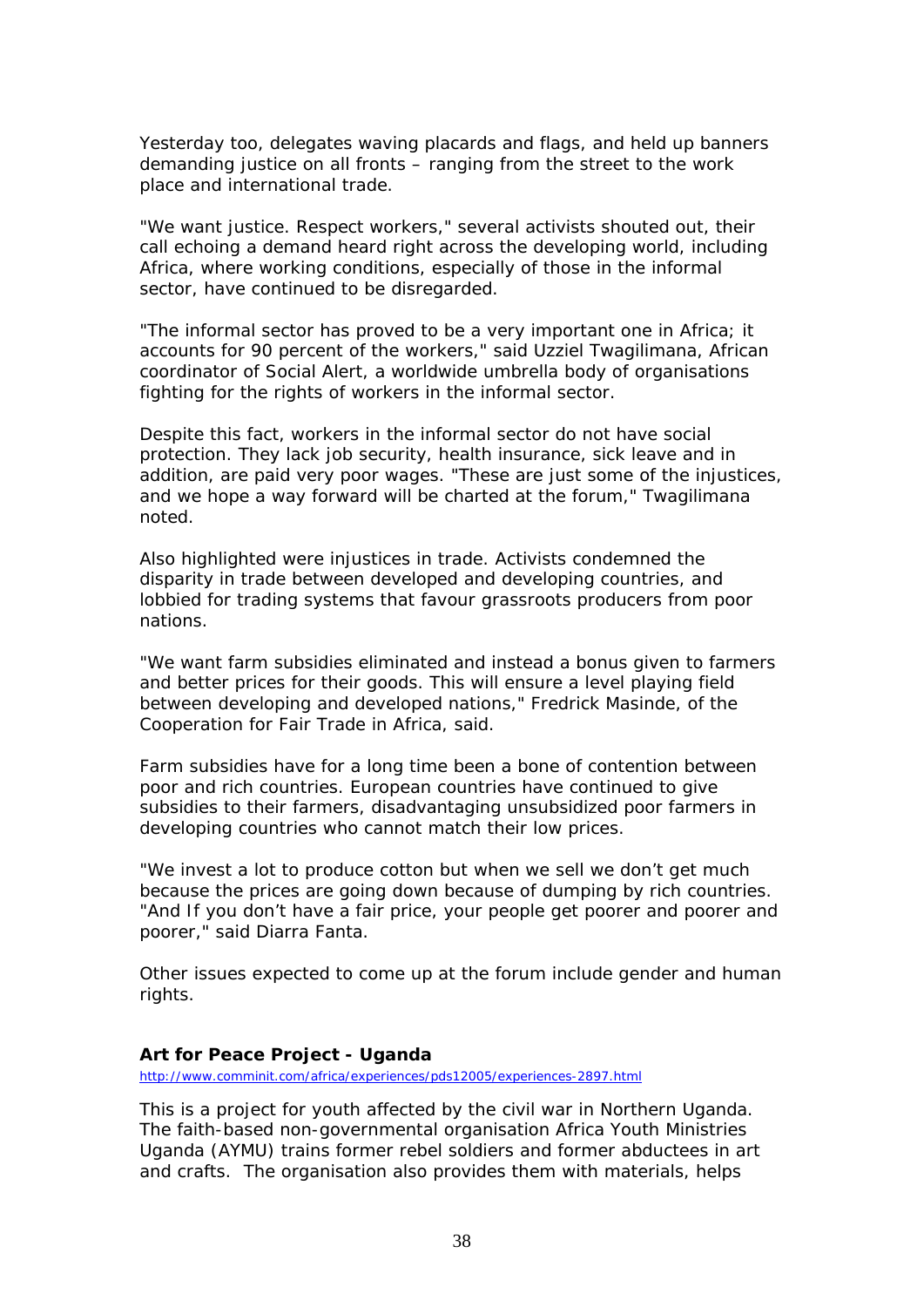monitor quality and assists in marketing art products. AYMU hopes to reach 600 war-affected youth in the districts of Gulu, Lira and Pader.

#### **Arts for social change - "Learning Journey" - South Africa**

http://www.comminit.com/africa/experiences/pds32005/experiences-3035.html

This "learning journey" project aimed to provide international artists and development specialists with the opportunity to share their knowledge on the use of arts for social change. The learning journey is based on the idea that the arts - painting, dance, music and theatre - can empower disadvantaged youth and build awareness around topical issues such as HIV/AIDS and children's rights. The ten-day programme which took place in Johannesburg, South Africa was organised by Pioneers of Change, an international network of development practitioners who seek to encourage the implementation of innovative development and communication strategies by providing workshops and training.

#### **Safe Journey Campaign: The Music**

http://www.comminit.com/africa/strategicthinking/st2006/thinking-1648.html

This article looks at the "Safe Journey" campaign's communication strategy which used entertainment-education to disseminate HIV/AIDS messages. The project used popular musician, Bhudaza's, three new songs which reflect the lives and experiences of BaSotho migrant workers in South Africa while passing along messages relating to HIV/AIDS. The songs speak about people's life experiences rather than trying to lecture or 'educate.' The campaign was a collaboration between Integrated Regional Information Network (IRIN) Southern Africa and the International Organization for Migration (IOM) Regional Office in Pretoria, working in partnership with Population Services International (PSI) - Lesotho, Harmony Mines, and the Society for Family Health South Africa.

#### **Developing youth through music - South Africa**

http://www.comminit.com/africa/experiences/pds12005/experiences-2900.html

This is a programme created by the Johannesburg Orchestra Company that uses music and music-based training to foster youth development in South Africa. The goal is to keep orchestral music alive by providing a musical home to more than 450 children and youth. It hopes to build bridges between children and young people by bringing diverse communities together through group music making. The programme is based on the belief that human exchange through music can be a powerful force for healing and change.

#### **Hip-hop in the Age of Empire: Cape Flats Style**

http://www.comminit.com/africa/strategicthinking/st2005/thinking-1374.html

*(We thanks Dave Percival, Quality Leader at Portsmouth Libraries for bringing this item to our attention – Editor).*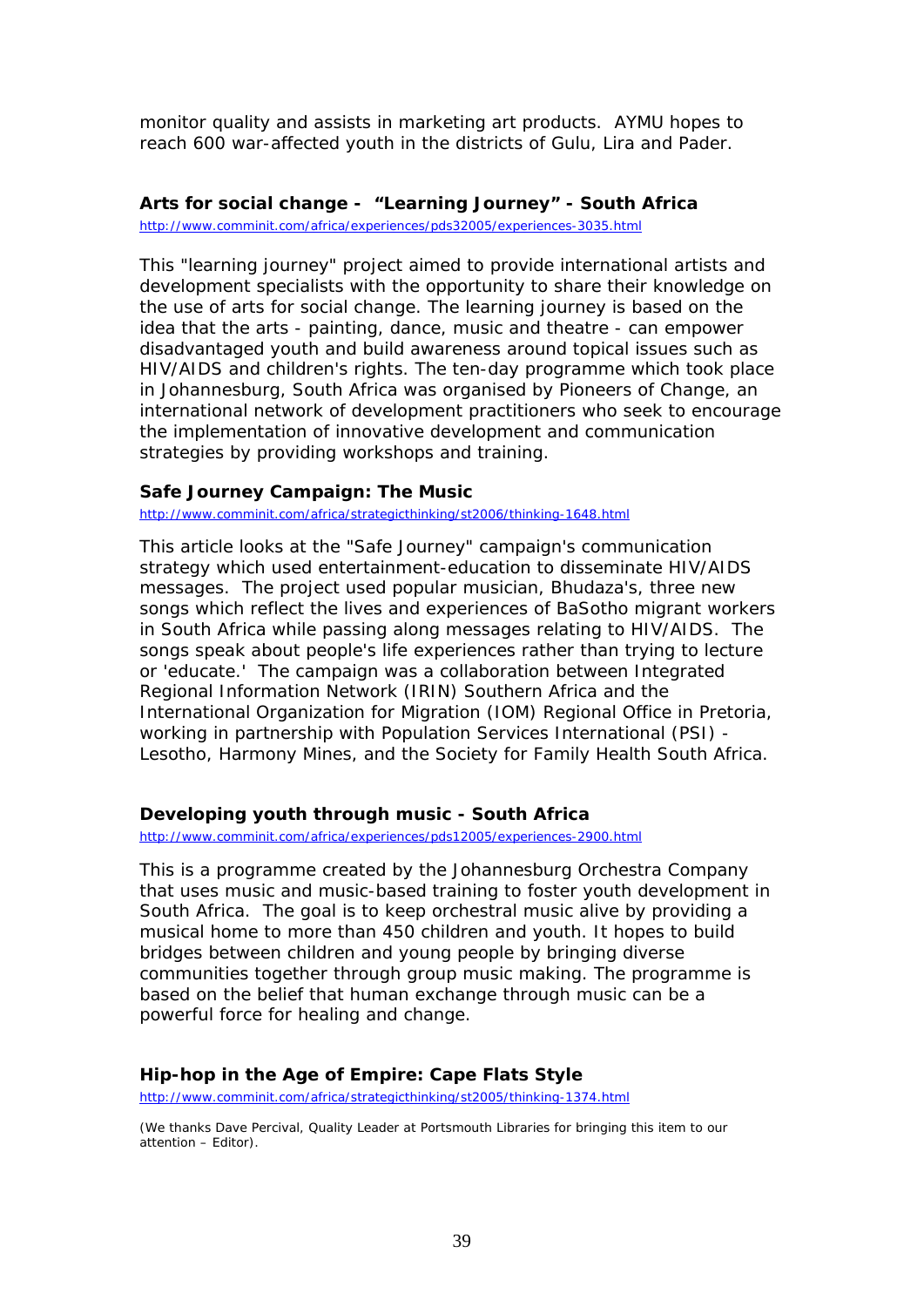The paper begins with an explanation of the concept of Empire, which is sited as being particularly helpful in a discussion of hip-hop in postapartheid South Africa. South Africa continues to deal with the economic and political consequences of apartheid while also having to deal with the demands of global capitalism. The author suggests that despite the seeming deligitimisation of hip-hop, 'conscious' hip-hop continues to have underground appeal and is employed as a tool in marginal spaces, such as Cape Town, South Africa. In this regard, hip-hop continues to be a valuable vehicle for educating youth in Cape Town.

#### **Botswana: Youths Promote Reading Culture**

SOURCE: http://allafrica.com/stories/200609260835.html Accessed 30 September 2006

September 26, 2006 Chandapiwa Baputaki

Recognising that Botswana has a poor reading culture, four youths have launched a project to encourage other youths around the country to take interest in reading.

Gasebalwe Seretse, who is the project manager, Ketlaadirang Molefinyane, Tsheko Tapologo Pule and Khozi Nkwe, whose project is called 'The 10 000 Books Project', are busy soliciting for books to distribute amongst the youths all over the country as part of their mission to promote reading in Botswana.

"We are collecting books from anyone who may wish to give the youth in rural areas the chance to take interest in reading. We are going to go around in schools in rural areas where there is not even a library to give them motivational talks on the importance of reading," Seretse said.

Seretse stated that the project started when he was told that his latest book, titled 'Tshekedi Kgama: The Master Whose Dogs Barked At' was said to be selling more than ten copies a month in bookshops.

"That touched me because even those ten copies were not being bought by the youth but by people who could easily get any copy of the book they want to read," he said.

He further said that most youths are more interested in entertainment "which is not something that they can rely on for the rest of their lives"."They need to be more interested in reading and studying so that they take academic courses that they can fall back on if exploring their other talents does not work for them."

The group is soliciting for both fiction and non-fiction books that could be of interest to the youths. "We do not want them to read for leisure only but we want to give them educational materials too," Seretse said.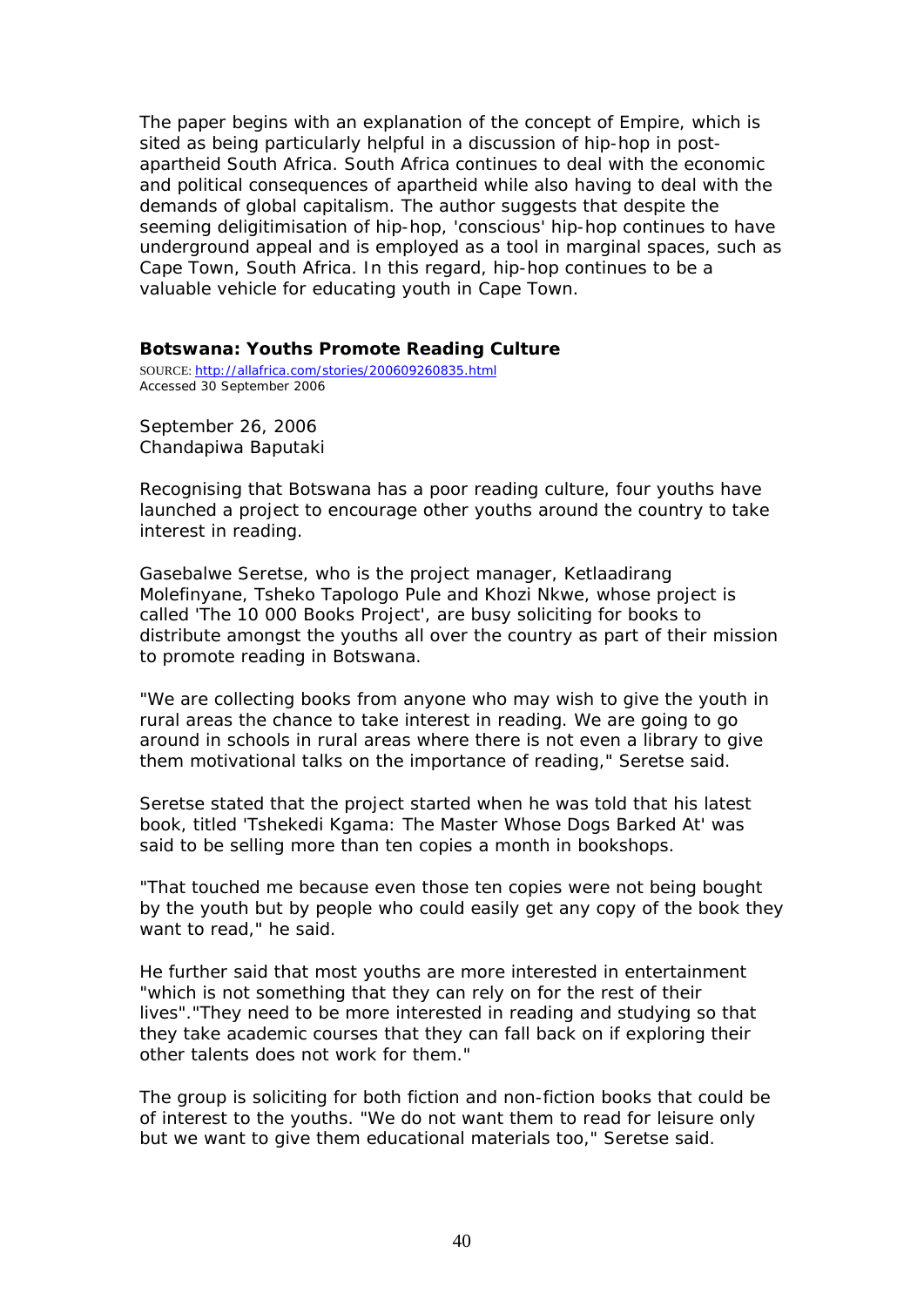The response they got from publishing companies was overwhelming. Seretse said that Books Botswana, Botswana Book Centre, Macmillan and Botsalano Press responded well to their plea. They intend to donate 500 books to each school in the 20 villages they will visit across the country.

Copyright © 2006 Mmegi/The Reporter. All rights reserved. Distributed by AllAfrica Global Media (allAfrica.com). Click here to contact the copyright holder directly for corrections -- or for permission to republish or make other authorized use of this material.

# **Documentation**



 *Association for Health Information and Libraries in Africa Association pour l'Information et les Bibliothéques de Santé en Afrique Afrique* 

# *10TH AHILA/AIBSA CONGRESS RESOLUTIONS*

The 10<sup>th</sup> AHILA Congress was held at Sun n Sand Mombasa, Kenya from 23<sup>rd</sup>-27<sup>th</sup> October, 2006 on the theme:' Millennium Development Goals and Health Information Provision in Africa.

Delegates of the 10<sup>th</sup> AHILA Congress after deliberations and reflecting on the theme and presentations made the following resolutions.

#### MILLENNIUM DEVELOPMENT GOALS

- 1. Recognizing the significance that access to health information plays in the realization of the MDGs, delegates resolved that AHILA members through their country chapters closely work with Public Libraries and other stakeholders to ensure that health information is disseminated to rural populations.
- 2. Endorsing the significant role that the campaign for Health Information for All by 2015 (HIFA2015- *by 2015, every person worldwide will have access to an informed healthcare provider*") -plays in the realization of the MGDS, delegates resolved to enjoin in the campaign and share their expertise in resource sharing and dissemination of resources especially through the creation and maintenance of web-based resources on health information.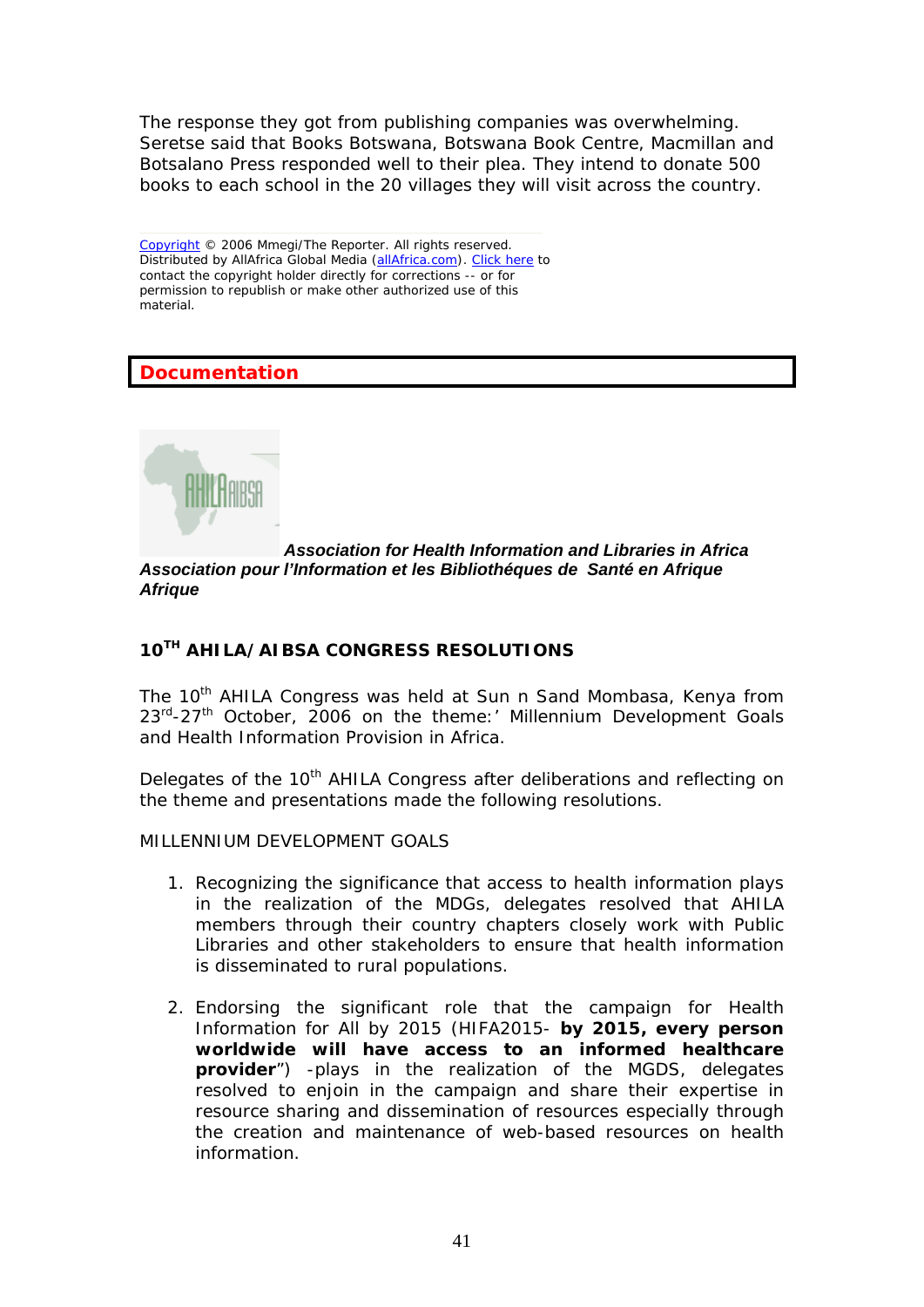## TRAINING

3. Noting the significant role that training plays in information sourcing, organization, use and dissemination, and the fact that AHILA members need continuous professional education, delegates resolved

 To work closely with WHO/AFRO and other stakeholder to facilitate training in the following areas;

African Index Medicus (AIM)

Repackaging of health information

 Management and evaluation of health-related electronic resources

 Health information communication skills Integration of e-learning and library resources

4. Noting also the significance of training at country level, delegates resolved that AHILA Country Chapters should facilitate training, in partnership with interested organizations, in the following areas:

 Research skills, including writing proposals Documentation skills Management skills, including keeping statistics Health information marketing Digitization of libraries & designing databases Website design & moderating e-discussions Evidence-based medicine ICT troubleshooting for librarians

# **AFRICA INDEX MEDICUS (AIM)**

- 5. Realizing that the revival of AIM will play a significant role in the organization and dissemination of health information, delegates resolved
	- 1) To fully support WHO/AFRO in its effort for the revival of AIM through active participation in the project.

2) That AHILA Country chapters and AIM focal points should make

 every effort to strengthen the local health information databases.

#### FUNDING

6. Realizing that the revival and sustainability of AHILA programmes require adequate funding. Delegates resolved that country chapters initiate income-generating activities.

# **AHILA CONGRESSES**

7. Realizing the need to streamline AHILA Congresses, delegates resolved that: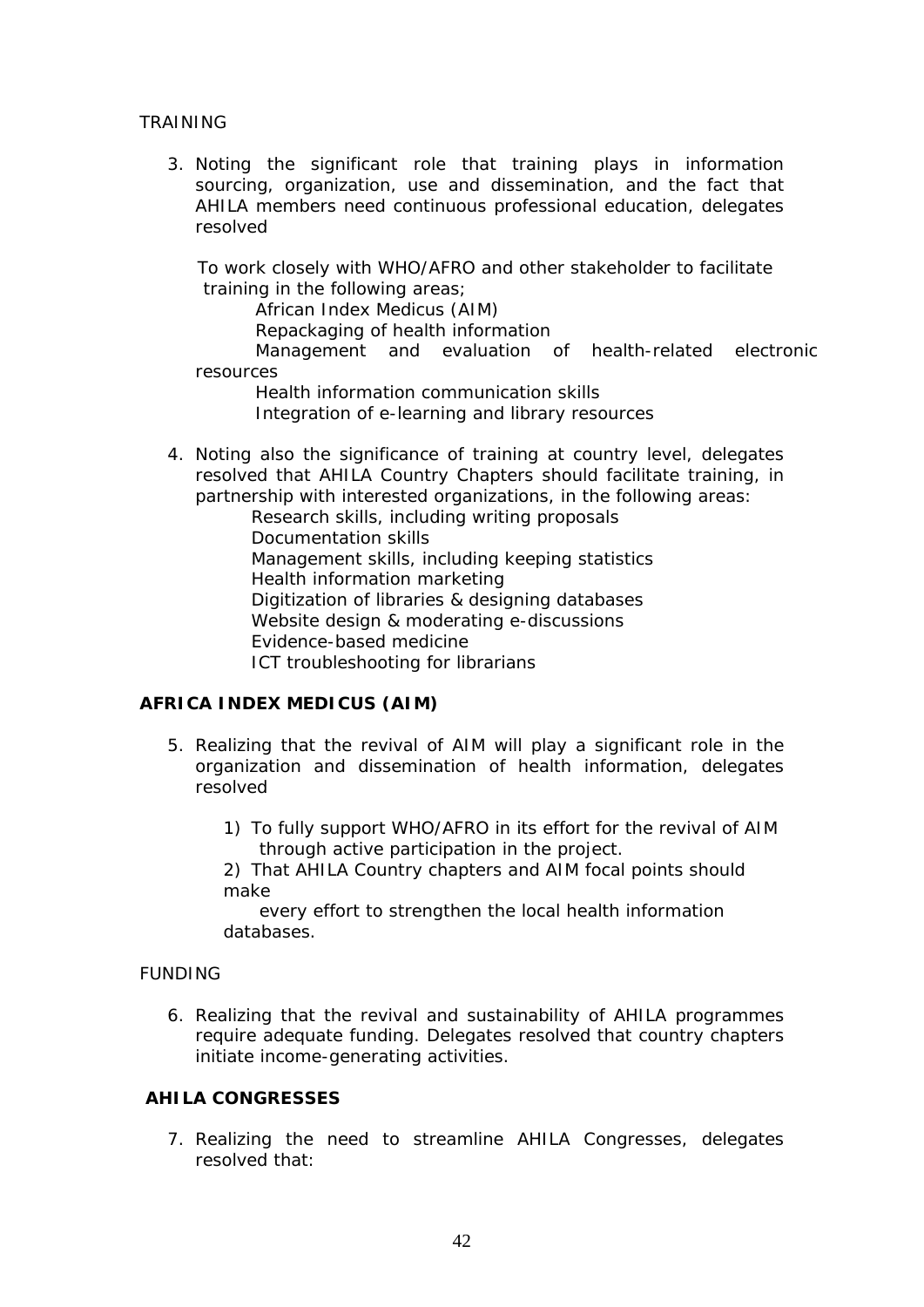- 1) AHILA congress proceedings should be produced within three months of the end of the Congress
- 2) Papers presented at an AHILA congress should be placed on the AHILA website within one month of the end of the congress
- 3) Evaluation of the congress should be passed to the next Local Organizing Committee so that it may implement what went well and improve on deficiencies
- 4) At the next AHILA Congress (AHILA-11), member countries should present progress reports on their activities related to the implementation of the resolutions passed in the previous congress (AHILA 10)



**\*\*\*** 

*The Journal of Pan African Studies*  ISSN 0888-6610 http://www.jpanafrican.com/contactus.htm

*The Journal of Pan African Studies* is an interdisciplinary scholarly journal devoted to a synthesis of African world community studies and research that works to ask questions and seek answers to critical contemporary issues, based on an affirmative African centered logic and language of liberation.

The infinite dynamics of the African ethos warrant discussion, thus this journal represents an attempt to address that reality with informed minds. Please join us in this process, join our subscription list at no cost, contribute content, or simply inform your colleagues of our presence.

- Forthcoming: Special issue "African liberation, then and now". Includes:
	- o **Ama Biney**: Kwame Nkrumah in retrospect
	- o **Issa G. Shivji**: Pan-Africanism or Imperialism? Unity and Struggle towards a New Democratic Africa
	- o **Jean-Roger Kaseki**: Patrice Lumumba
	- o **Nana K. Busia, jr** Paradigm shift in human rights advocacy in contemporary Africa.
	- o **Wilson, Amrit**: Abdul Rehman Babu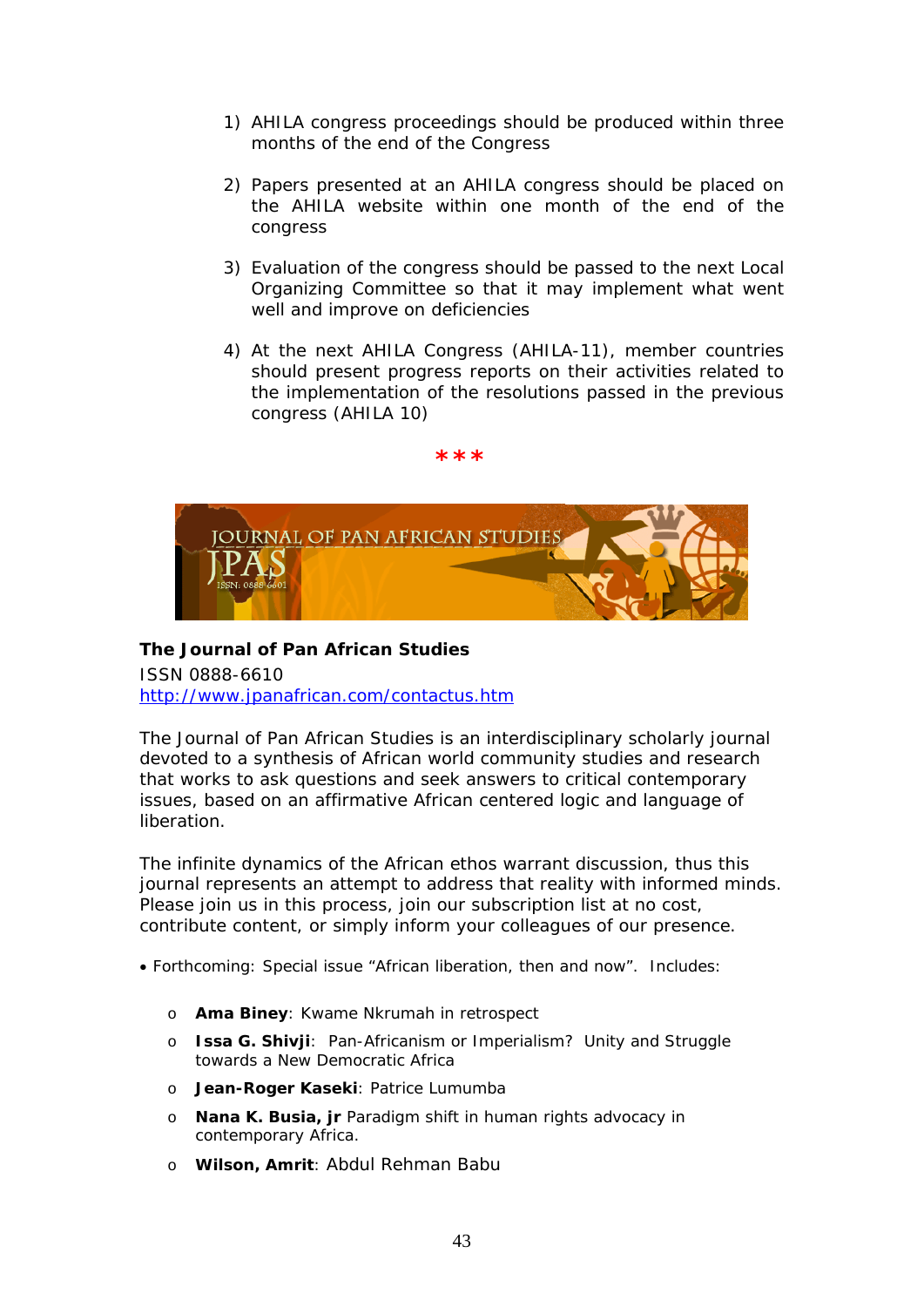o **Zarina Patel**: Unquiet – The Life and Times of Makhan Singh







**QLP News No. 4 (July 2006)** 

THE NEWSLETTER FOR THE QUALITY LEADERS PROJECT – MANAGEMENT DEVELOPMENT THROUGH SERVICE DEVELOPMENT http://www.seapn.org.uk/documents/PD2107-QLPnewsletter.pdf

**Youth Ideas & Action**  Nos.  $1 - 9$  (2005-06) http://www.seapn.org.uk/qlp.html

# **QLP-Y Report No. 4 to the Paul Hamlyn Foundation**

May 2006 – November 2006. Part 1: Main Report; Part 2: Appendices (Full report will be available at the QLP website)

#### **Executive Summary**

A year is not a long time in the life of Local Government. But it is half the lifetime of the QLP-Y Project. The context of rapid changes at the global level and also in Local Authorities in the last 10 years or so provides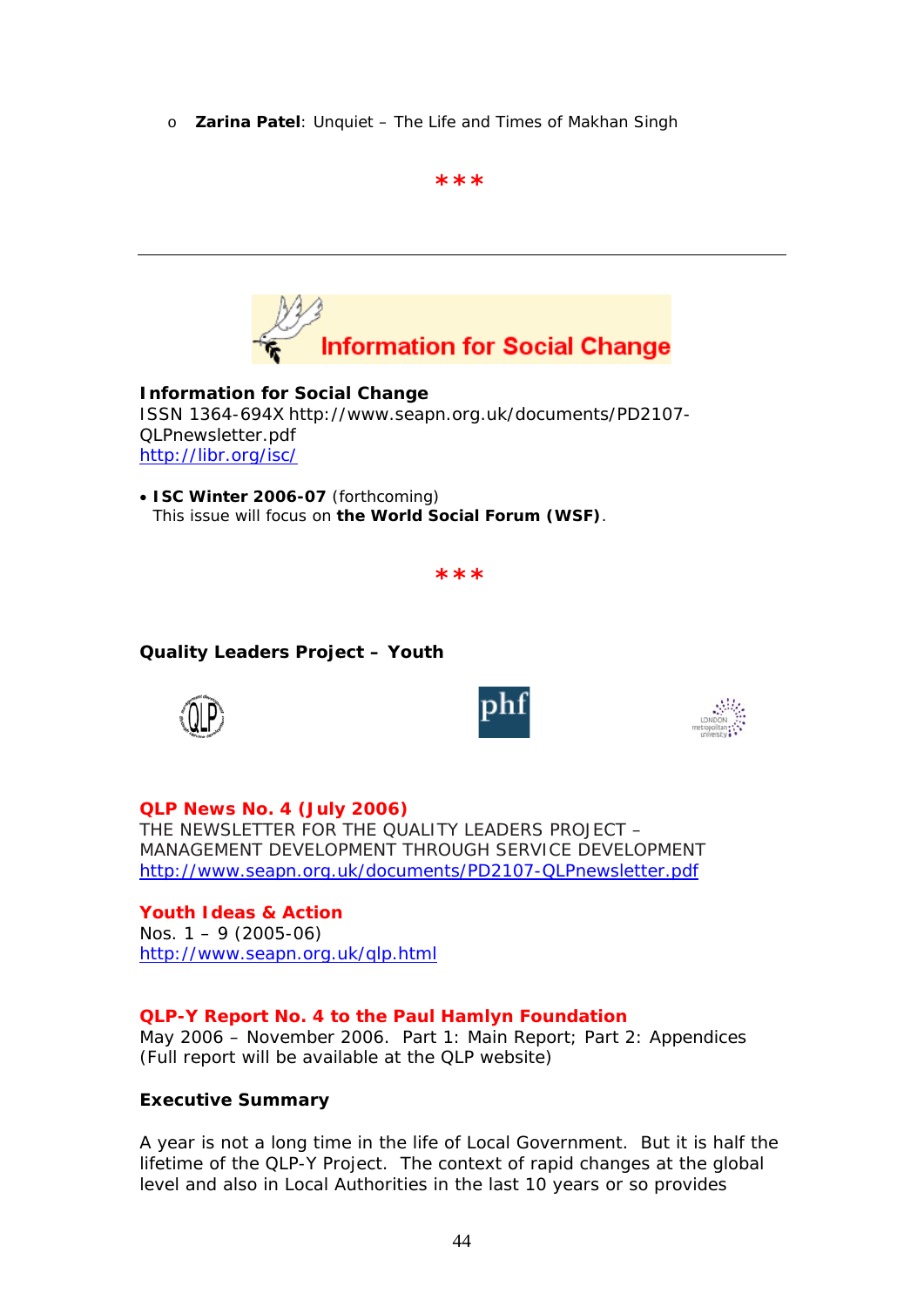opportunities as well as challenges to projects such as QLP-Y which seek to introduce innovation. Such innovation and change need to be seen in their context of almost annual local government re-structures, often accompanied by budget and staff cuts.

The total overhaul of services to children and young people in recent years has seen a major restructure of all local authorities. Similarly, changes that have culminated in the introduction of the Framework of the Future in public libraries have themselves resulted in major service rethink and a deep questioning of the very role of public library services. These developments need to be seen in the broader context of changes associated with corporate globalisation influencing and, in turn, influenced by revolutionary changes in information and communications technology. Changes in the economic and political power at global level provide yet another major shift in world politics, economy, technologies, culture and in the world of ideas. The rapid rise of the BRIC countries (Brazil, Russia, India and China) has seen a shift in the relative power of USA and Europe. Thus China has overtaken Britain as the fourth largest economy in the world.

Such changes are not mere background news for QLP-Y. They provide a very powerful message for change in services to young people if they are to meet the challenges of the 21<sup>st</sup> Century. They also provide tools and incentive for change which makes innovative projects such as QLP-Y not only possible, but essential. Global changes provide a challenge for local services to meet new and unmet needs of young people. At the same time, they create conditions which ensure that change, if relevant and implemented sensitively, will succeed.

An essential requirement for meeting these various challenges is the availability of effective leadership. Such leadership can provide a clear vision and strategy which are essential if the public sector is to meet the rising expectation of citizens awakened to their rights. A key ingredient in bringing about required change is the active involvement of the very people on whose behalf services are provided. Their voice must inform policy decisions. An active partnership of all service providers and communities is yet another essential ingredient for success in local service.

The QLP-Y programme aims to meet these various challenges. It is a complex programme whose ramifications are not always easy to understand. It often demands shifts in thinking and requires acting outside local government boxes. The QLP-Y project was, in many ways, ahead of its time. It emerged in the last years of the 20<sup>th</sup> Century when perhaps its approach and vision were not fully appreciated by many. Yet in the rapidly changing world of today, it provides a useful model that has the potential to meet today's challenges. The QLP-Youth strand provides an important opportunity to test the theories of the "QLP vision" in the social context of four pioneering local authorities: Barnet and Haringey in London, Lincolnshire and Portsmouth. Taken as a whole, these four authorities provide a varied set of needs and conditions – both in terms of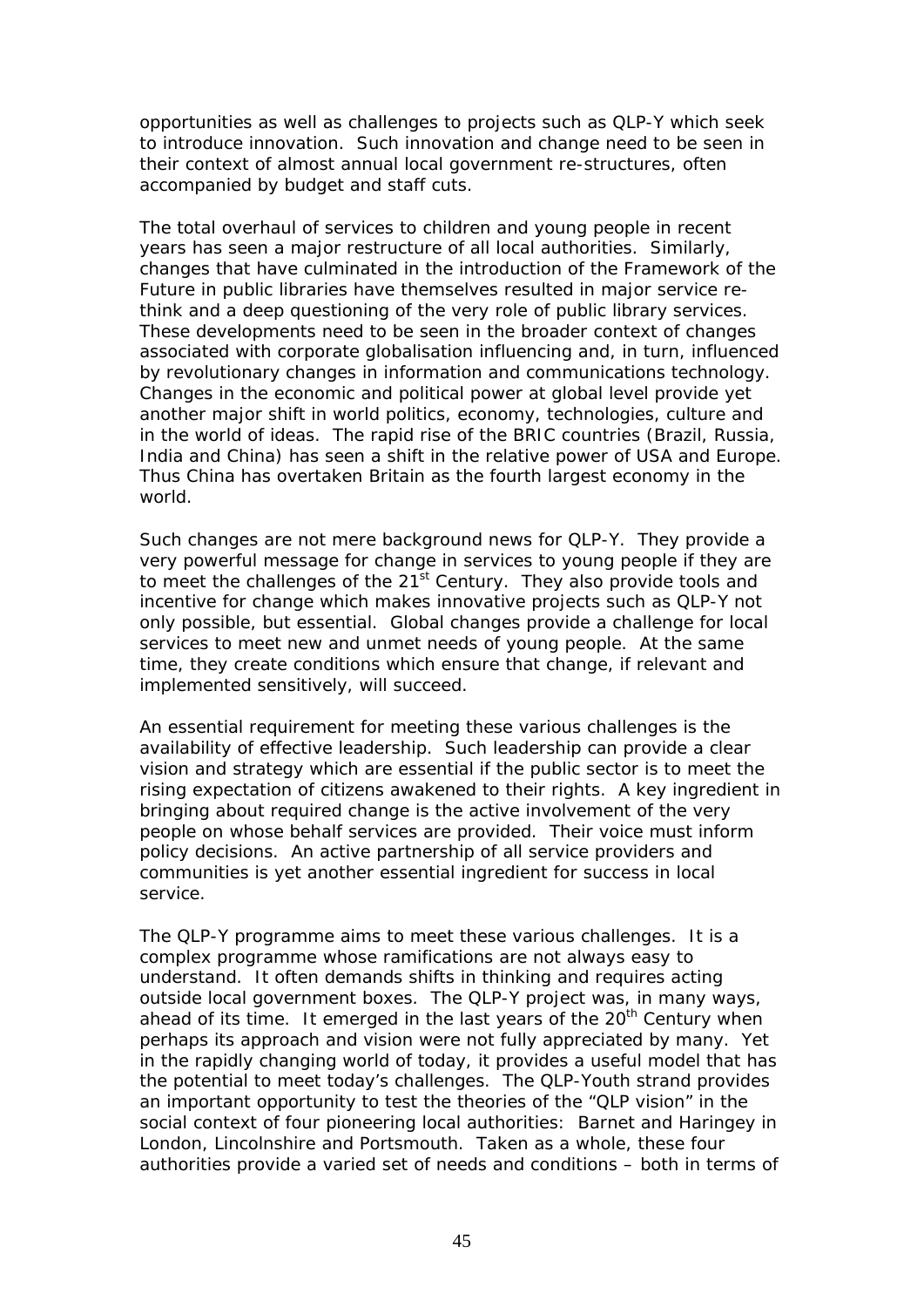staff development and in developing relevant services to young people. They provide a tough challenge to QLP-Y.

This, the 4<sup>th</sup> Report to the Paul Hamlyn Foundation, provides a record of the achievements of QLP-Y in a relatively limited period of time since implementation started. The past year has seen a slow, but necessary, period of building a foundation for QLP-Y to take off. The period has, at times, been frustrating with its slow developments and apparent inactivity where small initiatives seem not to meet the challenges facing the Project. The current period can be seen as one where QLP-Y starts taking off. It is a period where the small, quantitative changes of the previous period are now leading to important qualitative changes.

Whereas the key concerns in the previous period was internal processes, the key issues now are outcomes. The focus in the previous period was on internal library/youth service matters; this is now shifting to the wider areas of local authorities as a whole. The previous period was involved in providing skills, confidence and a new vision to Quality Leaders and their Teams; it is now focused on young people in the communities. The previous period looked at the library or youth services internally; now the two services are increasingly marching ahead hand in hand and reaching out to other service providers and other Council Departments. New partnerships, formal and informal, are now the norm in all authorities. Small shoots of these significant changes are growing in each authority.

In some cases, young people themselves are providing leadership. This is people power at a very basic level. Such empowerment of young people (and their staff) is at the centre of QLP-Y thinking.

Some evidence of new services being introduced is provided in this Report: Barnet with its youth promotional video; Haringey's creative writers' workshops and the Tottenham Carnival photo documentation project; Lincolnshire's artwork for comic book and Portsmouth's display of paining by young people.

But the QLP-Y is keen to let the evaluation of the QLP-Y be done by independent evaluators who will judge the project and assess its impact on young people, staff and services. Details of the start of this process are provided in this Report.

A key development in the past year has been the visits to authorities by members of the QLP-Y Steering Group. The first round of visits was covered in the last report; this one provides details from the second round. This is a key mechanism to bring the authorities and QLP-Y together face to face, to see life from the other's point of view and to explore new ways of working, thinking and developing. The visits provide a human face to the often abstract and academic world of projects and management theories.

This Report also reflects recent changes in the organisation of QLP-Y itself: a clearer vision and strategic approach, stronger management and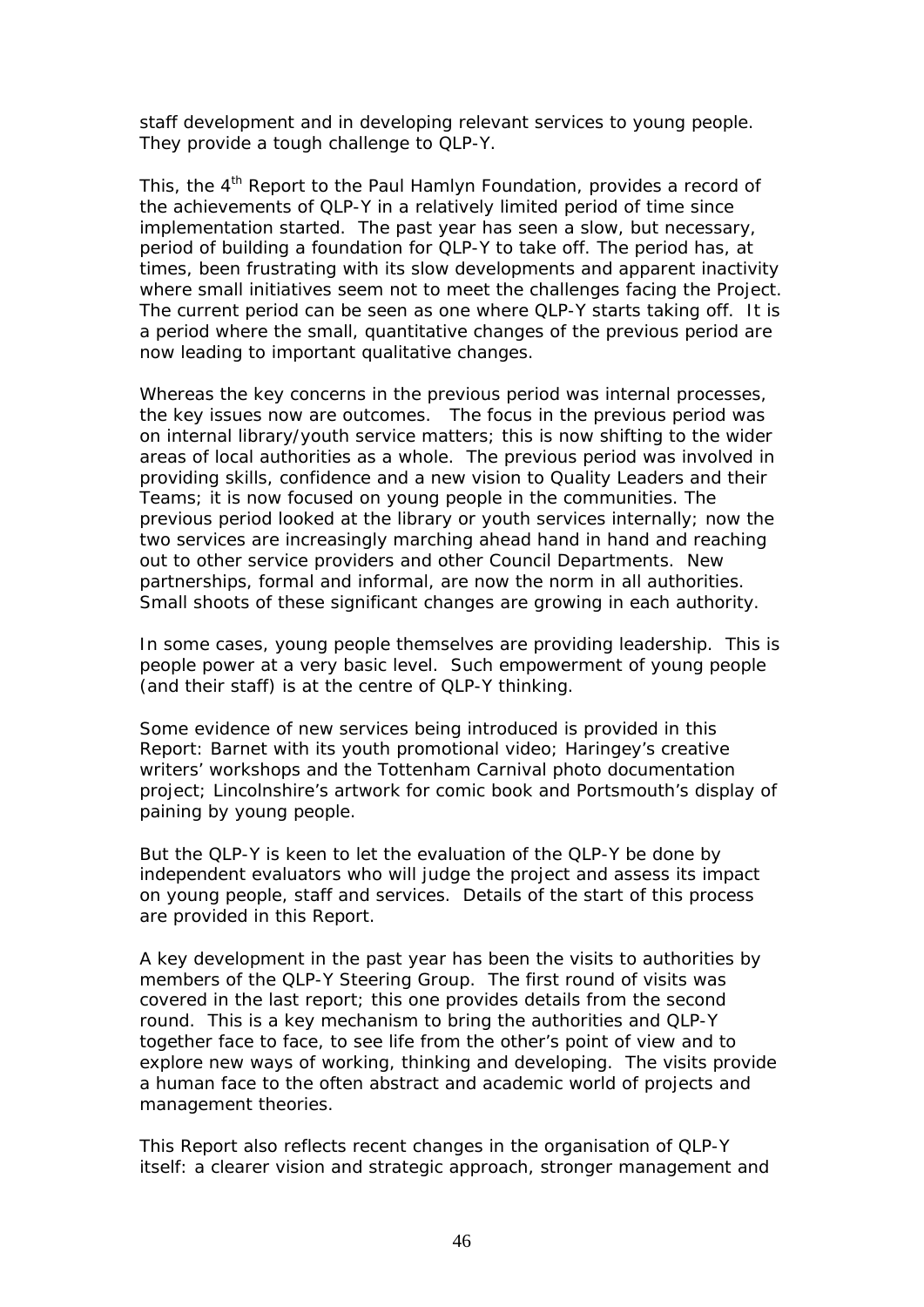performance management focus and a clearer implementation focus. An important change that is likely to come to fruition in the next reporting period is a new emphasis on policies driving practices. The organisation of this Report itself reflects these important developments in the way chapters are organised. This indicates that the Project itself is learning and developing even as it helps others to learn and develop.

Innovation and change require vision, commitment, resources, risk taking and management support. By signing up to the QLP-Y programme, the four participating authorities committed themselves to the vision and requirements of the Programme. It is to the credit of these authorities that they have maintained their support and commitment to the project. This Report documents the achievement of these authorities, of their Quality Leaders and their QLP Teams.

**\*\*\*** 

## **Ideas and Issues in Social Exclusion**

## DEPARTMENT OF APPLIED SOCIAL SCIENCES

No. 1, October 2006

*"Ideas and Issues in Social Exclusion" is an irregular current awareness service which alerts you to new ideas, experiences, reports and developments in social exclusion/inclusion* 

To receive an electronic version of Ideas and Issues in Social Exclusion, please email: s.durrani@londonmet.ac.uk.

## **A word from John Gabriel, Head, Department of Applied Social Sciences, London Metropolitan University**

I am delighted to introduce the first of this series of working papers on social exclusion.

It is widely acknowledged that the term social exclusion is not restricted to those on low income but encompasses other factors such as poor housing, low qualifications, ill health and high crime. It is also said that social exclusion helps us grasp the ways in which individuals and groups *become* excluded from opportunities, entitlements and services rather than simply describing those conditions and, finally, the term is meant to encompass a diversity of groups, e.g. women, children and young people at risk, refugees, black and minority ethnic communities.

Answers to the question as to why we should focus on social exclusion are more varied than those simply trying to define it. For some, the goal is community cohesion, since social exclusion leads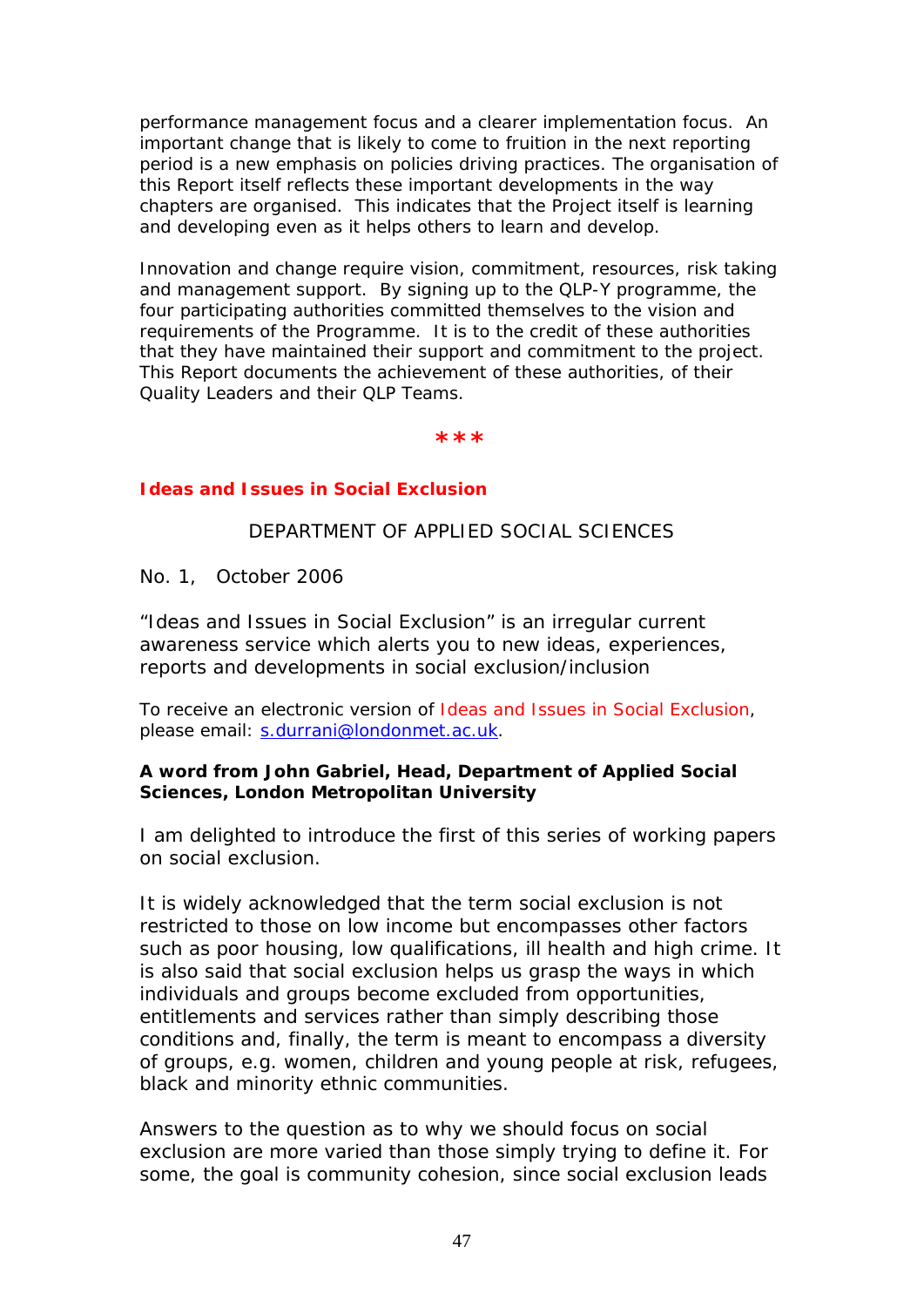to alienation and conflict, even terrorism. However, since the term community cohesion is invariably embedded in a racialised discourse, the object of which is to ensure that we all sign up to the same common language, political and economic values, and fly the same flag on high days and holidays, opinion here is much more divided. An alternative rationale for concern with the concept, and one that finds more support in the Department of Applied Social Sciences, is that social exclusion by definition infringes human rights and leads to greater social inequalities.

Then there is the related but equally contentious debate about who or what is to blame for social exclusion. The focus on dysfunctional families, young mothers, etc is reminiscent of the 'cycle of poverty' arguments in the 1960s which held individuals and families fairly and squarely responsible for their own misfortunes. A much more persuasive set of arguments rests on the view that social factors, beyond the control of individuals and families, are responsible for such outcomes. The fact that there is less consensus around these kinds of question might be because they ultimately rely on values which, according to Kwame Appiah, have been hitherto (and wrongly in his view), considered outside the canon of 'good' social science. (Appiah, 2006)

In his recent lecture on social exclusion (September 2006), the Prime minister identified four groups: looked after children; families with complex problems (e.g. alcohol and drug abuse); teenage pregnancies and mental health patients. He cites a number of social statistics to reinforce the connection between these factors, for example 25% of the prison population is made up of people who have been through the care system (proportionately it should be only 5%). 65% of children with parents in prison go on to offend. And 41% of drug using parents have children who repeat a year at school and people with no qualifications are seven times more likely to be unemployed and five times more likely to be low paid than those with Higher Education qualifications. (Tony Blair, Sept. 2006 to be found at http//www.pm.gov/output/Page100337.asp)

These priorities will inform both an action plan and in the latter part of 2006 a government white paper. There is an acknowledgement that the above groups are hard to reach, hence the importance of information which 'can be used to better identify, quantify, and map social exclusion problems' In our department the use of geographic information systems (GIS) software to uncover the local distribution of crime patterns and morbidity rates for particular neighbourhoods are examples of the value of social research in informing specific initiatives aimed at combating social exclusion.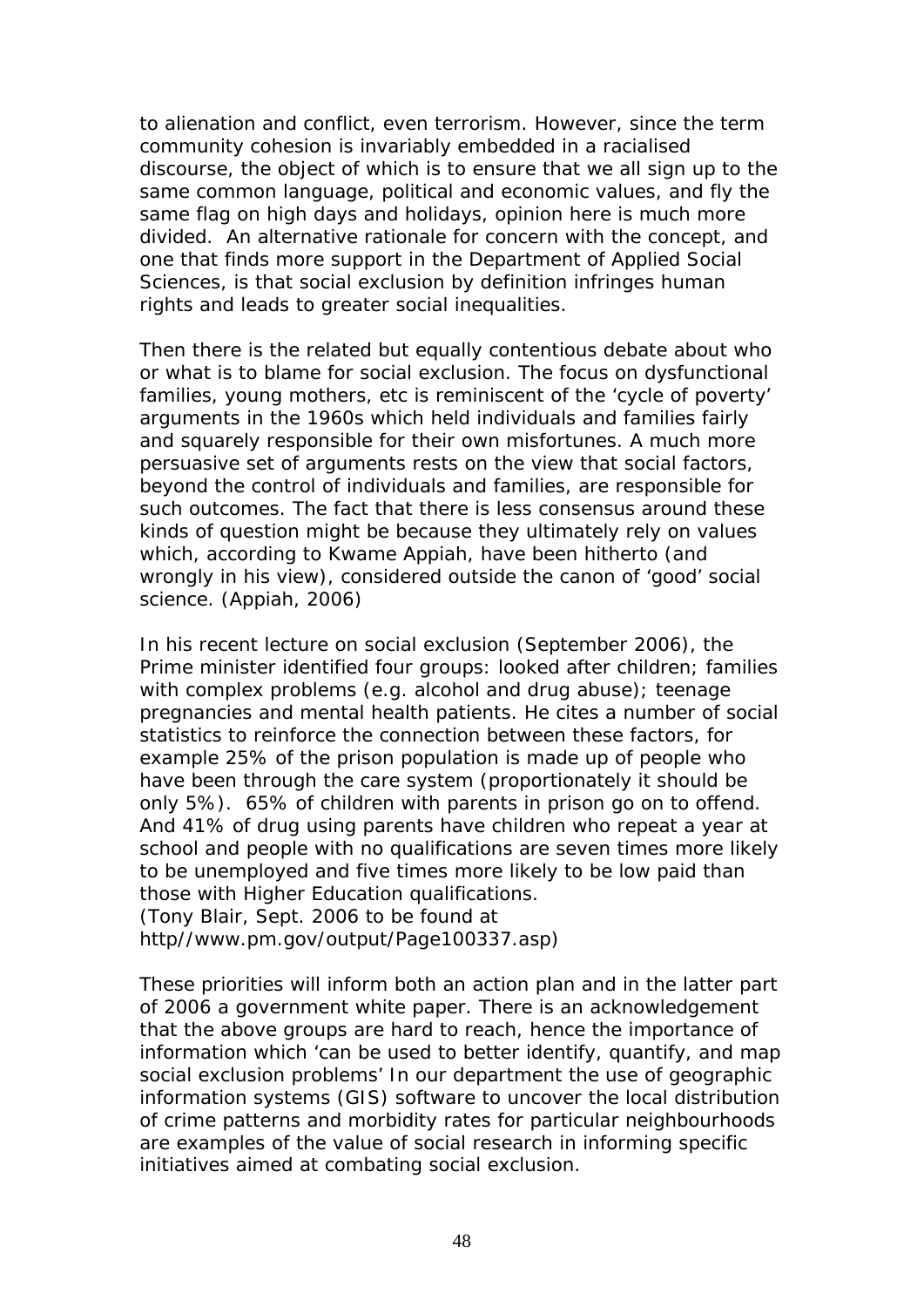In another extract included below 'Public Space and Social Relations in East London', the authors remind us that intervention may have as much to do with the design of public spaces as support for particular individuals and families. 'The social value of public spaces lay in opportunities for mixing with others and developing local attachment and in memories of places' The quote underlines the importance of space in relationship to identity and by implication the importance of using such spaces to reinvent individual and community identities. The Refugee Community History Project for which the department has provided the training and participated on the steering group (http://www.evelynoldfield.co.uk/rchp/ ) has been organised around interviews with refugees from 15 refugee communities. However, its strength lies not in simply documenting the lives of 150 or so refugees but about the experience of living in London, becoming a Londoner and helping to shape London's history over the last 50 years..

Hence whilst a virtue of social exclusion is, as Norman Ginsburg points out, that it is non specific, there are nevertheless particular groups that are disproportionately excluded and the above examples illustrate the need to identify particular groups at risk or experiencing social exclusion. Another initiative based in the department is the Quality Leader's Project which is targeted at young people and in particular with the aim of increasing their participation in public libraries. Elsewhere in DASS, we have specialist centres including the Refugee Assessment and Guidance Unit and the Child and Woman Abuse Studies Unit looking at the experiences of particular at risk groups.

The focus of debate around social exclusion has tended to be confined to a UK context and whilst Shiraz Durrani confirms its significance within advanced western economies, he also acknowledges that arguably more pressingly is the way it works at a global level. As Elliot reminds us the world's richest three men have assets that exceed the combined GDP of the 48 poorest nations. Insofar as the language of social exclusion is not in common usage outside of the west the focus would need to be on globally understood issues of poverty and inequality, and the processes (forms of global social exclusion?) that underpin them.

The importance attached to values underpins the extract from Shiraz Durrani and Elizabeth Smallwood's paper, 'The professional is political' which reinforces the idea that our understandings, choices and decisions all of which inform practice, are underscored by ethical judgements (back to Appiah's argument). We might use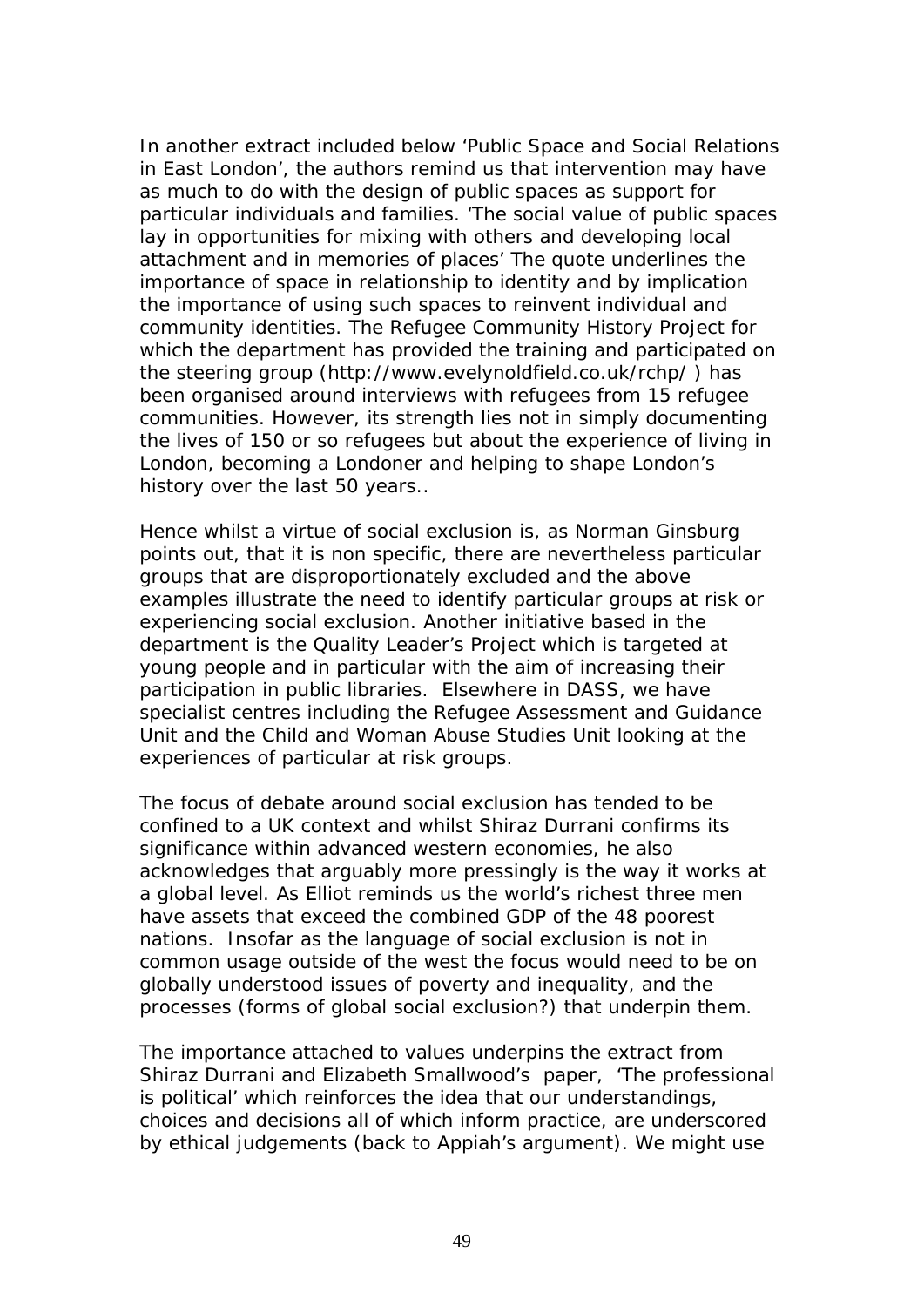evidence to evaluate and support different forms of intervention but ultimately these rest on value driven choices throughout.

Across the Department's subject areas- public health, social work, regeneration, community development, social research and evaluation and criminal justice- there exists a shared commitment to social justice and greater equality through evidence based research alongside a student centred curricula. Redressing social exclusion is reflected in some of our principal target groupschildren and young people at risk, refugees and BME groups, victims of domestic violence, trade unionists and offenders. Add to this the Department's commitment to inter-professional and interagency working, again echoed in the Prime Minister's call to 'liberate professionals to work creatively and (provide) incentives to cooperate across agencies' (op cit:p 3) then the Department could hardly be better placed to offer a powerful response to the challenge of social exclusion.

#### **\*\*\***

**The Network tackling social exclusion in libraries, museums, archives and galleries** – check out their website: http://www.seapn.org.uk/network\_menu.html. Contact: John Vincent . john@nadder.org.uk

#### **\*\*\***

#### **Welcome to Your Library Project**: (working with refugees & Asylum seekers). Contact: Helen Carpenter helen.carpenter@llda.org.uk

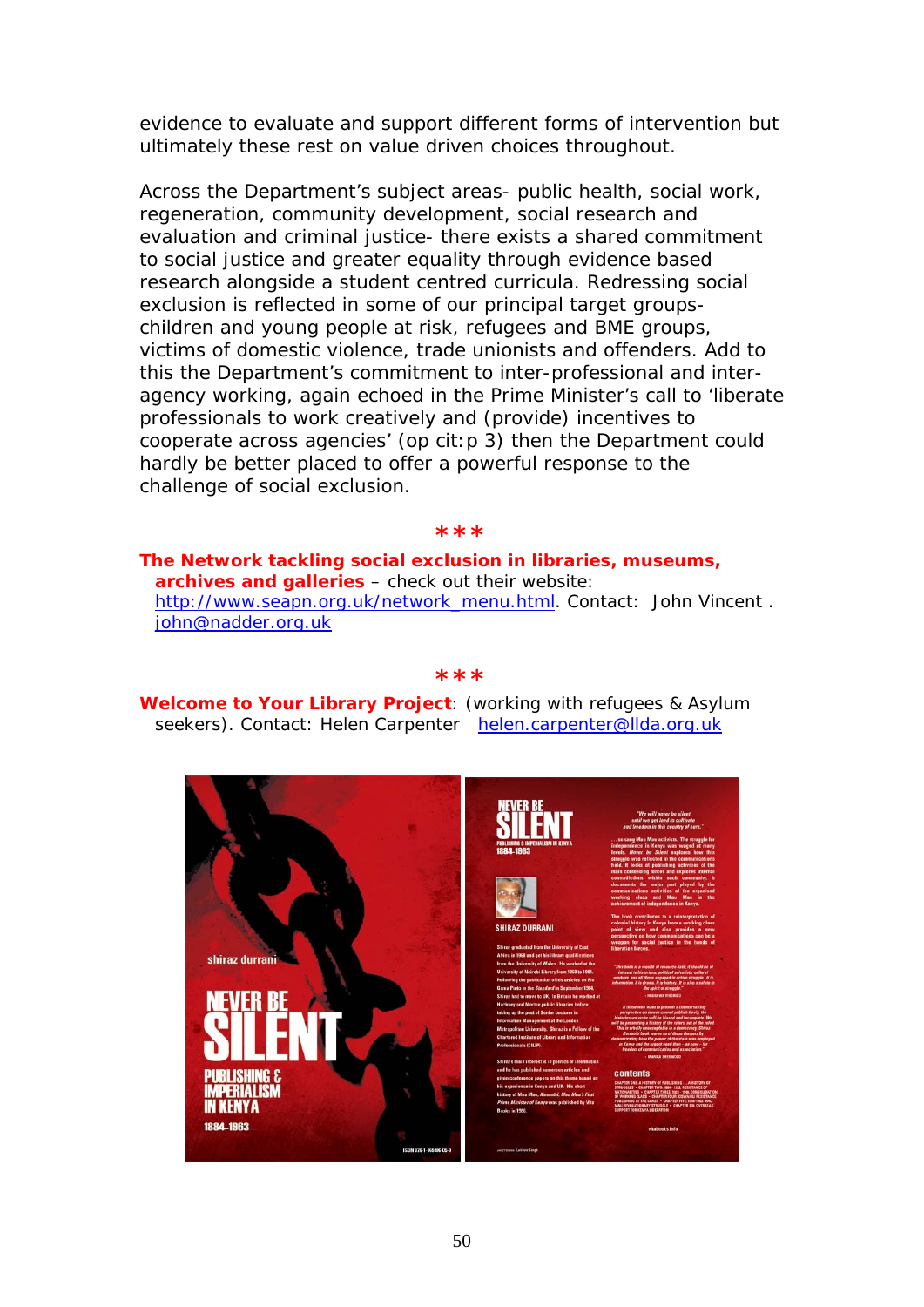## **PALIAct in the News**

- *1.* "PALIAct". *Link-up*. 17 (1) March 2005.
- 2. "Africa Progressive African Library & Information Activists' Group". *Pambazuka News; weekly forum for social justice in Africa.* June, 2005. www.pambazuka.org/index.php?id=28705
- 3. "PALIAct"*. Newsletter of the Black Caucus of the American Library Association.* August/September, 2005.
- 4. "Pan African View". *Library and Information Update*. 4(9) Sept05.
- *5.* "PALIAct". *IFLA Journal*. 31(3) October 2005.
- 6. "New African Library Group in development"*. Library & Information Gazette*. December, 2005.
- 7. ILIG Group meeting publicity. *Library & Information Gazette* 7 April, 2006 (Meeting on 17 May).
- 8. PALIAct in LISNews. Librarian and Information Science News. Available from: LISNews: http://lisnews.org/articles/06/04/17/135224.shtml. Accessed 23 April 06.
- 9. "PALIAct". *bis* No. 1 (2006), p. 10. [Photo Esther Obachi in Accra for WSF Meeting].
- 10.Durrani, Shiraz (2006): Progressive librarianship in Africa, the PALIAct story. *Focus on International Library and Information Work.* Vol. 37 (1) 2006. pp.4-8. *http://www.cilip.org.uk/specialinterestgroups/bysubject/international/pu blications/focus/currentissue.htm*.
- 11.Durrani, Shiraz (2006): Politics of information & knowledge in Africa; the struggle for an information inclusive society in a globalised world. Paper presented at the XVII Standing Conference of Eastern, Central, & Southern African Library & Information Professionals (SCECSAL XVII), Dar es Salaam, Tanzania, 10th 14th July 2006. pp. 40-65. ISBN 9987 9086 1 6. Available at:

http://www.tlatz.org/scecsal2006/Volume1.pdf. [Accessed 28 July 2006].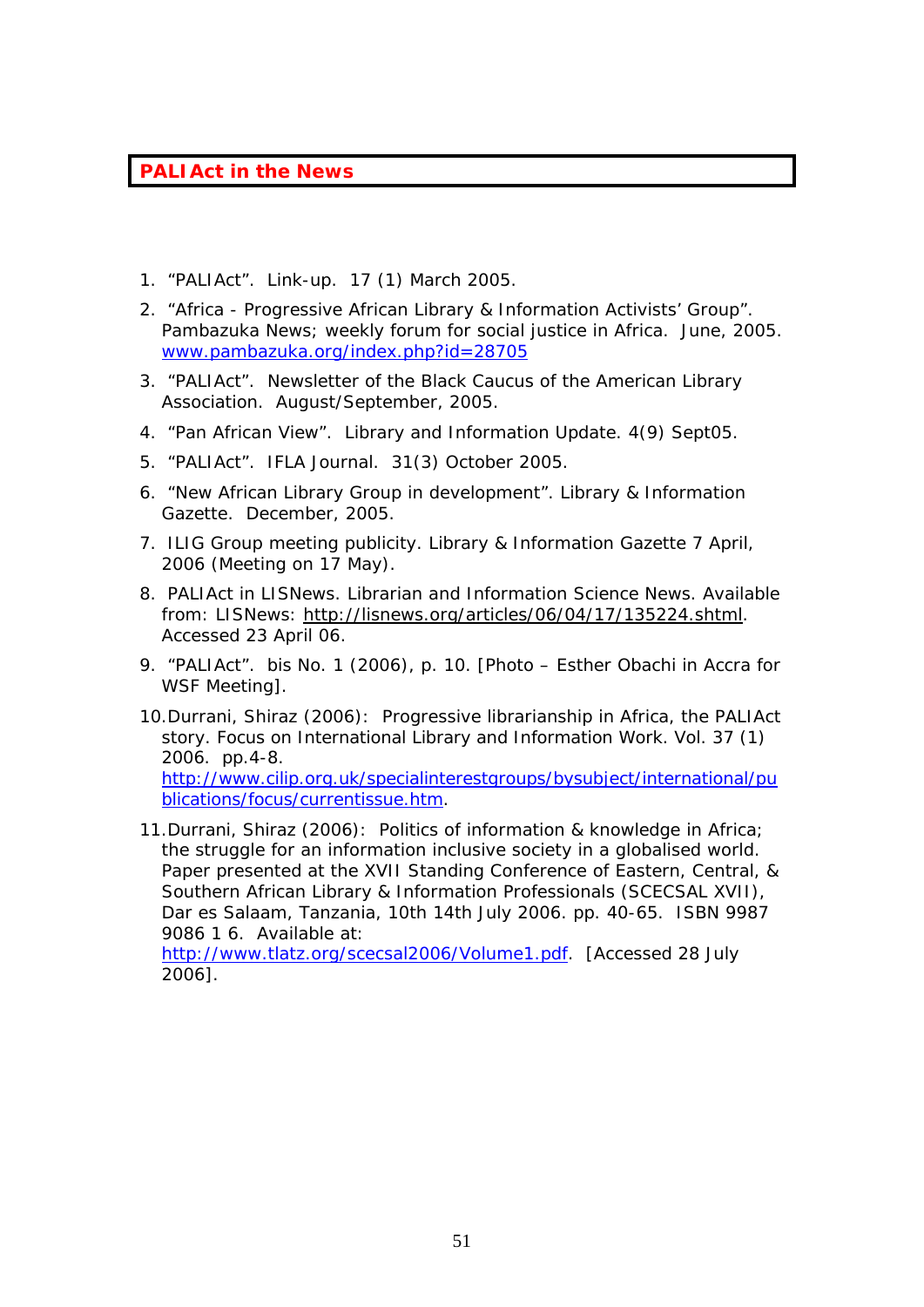# **Mashairi 12**

#### *Hear No Evil, See No Evil*

The burden of silence is a load better not borne.

It is a failing of humanity in the chain of cause and effects.

When the tide turns, choices are a thing of the past freedom's the only thing left to give We will then not have the chance to speak;

There will then be no place to hide as the tentacles reach for gold.

There will be no freedom in Americas; no liberation in Iraq; no complacency in Kenya; no democracy in Jordan; no trade in China or Japan.

The anger of the masses will be tossed this way and that.

Turmoil will become a bosom friend. And grief, a parasite.

Blood will flow where children once played. The gentle coo of doves, replaced by angry shrieks from bomber planes.

The deadly birds will shed their lethal loads, and the resultant craters will be the only sanctuary.

1

*akinyi © Aug 6, 06*  Nairobi

<sup>12</sup> "shairi , pl mashairi { English: poem , pl poems }" Source: The Kamusi Project. http://www.yale.edu/swahili/.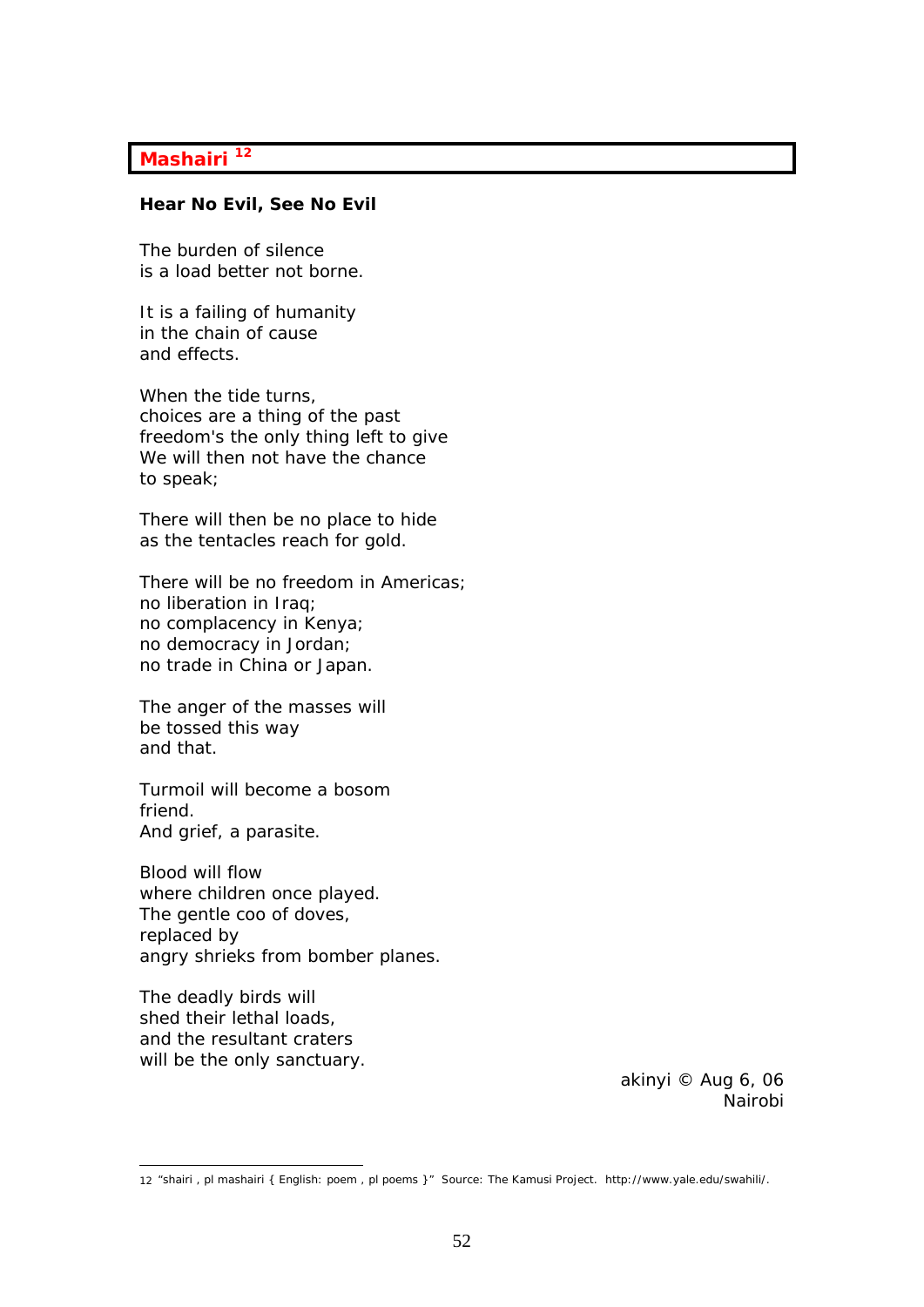## *What's next?*

We are living in serious times Global phenomena occurring all the while Wars and famine struggle and strife People expendable the price of LIFE What's next?

Happy go lucky No care in the World **Skylarking** Free like a BIRD What's next?

Apartheid South Africa After 25 years Them free Nelson Mandela Wiped away enough tears The long walk to freedom What's next?

A paradise Without the vice Of racism and oppression No equal opps Or alcohol pops The focus now on being As humane as possible What's next?

Freedom from skin persecution Global warming on the run Unity amongst all people The HUMAN RACE AS ONE

That's what should be next So until we arrive and achieve this OBJECT What's next?

> Raoul Dero London. 31/07/06

#### **The prophetic voice**

The prophetic voice is not a soothing voice. It is not a complacent voice. It will not tell us what so many would like to hear, that if only we do more of the same all will be well.

…Douglas Roche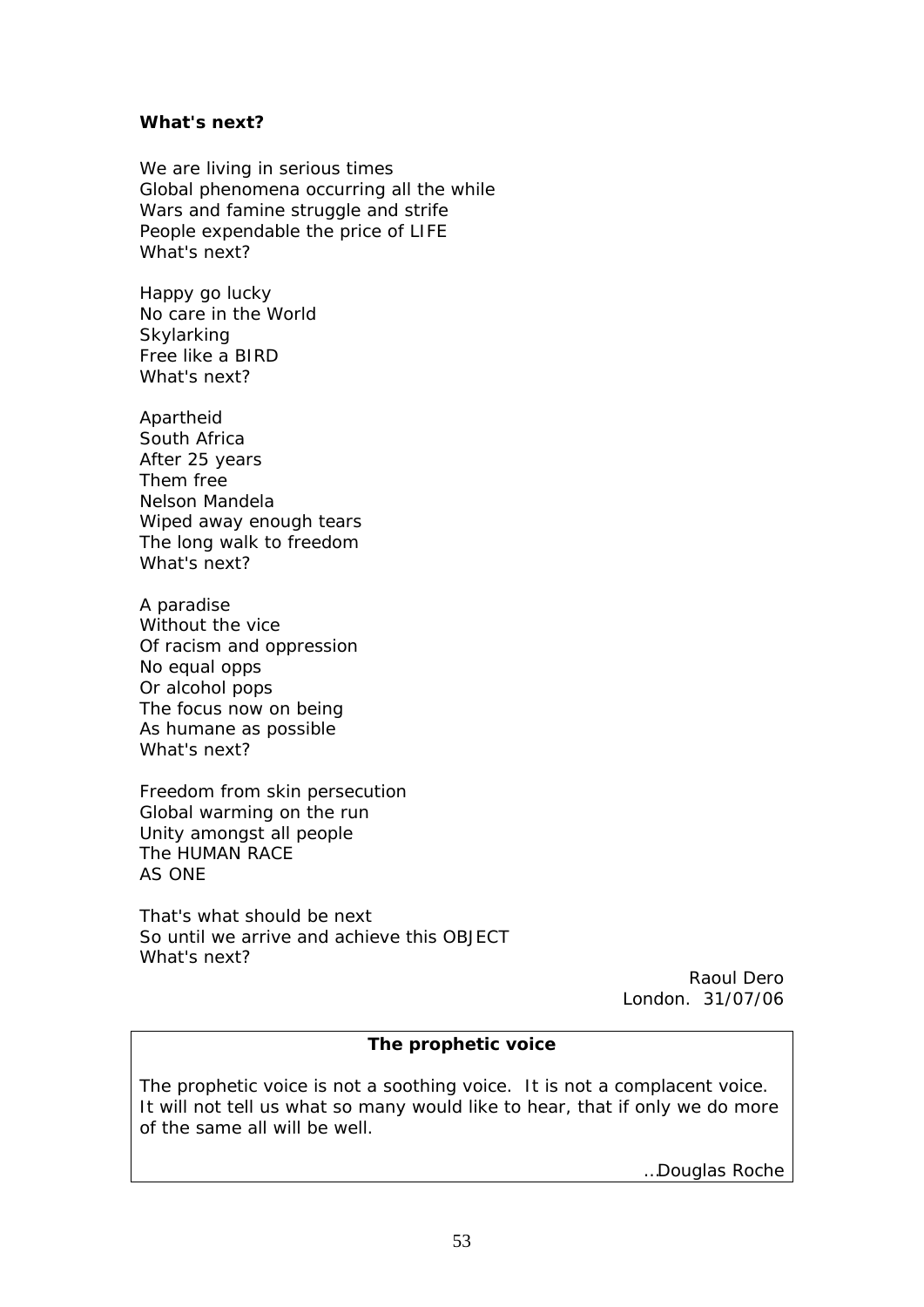#### *Never ever*

We will never be silent sang the Mau Mau.

We will never give up even in death the fight for what is right the fight for our rights.

Cuba stands *imara* for forty years and more Venezuela takes destiny in its own hands Bolivia joins the march of history Nepal shows it is not far behind.

Contras and proxy wars no longer work bombs fail to subdue Iraqi liberation missiles are turned on oppressors in Lebanon Afghans cannot be "pacified"; Palestinians just never give up.

The tide of history turns unrecognised, insignificant changes portend the demise of the two Bs, making them the has-beens grim brothers, indeed.

Who can be silent when the silent cry of the dying child calls on everyone, everywhere: never be silent, never

never, never be silent never ever

> *shiraz durrani*  28 August 2006 London

# 

# **If the truth offends**

'If the truth offends people, it is our job as scientists to offend them.' Evolutionary psychologist Satoshi Kanazawa, whose work on IQ and health earned him death threats, maintains that academic freedom to publish research is paramount and insists that the only responsibility scientists have is to the truth.

*The Times Higher Education Supplement*. Friday 15 December 2006